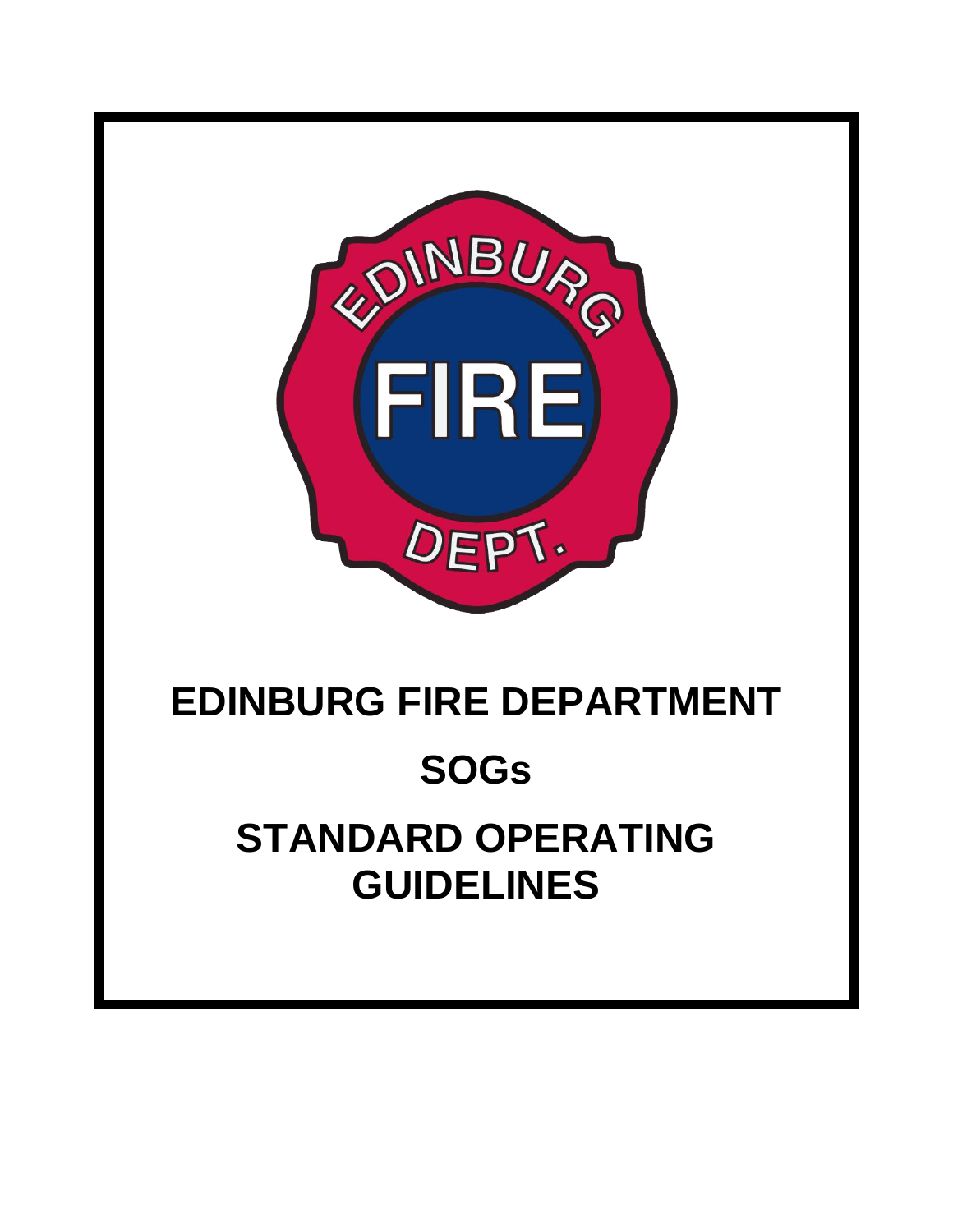# MISSION STATEMENT

OUR MISSION IS TO PROTECT THE LIVES AND PROPERTY OF THE CITIZENS OF EDINBURG FROM NATURAL AND MAN-MADE EMERGENCIES UTILIZING MITIGATION EFFORTS, CONTROL SYSTEMS AND SUPPORT SERVICES

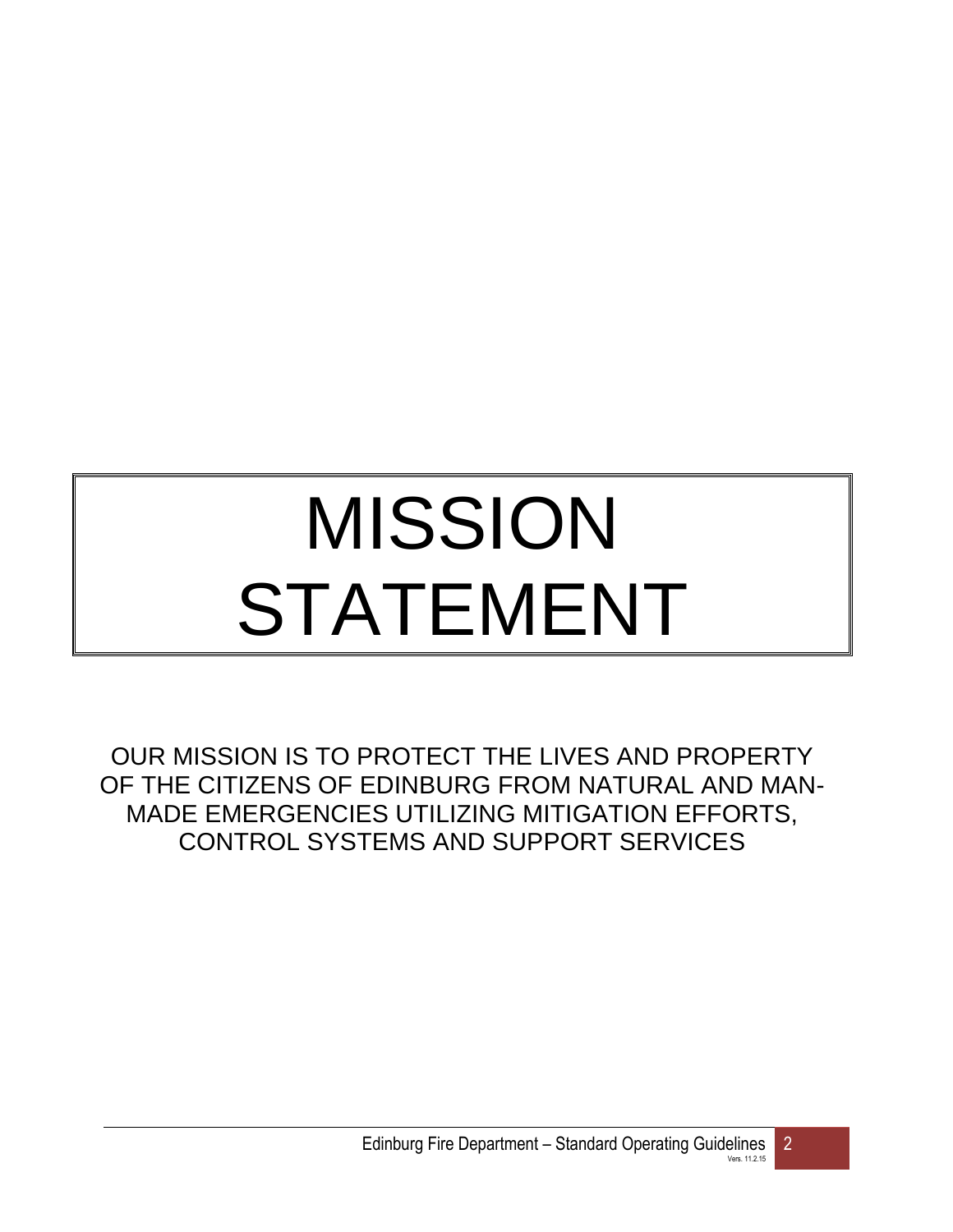#### **TABLE OF CONTENTS**

#### **CHAPTER A INCIDENT COMMAND MANAGEMENT/FIRE GROUND OPERATIONS**

#### **CHAPTER B COMMUNICATIONS**

#### Sub-Chapter

Sub-Chapter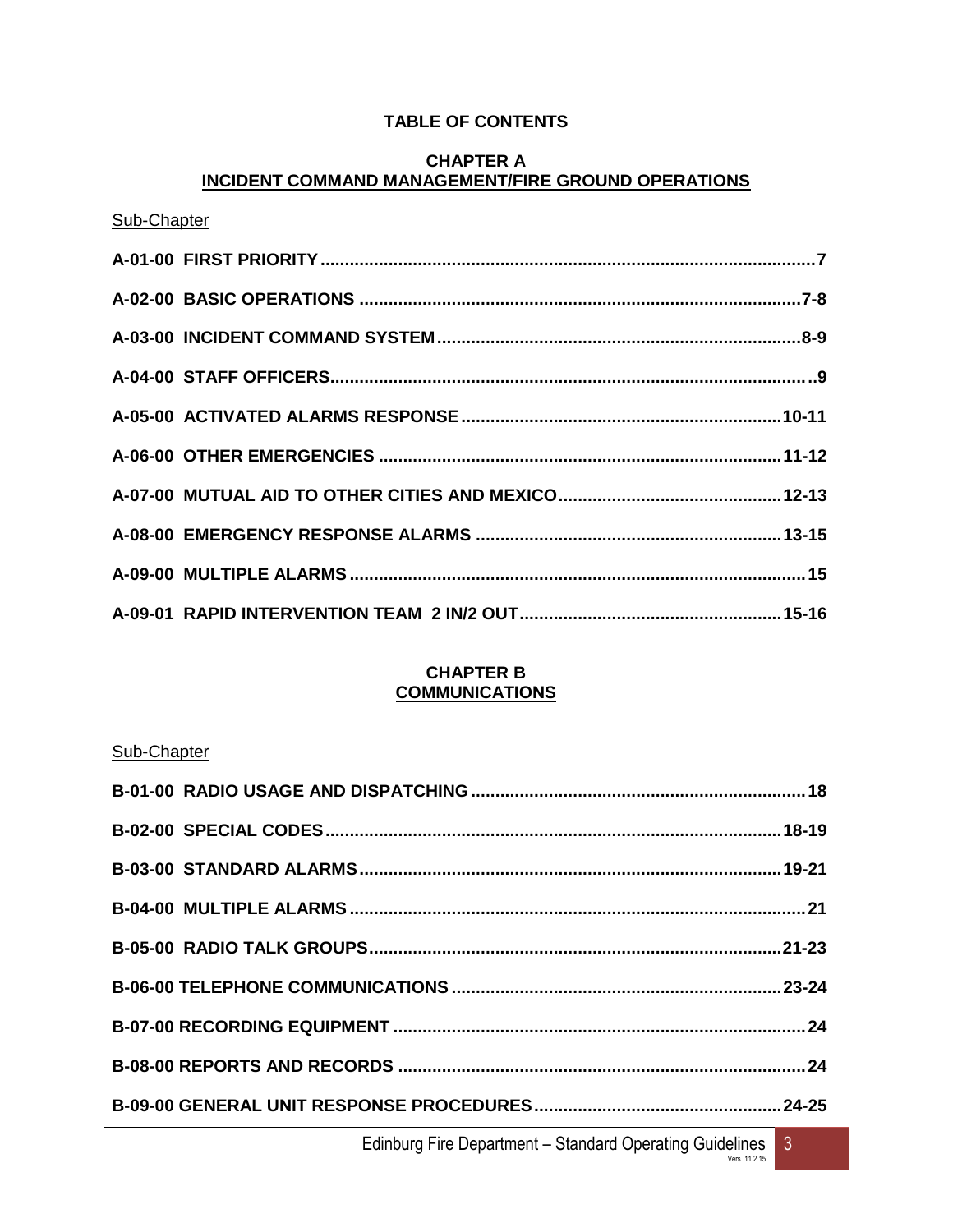#### **CHAPTER C BOMB THREAT/EXPLOSIVE DEVICE PLAN**

#### Sub-Chapter

#### **CHAPTER D EMERGENCY SCENE REHABILITATION**

#### Sub-Chapter

| D-07-00 EMERGENCY REHABILITATION REPORT - FORM D-02-0237 |
|----------------------------------------------------------|

#### **CHAPTER E PERSONNEL ACCOUNTABLITY SYSTEM**

#### Sub-Chapter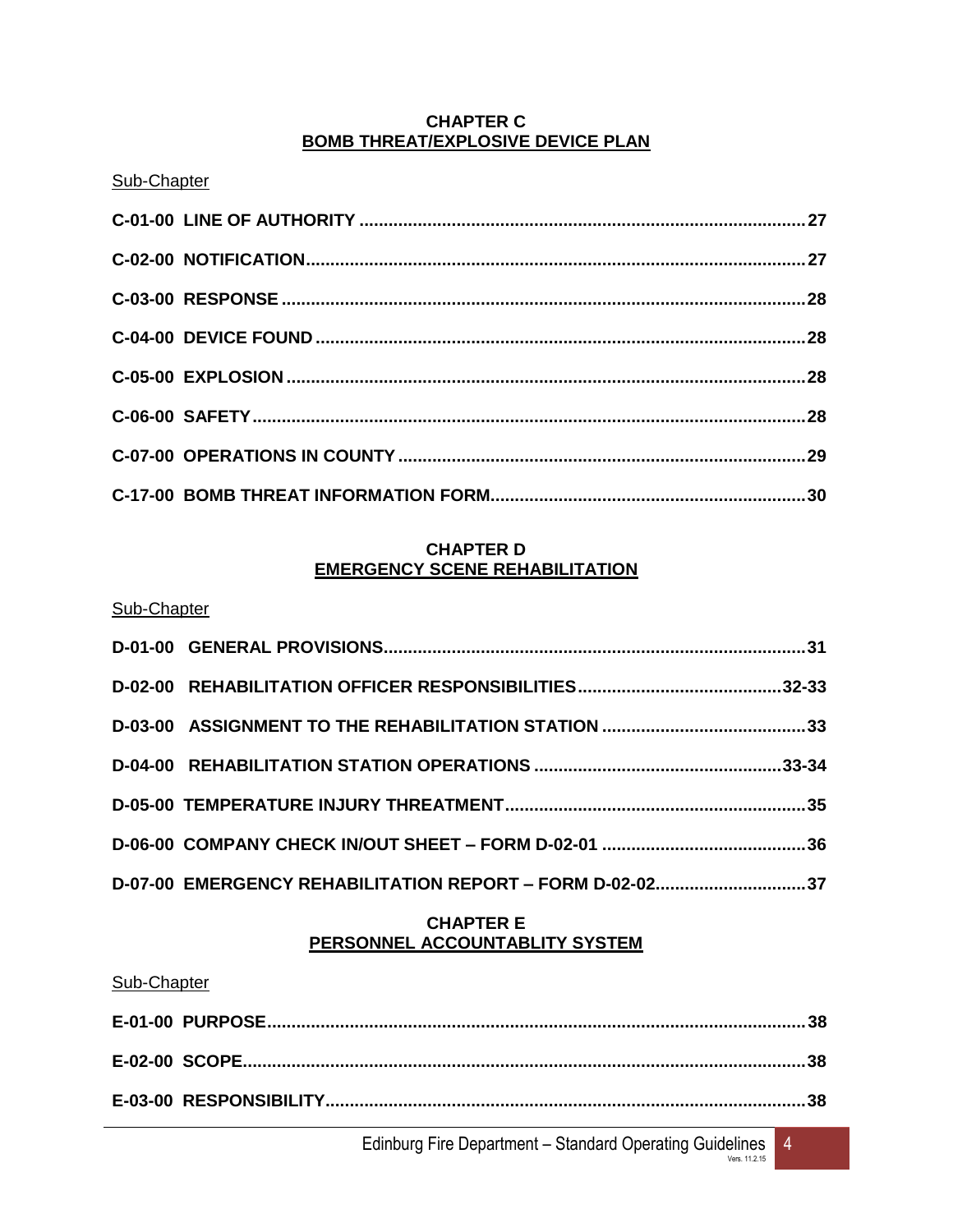| E-05-00 RESOURCE/PERSONNEL ACCOUNTABILITY PROCEDURE 41-42 |  |
|-----------------------------------------------------------|--|
|                                                           |  |

#### **CHAPTER F PERSONAL PROTECTIVE EQUIPMENT**

Sub-Chapter

#### **CHAPTER G WELLNESS AND FITNESS**

#### Sub-Chapter

#### **CHAPTER H FIRE PREVENTION**

#### Sub-Chapter

| H-02-00 LAW ENFORCEMENT - LICENSED PEACE OFFICERS ONLY 55-59 |
|--------------------------------------------------------------|
|                                                              |
| H-04-00 LAW ENFORCEMENT - ADMINISTRATIVE PROCEDURES60-63     |
|                                                              |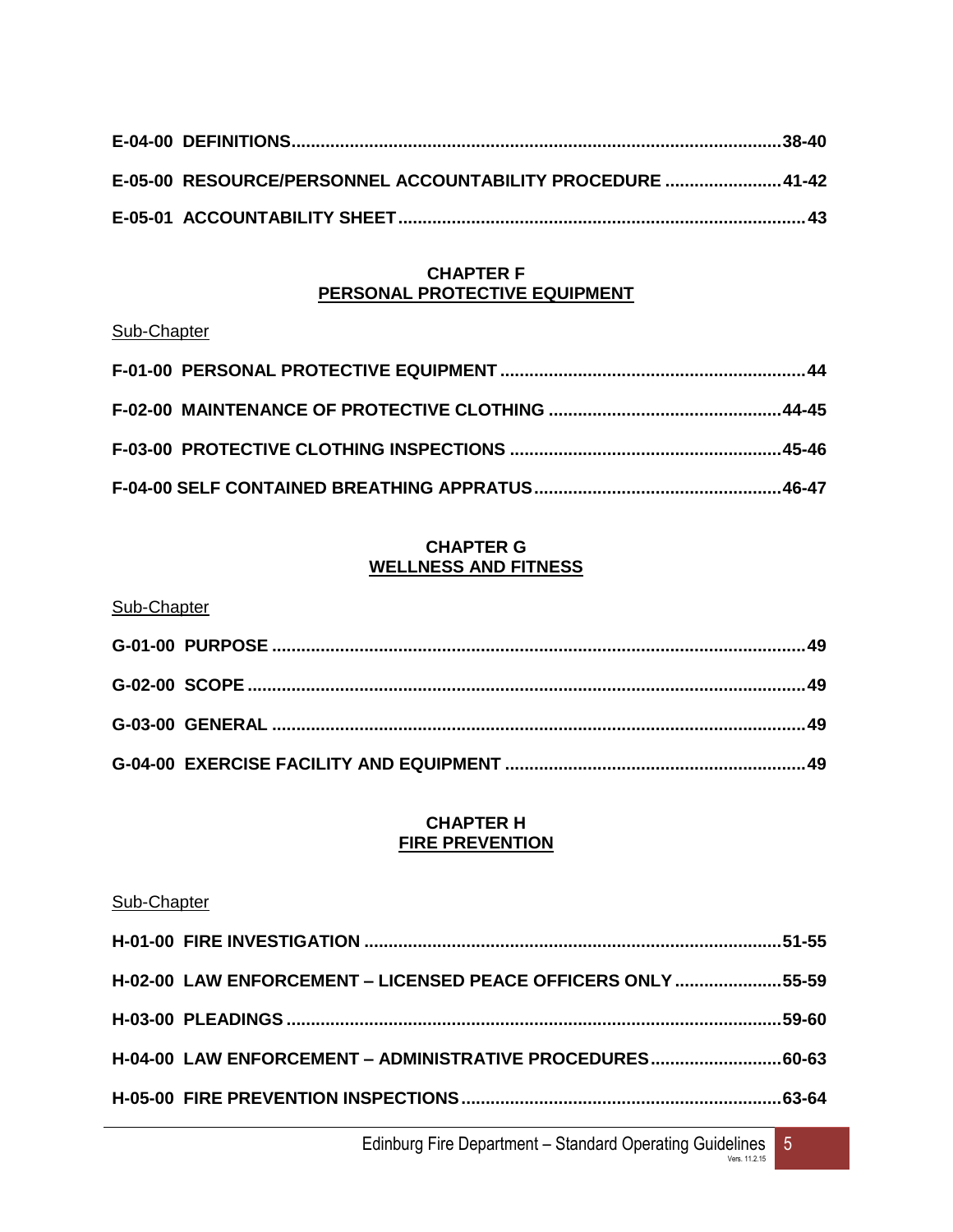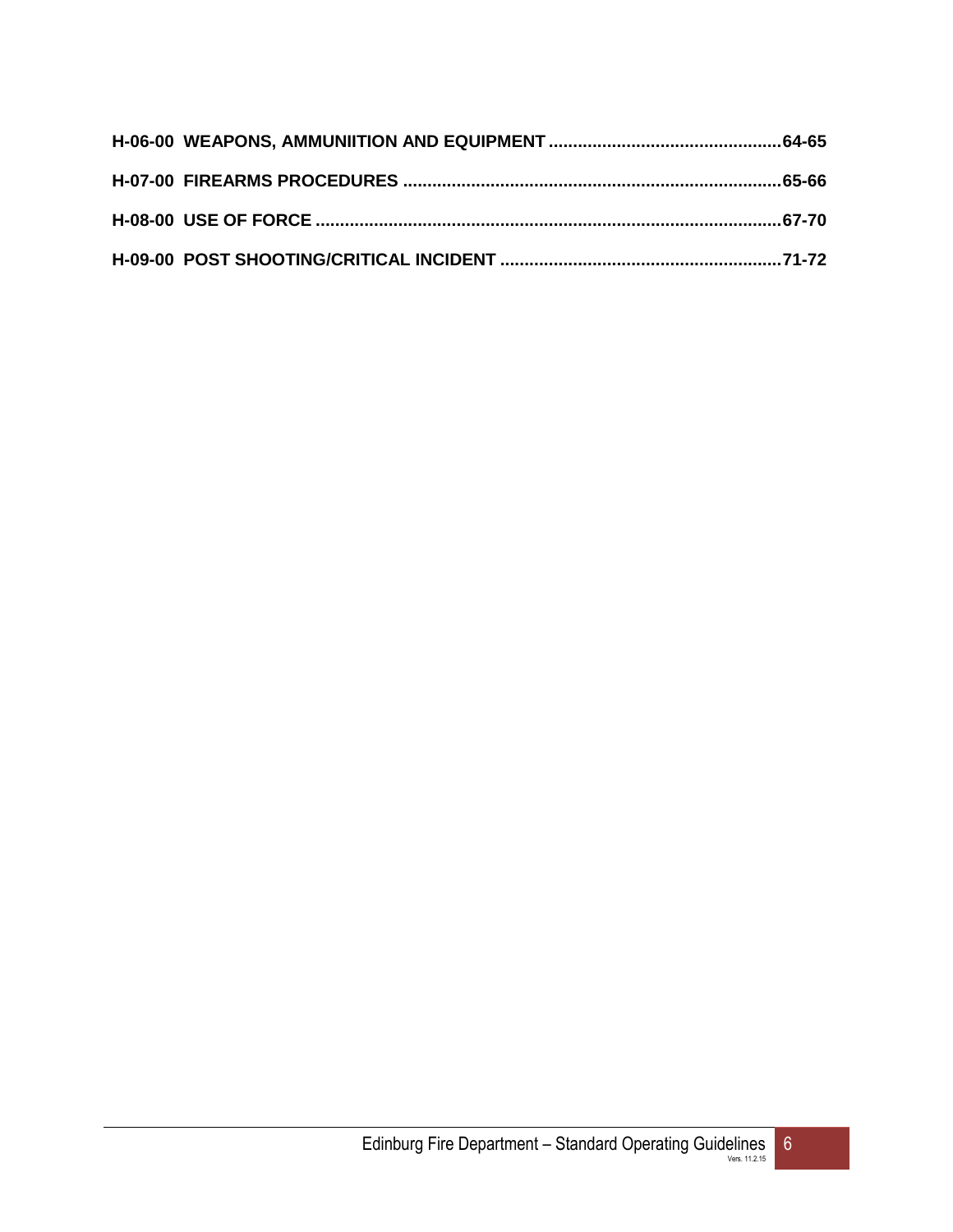#### **CHAPTER A INCIDENT COMMAND MANAGEMENT/FIRE GROUND OPERATIONS**

#### **A-01-00 FIRST PRIORITY**

#### **A-01-01 Life Safety**

- 1. Life Safety will be the primary responsibility of all Firefighters at the scene of any emergency.
- 2. No other activity will take priority over that of Life Safety for civilians and/or firefighting personnel during an emergency.

#### **A-02-00 BASIC OPERATIONS**

#### **A-02-01 Basic Procedures**

- 1. The Basic Operations Procedures at all incidents should be the following tactical functions in order of importance.
	- a. Life Safety (Search and Rescue) e. Protect Exposure
	- b. Locate the fire fire f. Ventilation
		-
	- c. Confine the fire example and g. Property Conservation
	- d. Extinguish the fire h. Evidence conservation
- 2. It is understood that certain conditions could exist where it might be necessary to begin one or more of the tactical functions listed in order to conduct search and rescue operations.
- 3. An Incident Safety Officer may be assigned to the incident based on the magnitude and complexity of the incident. All officers are considered responsible for the safety of the team and area they are supervising over at all times. An Incident Safety Officer can be assigned by the Incident Commander of any incident.

#### **A-02-02 Engine Company Responsibilities**

- 1. The responsibility of the officer to arrive at the scene of an incident will be to size-up the incident, give information to responding units and what function his crew is committed to.
- 2. Fire attack and control tactics can begin immediately if it is necessary to provide protection for Firefighters performing search and rescue. However, life safety will have priority over fire extinguishment.
- 3. Once search and rescue responsibilities are satisfied, fire extinguishment operations will begin immediately utilizing basic fire attack and control tactics.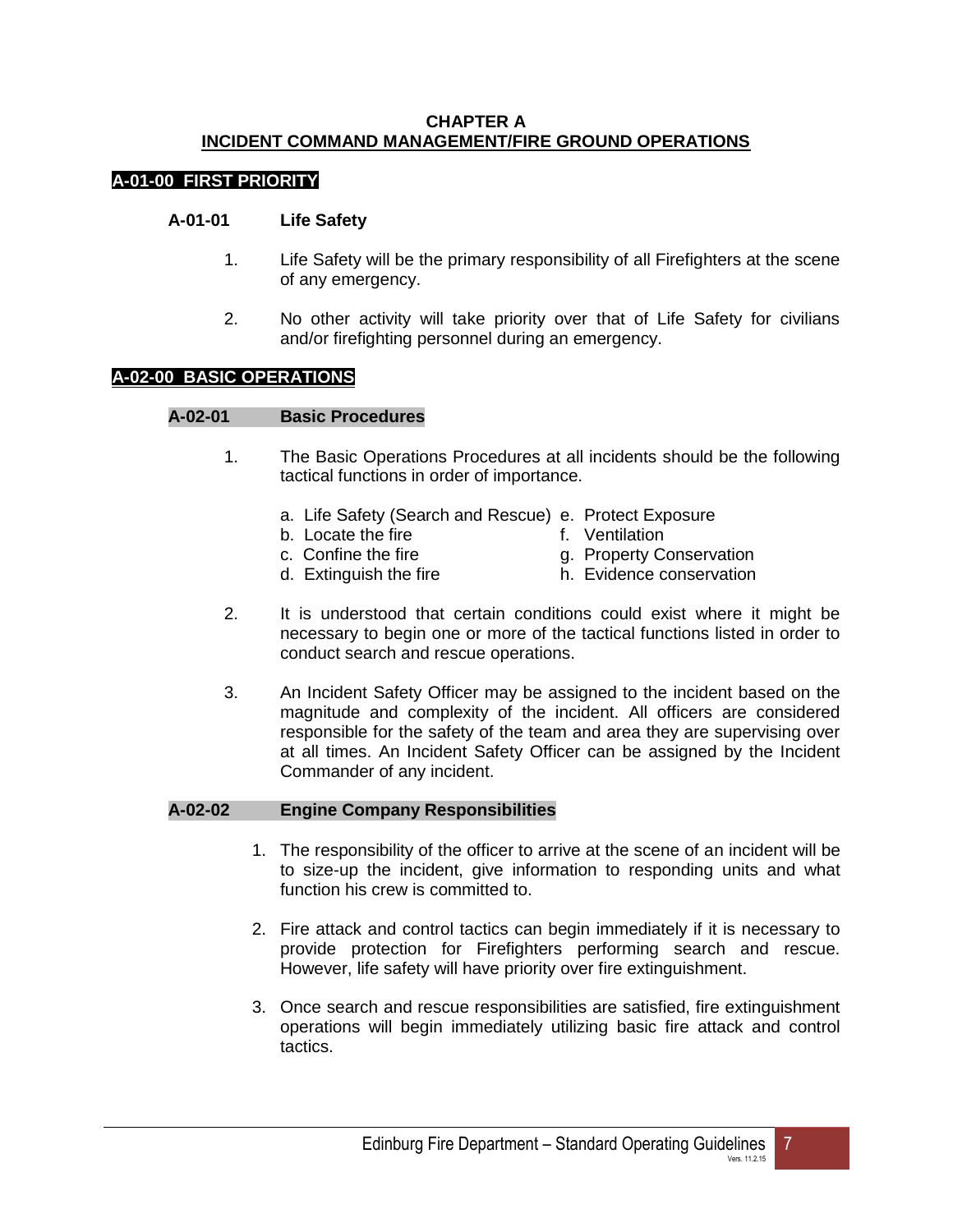- 4. If the first arriving engine company has requested a supply line, the company officer of the second arriving engine company will make the decision as to how to supply water to the first arriving engine company.
- 5. If no call for water supply is made, the second arriving engine company will proceed to the scene to assist as needed or assume Incident Command responsibilities if the first engine company officer is committed. If the second engine company officer proceeding to the scene determines that water supply is needed, the officer will determine as to how to supply water to the scene.

#### **A-03-00 INCIDENT COMMAND SYSTEM**

- 1. In order to better control and manage resources at an incident, the INCIDENT COMMAND SYSTEM will be used by the Edinburg Fire Department.
- 2. When responding to any emergency incident, all Edinburg Fire Department Officers will be responsible to implement the INCIDENT COMMAND SYSTEM.
- 3. The first arriving company officer will be the Incident Commander. The second arriving officer will be the Incident Commander if the first Company Officer has committed to a tactical function.
- 4. The Incident Commander will size up the fire using the UCAN acronym (Unit, Conditions on arrival, Actions being taken, what is Needed) and immediately give a situation report before beginning operations. In most cases, this situation report should be brief, utilizing common word terminology.
- 5. The Incident Commander has the authority to call for a Second Alarm.
- 6. When other responding companies are needed to service the fire, the INCIDENT COMMANDER will direct incoming companies to the location where they are needed and inform them briefly of the task they will perform. This should be done quickly and the Incident Commander should not wait until incoming engine companies have arrived to direct their activities.
- 7. The Incident Commander will be required to first satisfy life safety responsibilities. Depending upon the circumstances, the Incident Commander may request for supply lines to be laid into the incident to establish a continuous water supply. Supply lines can be laid by the first or second incoming engine companies.
- 8. The INCIDENT COMMAND SYSTEM is upgraded into functions, (I.e. groups, divisions, etc.) as the incident grows. Engine companies will be assigned accordingly to the functions needed by the INCIDENT COMMANDER.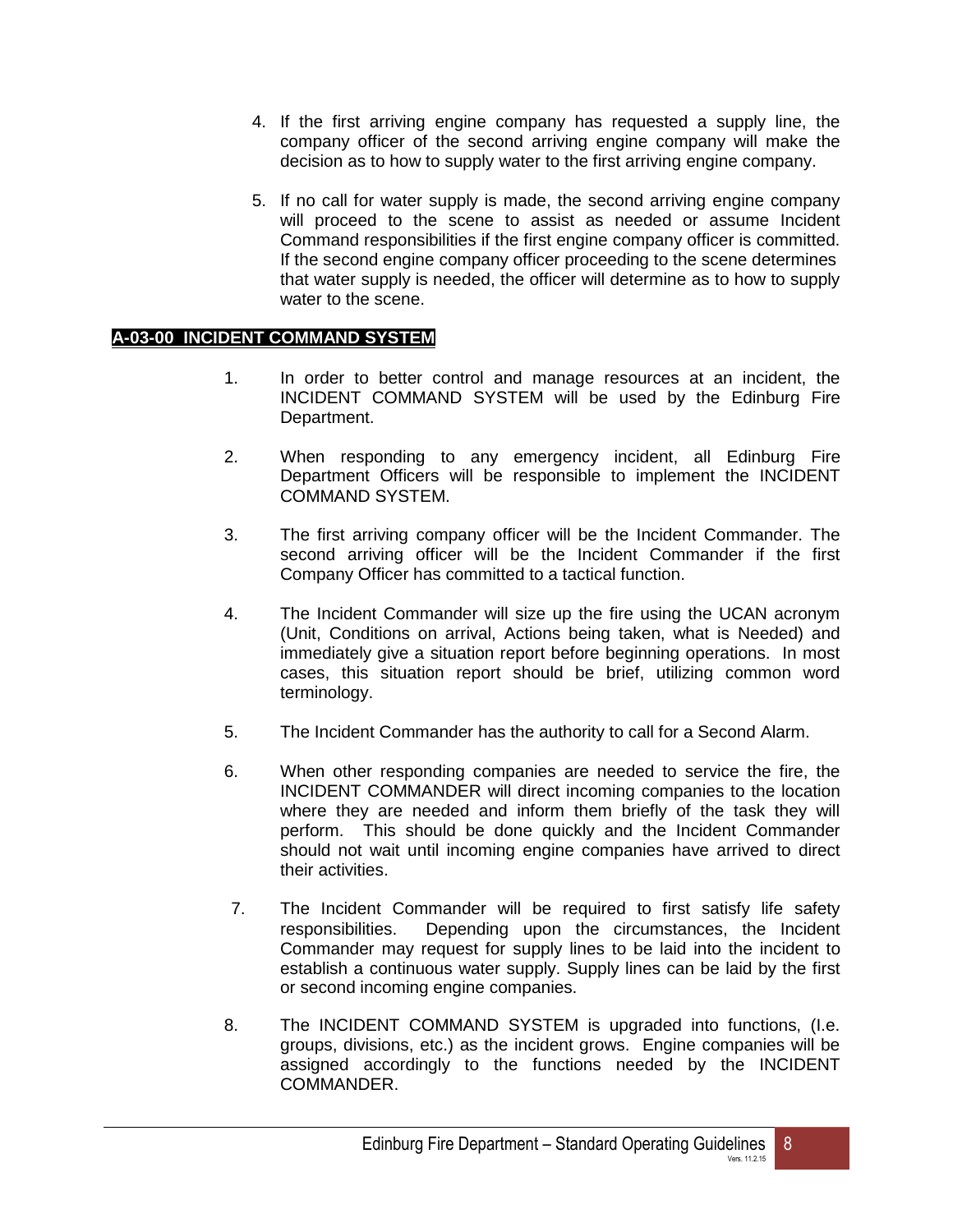- 9. The Incident Commander will be responsible for accountability of all fire department personnel at all emergency incidents.
- 10. During any major emergency, the INCIDENT COMMANDER will set up a COMMAND POST. The Command Post will be located as per the incident scene zones procedures. The Command Post should be located upwind and the INCIDENT COMMANDER should be able to observe at least two sides of the incident, when possible.
- 11. The INCIDENT COMMANDER will notify EDINBURG POLICE AND FIRE DISPATCH giving the location of the Command Post.
- 12. During major emergencies, responding companies will automatically stage approximately one block away from the Command Post unless otherwise directed by the INCIDENT COMMANDER.
- 13. Edinburg Police and Fire Dispatch will notify all incoming mutual aid engine companies to report to the staging area and give its location.

#### **A-03-01 Chain of Command**

- 1. The first arriving Officer at an incident is the INCIDENT COMMANDER.
- 2. If the first arriving Company Officer commits to a function at an incident, the second arriving Company Officer is in charge until relieved by higher authority.

#### **A-04-00 STAFF OFFICERS**

- 1. Any Staff Officer may respond to any incident.
- 2. Staff Officers, when responding to an incident will report to the Command Post. At the scene of an incident, the Incident Commander has the authority over any Staff Officer.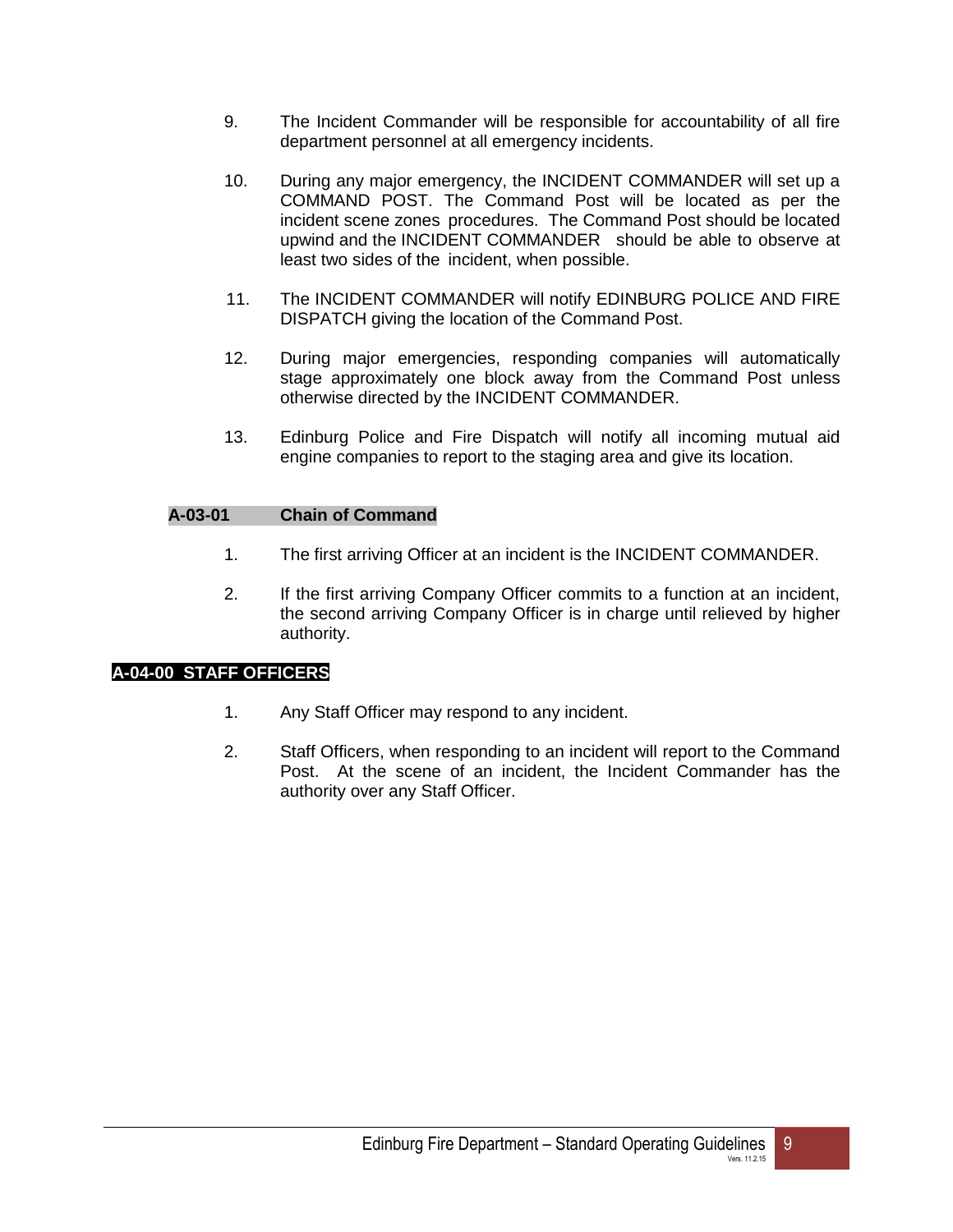#### **A-05-00 ACTIVATED ALARM RESPONSE**

#### **A-05-01 Purpose**

To establish procedures for responding to activated alarms (box alarms).

#### **A-05-02 Procedures**

- 1. One unit will respond to all Activated Alarms and Code 3. All additional units will respond Code 1 unless requested by the Incident Commander to upgrade to Code 3.
- 2. The closest Engine Company will respond Code 3 to the Activated Alarm.
- 3. Edinburg Police and Fire Dispatch will attempt to determine the estimated time of arrival of the owner/occupants and will advise the responding unit of this information.
- 4. If, while in route, Edinburg Police and Fire Dispatch receives information from the monitoring company that the Fire Department should cancel, they are to advise the responding unit and the unit shall respond Code 1 to the scene for visual inspection and to gather information.
- 5. Upon arrival, the unit should attempt to make a visual inspection of the interior of the building for signs of fire.
- 6. If entrance cannot be made and there are no apparent signs of fire or water flow (i.e., smoke, fire, audible alarm, etc.), the Engine Company shall stand by until the owner/occupant arrives to allow access.
- 7. After a Company has been in a stand by mode for 20 minutes and there is no apparent sign of fire or water flow, and if dispatch has not been able to ascertain an estimated time of arrival of the owner/occupant the Company may leave the scene at the officers discretion, this will be noted on the officers report.
- 8. If the first arriving company reports that water is flowing and/or an alarm gong is operating:
	- a. The INCIDENT COMMANDER will request a Regular Alarm.
	- b. The first on scene Engine Company will connect to the Sprinkler System and wait for orders. When ordered, the Engine company will pump at 150 psi.
	- c. When life safety is not a priority, and the system valves are accessible, the officer of the first company will check all valves to assure they are fully opened. Once the valves are determined to be fully opened, the officer will proceed to the fire and give a second situation report.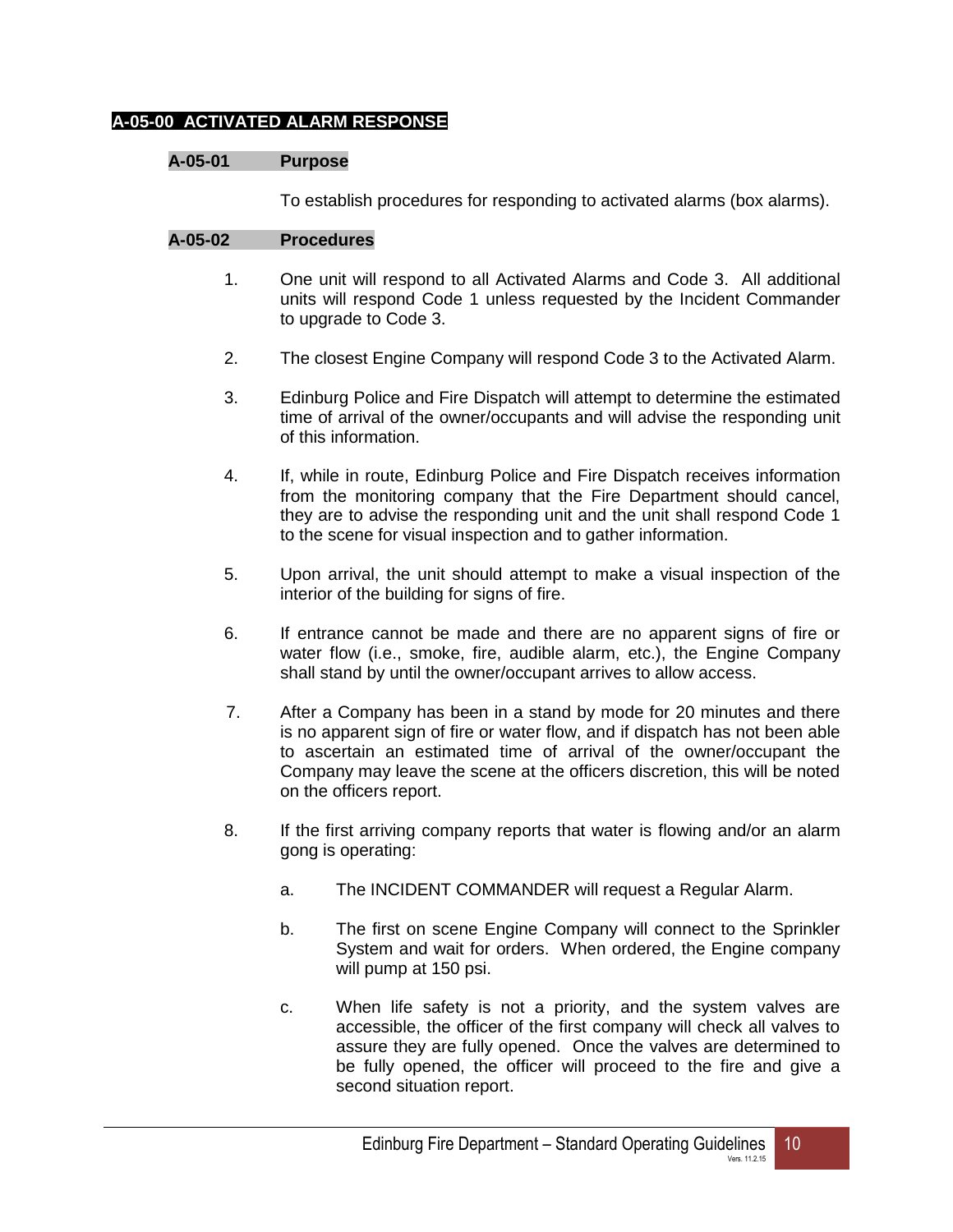9. All other responding engine companies and truck companies will assist as directed by the INCIDENT COMMANDER/OR OFFICER in charge of tactical functions.

#### **A-05-03 System Shut Down**

- 1. No sprinkler system is to be shut down or any valve turned off until after a control time is given except when the INCIDENT COMMANDER gives the order to shut the system down. The INCIDENT COMMANDER is the only person who has the authority to close a system after a fire has occurred. The owner, manager, employee, etc., will not be allowed to shut down a sprinkler system without the approval of the INCIDENT COMMANDER.
- 2. If control of excess water from open sprinkler heads is needed before the system can be shut down, sprinkler wedges/tools will be used to control the flow of excess water.

#### **A-05-04 Inspections**

1. Each sprinkler system will be inspected by Fire Prevention personnel annually or as needed.

#### **A-06-00 OTHER EMERGENCIES**

#### **A-06-01 Major Disaster**

- 1. The Edinburg Emergency Operations Plan is established to handle major disasters.
- 2. The Edinburg Emergency Operations Plan includes procedures to handle natural and man-made disasters.

#### **A-06-02 Emergency Medical Assistance Procedures**

- 1. Emergency Medical Service Agencies are required to perform at levels established by a number of agencies including the Department of State Health Services, U.S. Department of Transportation and others. In order to satisfy our responsibility and permit E.M.S. personnel to satisfy their responsibility, the following procedures will be observed by Firefighters:
	- a. When responding to a medical assistance incident, personnel do not have to wear full firefighting protective clothing.
	- b. Personnel are to use protective equipment and take universal precautions to avoid exposure to body fluids. EX: latex gloves, eye protection, etc.
	- c. If Firefighters respond to a medical call and EMS is not on scene, the primary responsibility of the fire fighters will be life safety and patient care.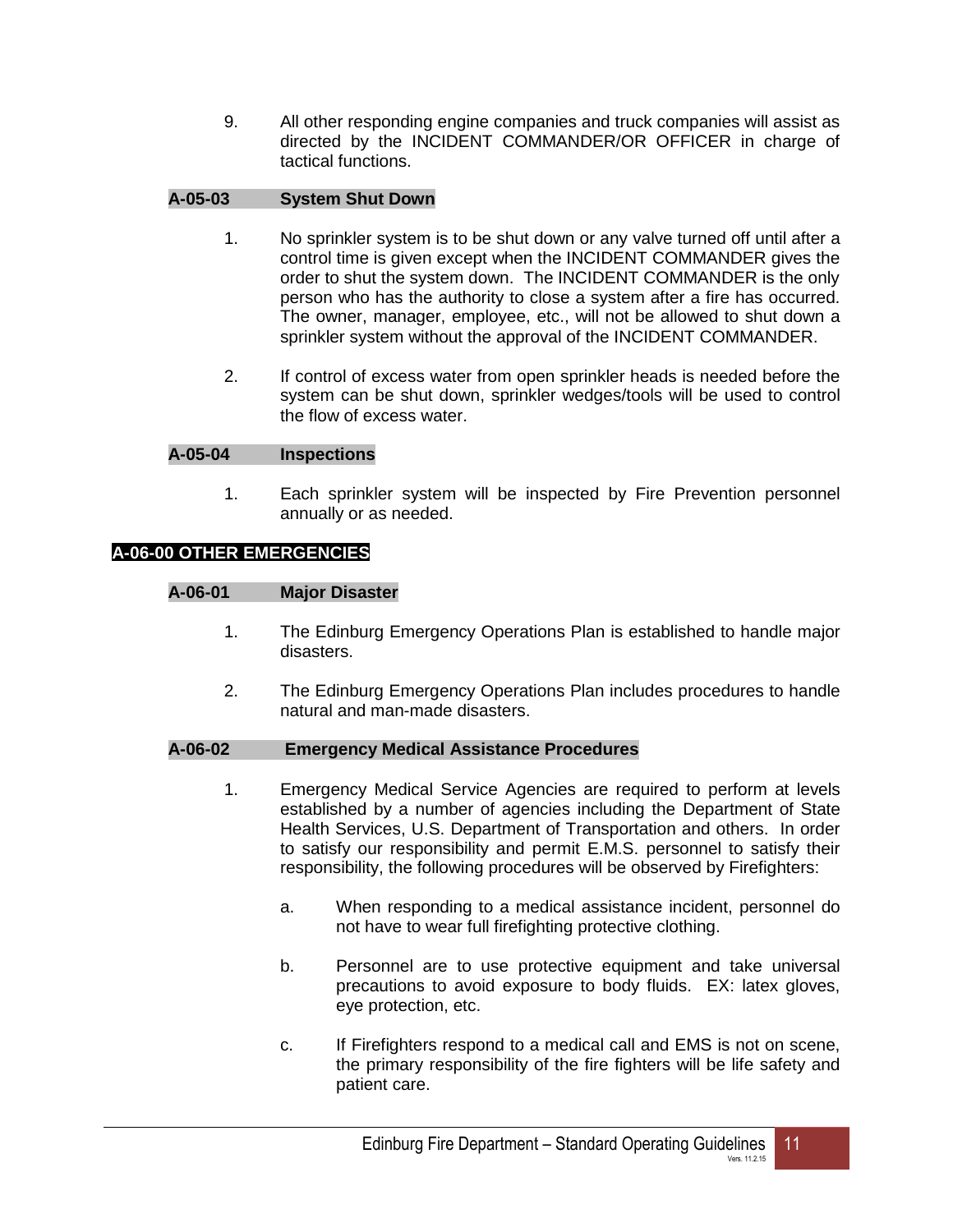- d. When EMS arrives on scene it will be their responsibility to provide patient care with Firefighters assisting where needed.
- e. EMS Companies have a policy of sending one ambulance to any incident. It is conceivable that Firefighters will arrive before the first ambulance and see a need for additional ambulances. The INCIDENT COMMANDER should request additional units, however, it will be the decision of the EMS company as to the number of ambulances sent.
- f. When requesting additional units, the Incident Commander should provide a detailed, concise description of the situation to the Emergency Police and Fire Dispatch.

#### **A-06-03 Public Assistance**

- 1. Due to the nature of Firefighter knowledge and the multitude of equipment and tools found on fire apparatus, the fire department is often called to provide various types of assistance to the citizens of Edinburg.
- 2. No call for assistance by any citizen of Edinburg will go unanswered. This can be a full alarm response or merely referring the caller to the proper agency to assist them. Every effort is to be made to assure the situation is taken care of. When in doubt, an appropriate alarm assignment is to be dispatched.
- 3. When the city limits are in question, a unit will be dispatched to the address given. Once the unit is back in station, the Incident Commander will investigate whether the incident was in or out of city limits.

#### **A-07-00 MUTUAL AID TO OTHER CITIES AND MEXICO**

- 1. The City of Edinburg Fire Department has a written agreement with most cities in the Lower Rio Grande Valley to provide Mutual Aid.
- 2. Officers responding to mutual aid calls will report to the Officer-In-Charge of the incident for orders.
- 3. The City to which we are responding, is the INCIDENT COMMANDER in their city and has full authority over all Edinburg personnel and apparatus until relieved. The ranking fire department officer should assure that orders given to our personnel, does not expose our personnel to undue safety and hazards.
- 4. The Fire Chief, Assistant Chief, Deputy Chief and City Manager will be notified anytime Mutual Aid is provided to any other city. This will not apply on minor alarms such as; assisting neighboring cities at grass fires or stand-by at fire stations. Only major incidents.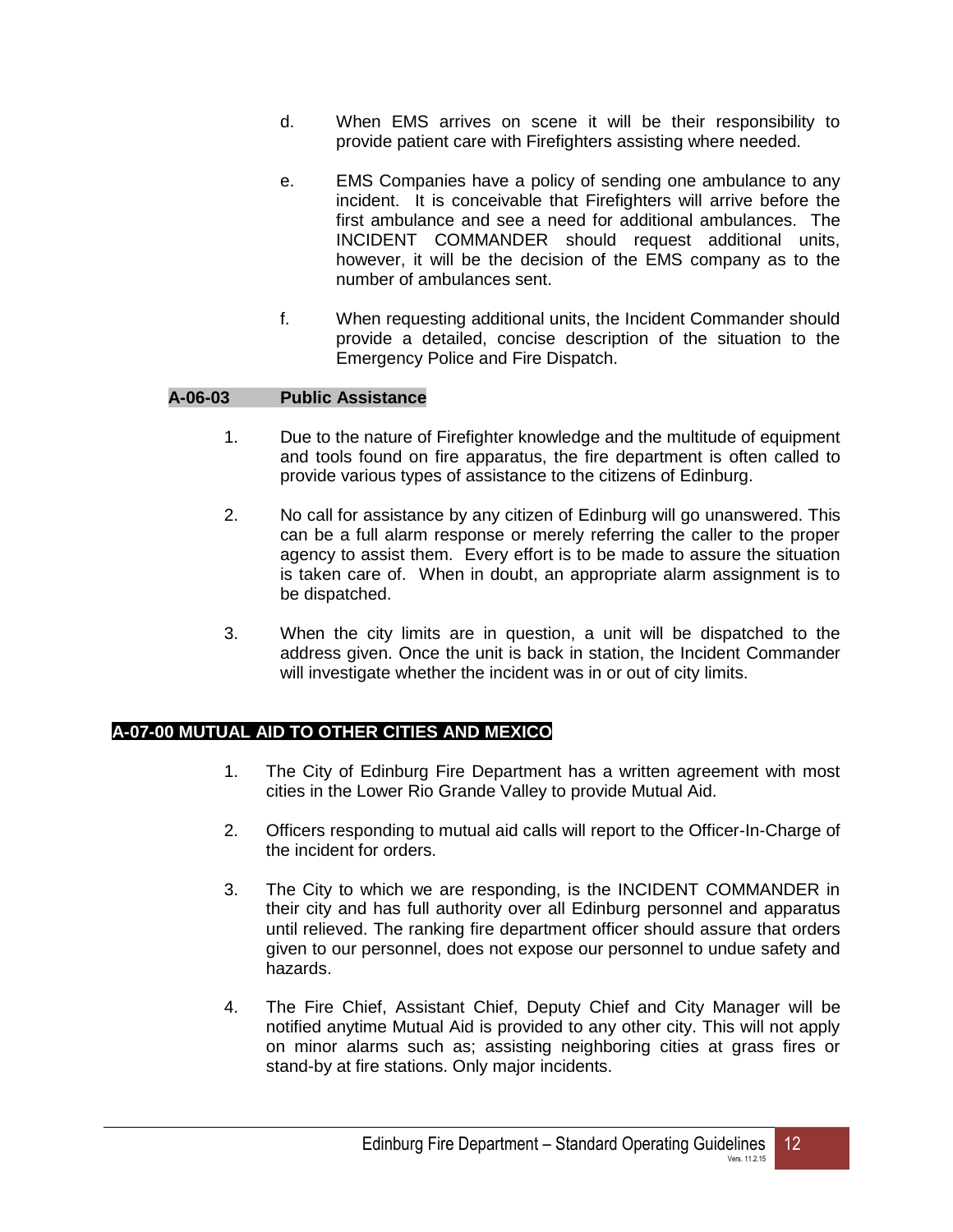- 5. Mutual Aid to Mexico must be authorized by the Edinburg Fire Chief, City Manager or Mayor of Edinburg before apparatus responds.
- 6. Mutual Aid requests from Mexico should be kept to the Reynosa city limits. If a neighboring or out of country city requests mutual aid, the request must come from an authorized person i.e., Fire Department Officer, Police Department Officer, City Official, Mayor or City Manager. The remarks section of the NFIRS Report and Dispatch Report will indicate phone number and who requested the mutual aid.

#### **A-08-00 EMERGENCY RESPONSE ALARMS**

The Incident Scene Zones and Incident Command System will be used by fire companies responding to an emergency incident. The INCIDENT COMMANDER can request multiple alarm responses as required.

#### **A-08-01 Incident Scene**

- 1. The incident scene is the actual site of the incident.
- 2. The incident scene can consist of: building, structure, vehicle, grass fires, hazardous materials, extrication, etc.
- 3. The boundaries of an incident scene will depend on the size of the incident and wind direction.

#### **A-08-02 Hot Zone**

- 1. The Hot Zone is a DANGER AREA and all safety precautions must be observed.
- 2. The Hot Zone boundaries will be dictated by the size of the incident and wind direction.
- 3. Full protective clothing and SCBAs will be used in the HOT ZONE area at all times.

#### **A-08-03 Warm Zone**

- 1. The Warm Zone is not necessarily a DANGER AREA but it is also not a SAFE AREA. CAUTION must be observed in this zone.
- 2. The Warm Zone boundaries can be any size from 25' 200' or more from the incident depending on the size of the Hot Zone Area and wind direction.
- 3. All personnel in the Warm Zone Area can remove SCBAs, if safe to do so. Personnel must continue to wear full protective clothing and monitor conditions as a precautionary measure.

#### **A-08-04 Cold Zone**

- 1. The Cold Zone will be areas that are absolutely safe.
- 2. The Cold Zone will be outside the Warm Zone Area and be as far away from the incident as necessary depending on the size of the incident and wind direction.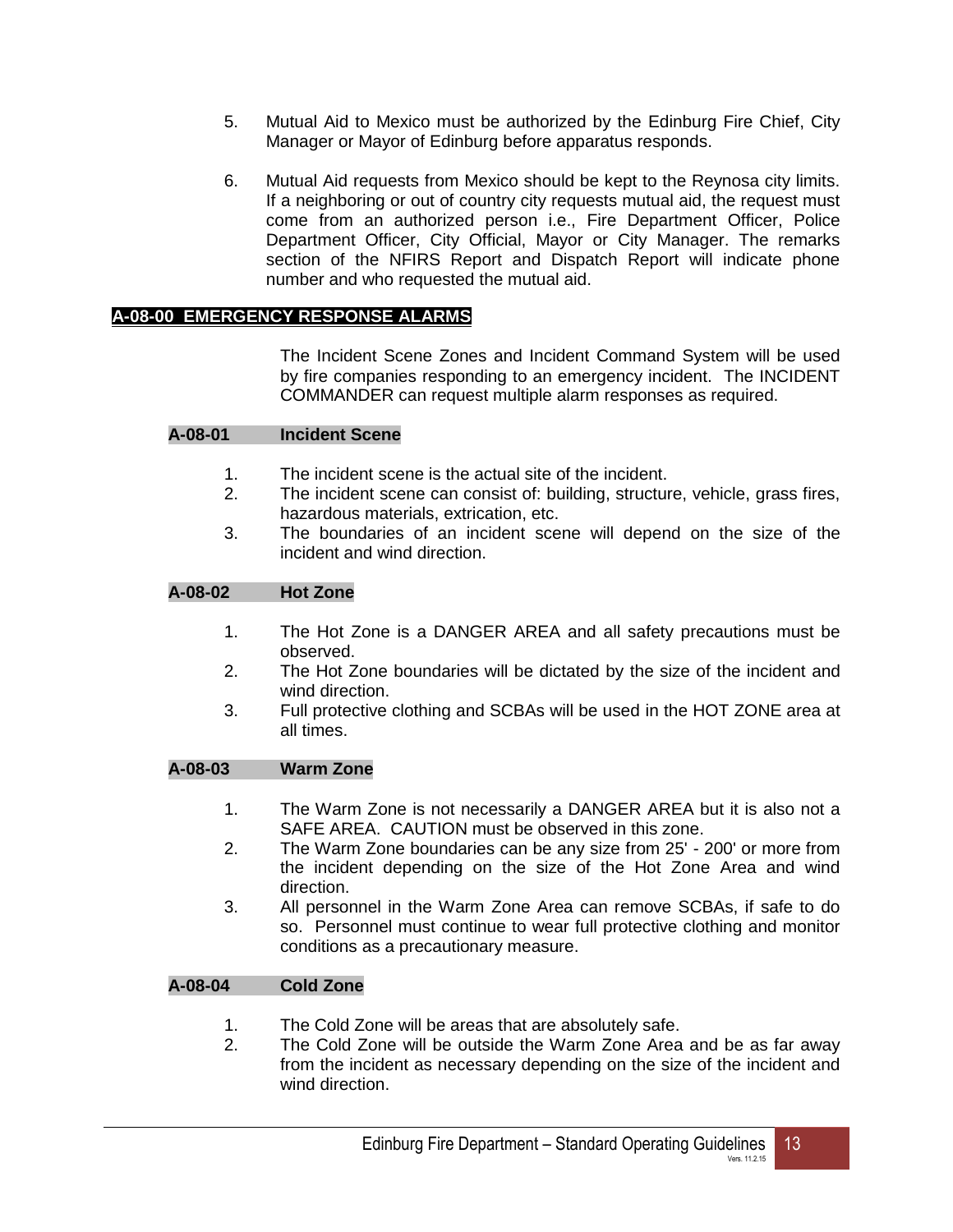- 3. SCBA and protective clothing do not have to be worn in the Cold Zone Area.
- 4. Personnel who have been relieved to rest will be staged in the Cold Zone Area.

#### **A-08-05 Command Post**

- 1. The Command Post should be located upwind in the Cold Zone.
- 2. If the Command Post can not be effectively located in a Cold Zone, it should be located in the safest area possible and all necessary precautions observed.
- 3. At the Command Post, the Incident Commander shall wear full protective clothing if the Command Post is not located in a safe area or if conditions warrant additional safety precautions.

#### **A-08-06 All Clear**

- 1. When an All Clear signal is given, the Hot Zone Areas and Warm Zone Areas cease to exist.
- 2. The All Clear signal must be given by the Incident Commander in coordination with the Operations Deputy Chief if present.

#### **A-08-07 Silent Alarms**

- 1. Units will respond Code 1.
- 2. No less than one unit will respond on any Silent Alarm.

#### **A-08-08 Still Alarms**

- 1. Units will respond Code 3.
- 2. No less than one unit will respond on any Still Alarm.

#### **A-08-09 Regular Alarms**

The following operations will utilize minimum of three (3) firefighters per pumper. In the initial stages of an incident where only one team is operating in the hazardous area at a working structure fire, a minimum of four (4) firefighters working as a team in the hazard area and two (2) firefighters present outside this hazard area for assistance or rescue in emergency operations where entry into the danger area is required, unless the known life hazard exception is invoked.

- 1. Apartment fire
- 2. Business fire
- 3. Check for fire

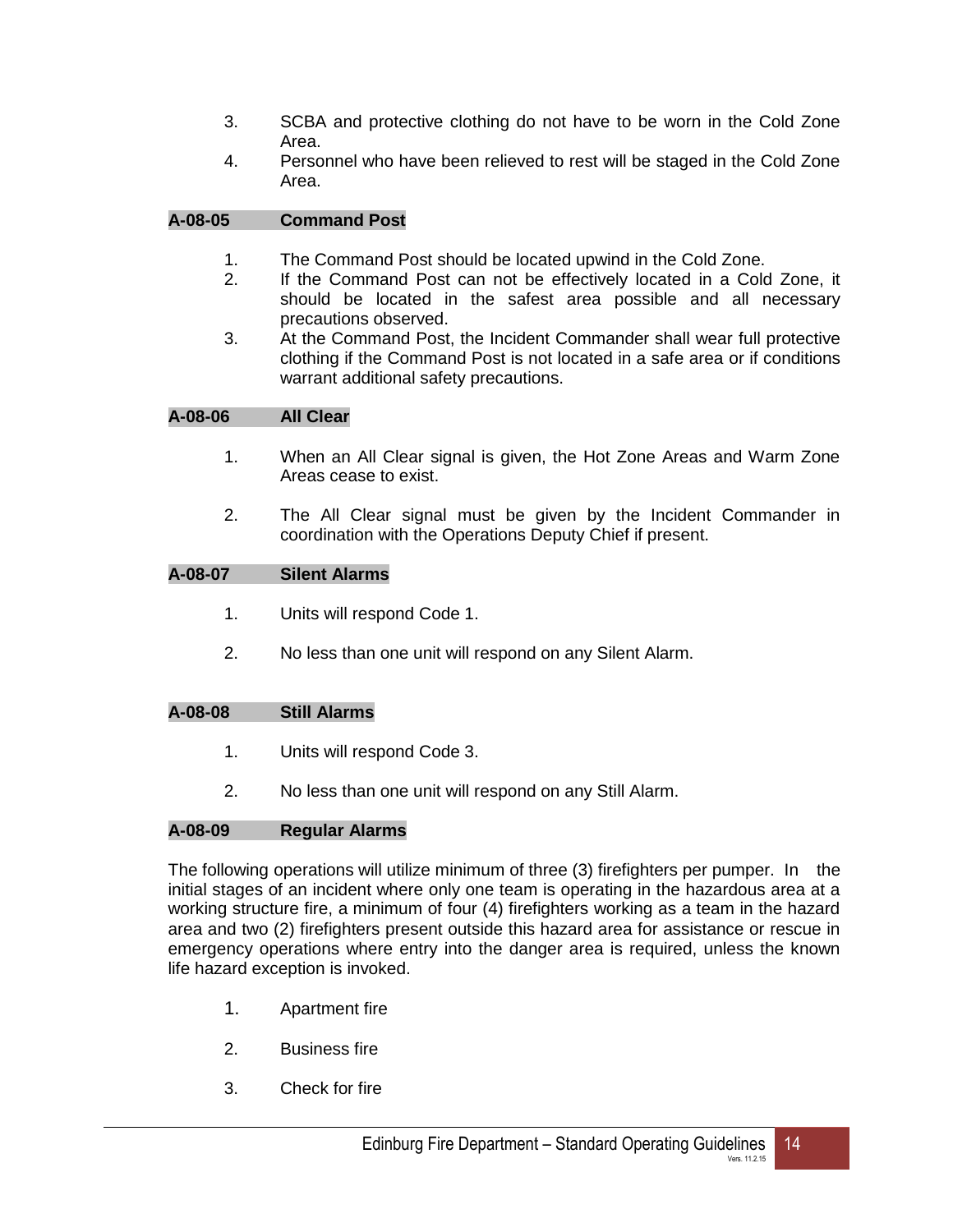- 4. Electric fire
- 5. Explosion
- 6. House fire
- 7. Smoke in the apartment
- 8. Smoke in the business
- 9. Smoke in the residence

#### **A-09-00 Multiple Alarms**

1. When a regular alarm assignment is in need of more resources (personnel and equipment) multiple alarms are transmitted. The additional personnel and equipment respond to compliment the initial alarm assignment.

#### **A-09-01 Rapid Intervention Team 2 in / 2 out**

#### **PURPOSE**

To establish standard operational procedures, which serve as guidelines regarding the establishment and use of a rapid intervention crew where the atmosphere is assumed to be immediately dangerous to life and health (IDLH).

#### **GENERAL**

Firefighters must be present outside the structure fire prior to a team entering and beginning interior structural firefighting operations where the atmosphere is assumed to be (IDLH). Interior structural firefighting is the physical activity of fire suppression, rescue or both inside of buildings of enclosed structures, which are involved in a fire situation beyond the incipient stage. An incipient stage fire is a fire which is in the initial or beginning stage and which can be controlled or extinguished by portable fire extinguisher. Class II standpipe or small hose systems without the need for protective clothing or breathing apparatus.

All firefighters performing interior structural firefighting operations are required to operate in a buddy system with two or more personnel, maintain voice or visual contact with one another at all times, wear full protective clothing and SCBA with PASS device and enter with charged hose line. They will enter together and will exit together. Radios may not be substituted for visual or voice contact between members of and interior team.

Two properly equipped firefighters (paid or volunteer), or rapid intervention team (RIT), will be assigned by the Incident Commander (IC) and must be positioned outside the structure and remain capable of rapid rescue of the interior team. A charged hose line will be made available to the RIC, as well as appropriate retrieval tools and equipment. Any task that the outside firefighters perform while in standby rescue status must not interfere with the responsibility to perform a rapid rescue of the interior team and must be such that the work can be abandoned, without placing personnel at additional risk.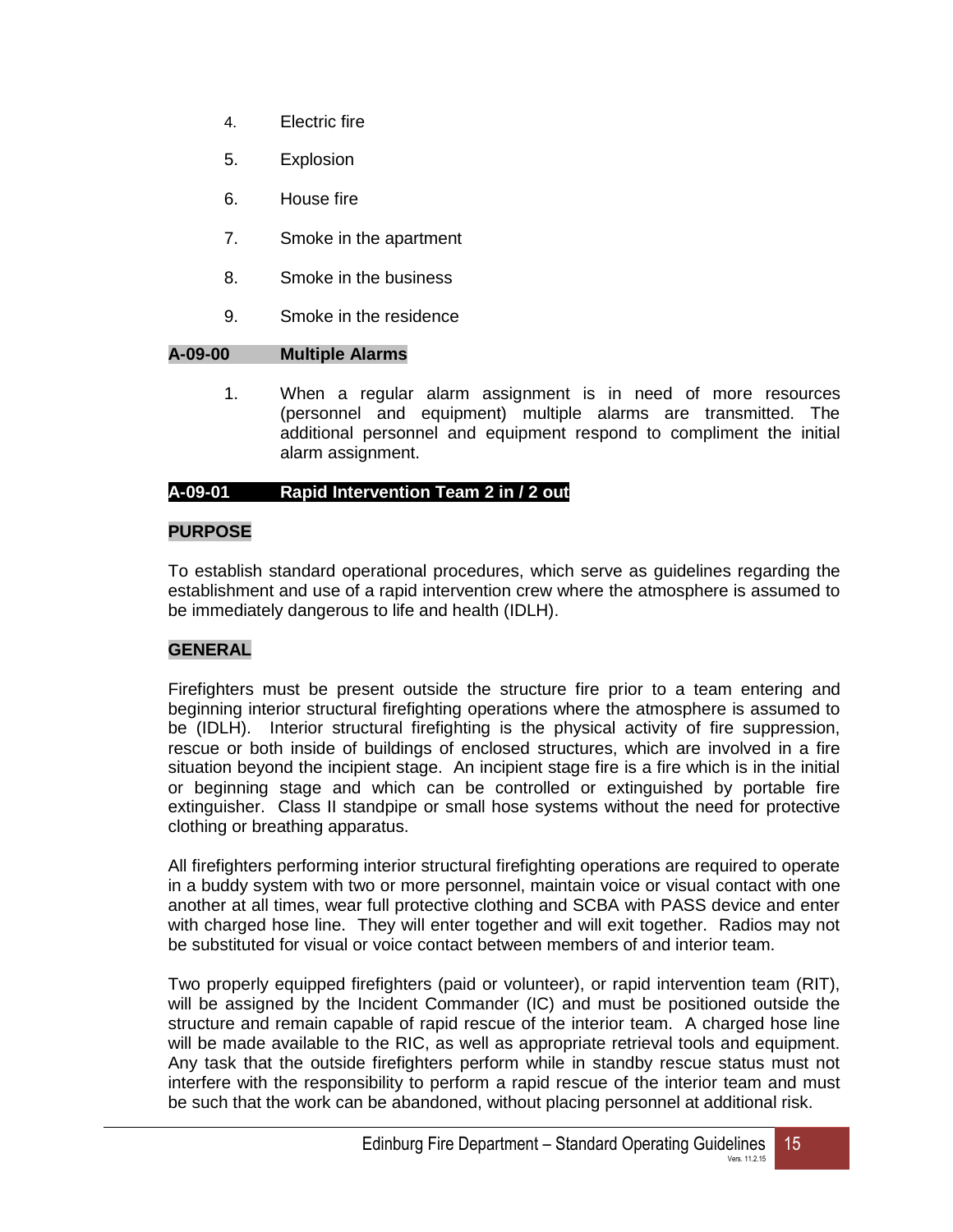For high-rise operations, the RIT would be staged below the IDLH atmosphere. It is not required to always have a separate "two-out" team for each team operating in the structure. However, if the incident escalates, if accountability cannot be properly maintained or if rapid rescue becomes infeasible, additional outside crews must be added.

For example, if the involved structure were large enough to require entry at different locations or levels, additional "two-out" teams would be required.

The interior team must have radio, visual or voices communication capability with firefighters outside the structure. One of the firefighters outside the structure must maintain constant awareness of the number and identify of members operating in the hazardous area. Therefore, as a minimum five firefighters must be on scene prior to the initiation of interior structural firefighting operations. That is two individuals working as a team in the interior of the structure fire, two individuals outside the structure for assistance of rescue and a fifth firefighter who will remain outside and perform functions, such as incident command, pump operator and/or accountability officer. Members that arrive on the scene of a working structural fire prior to the assembling of five persons can initiate exterior actions or defensive operations in preparation for an interior attack.

If initial attack personnel find an imminent life-threatening situation where immediate action could prevent the loss of life, and five members are not yet on scene (i.e. a RIT has not been established), deviation from the above standard may be permitted, as an exception. The members should carefully evaluate the level of risk that they would be exposed to by taking such action and will notify command and other responding units their intentions. This exception is for an imminent life-threatening situation, not for standard search and rescue activities.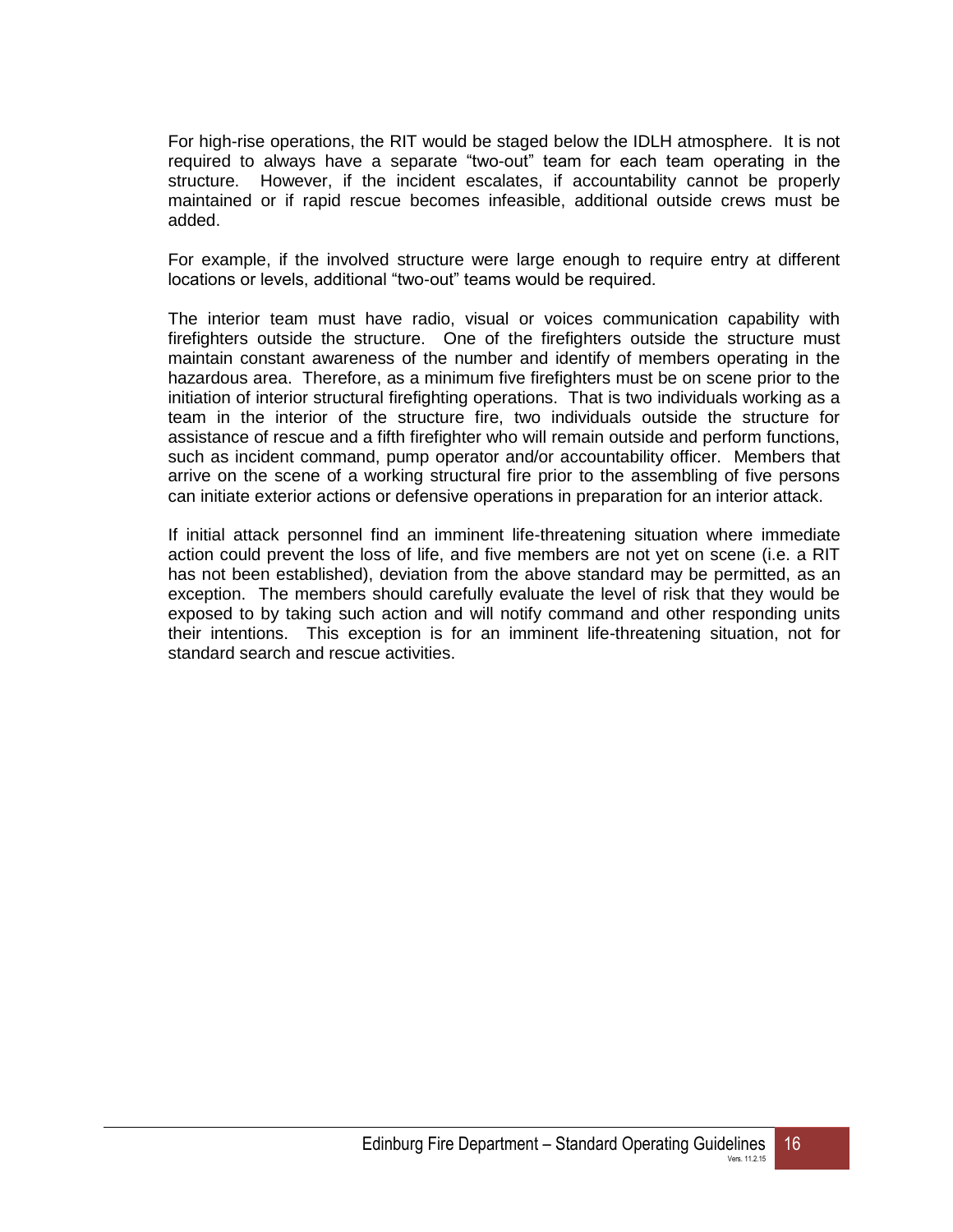(This page left blank intentionally)

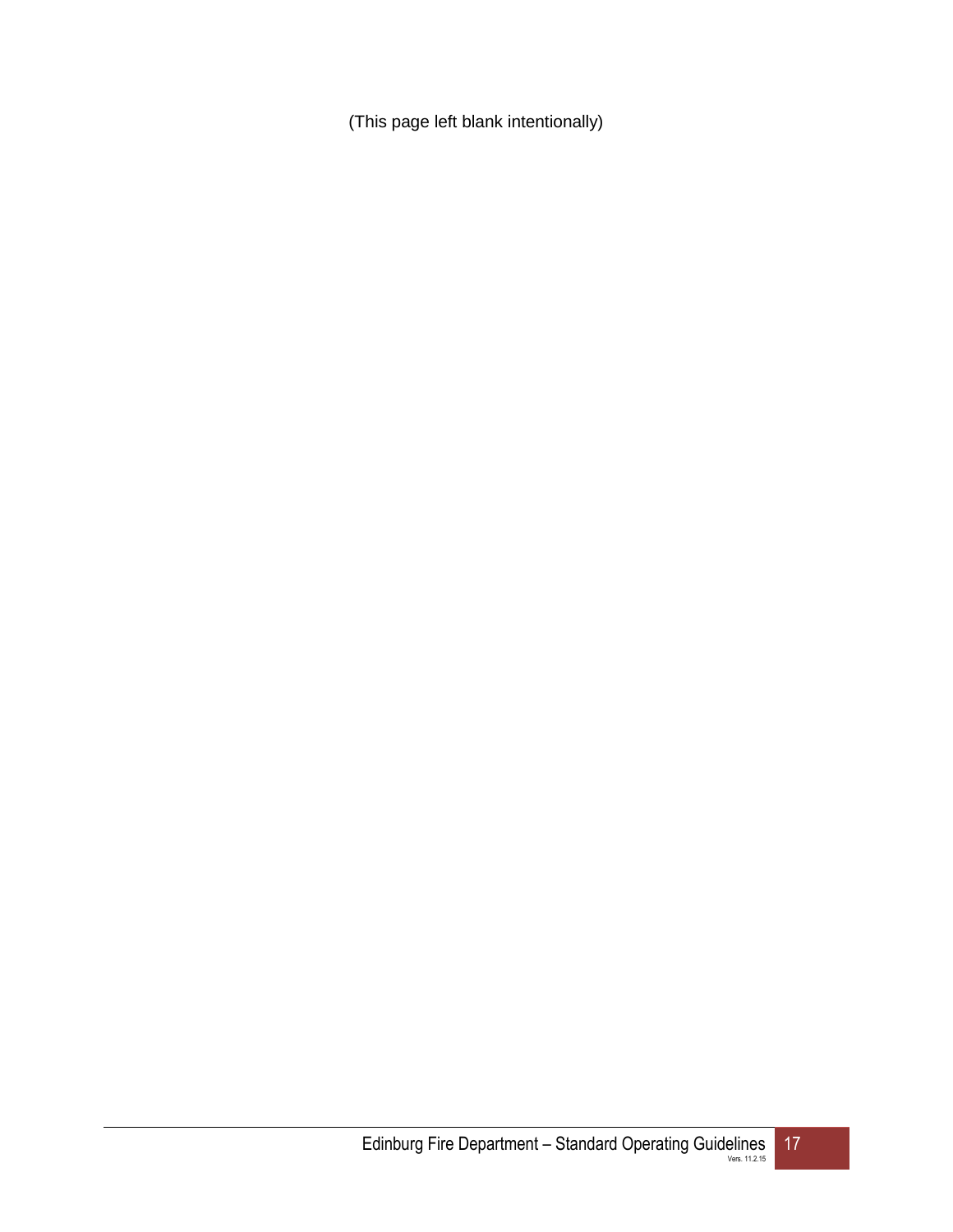#### **CHAPTER B COMMUNICATIONS**

#### **B-01-00 RADIO USAGE AND DISPATCHING**

#### **B-01-01 Federal Communications Commission (FCC):**

- 1. The Federal Communications Commission, commonly referred to as the FCC, regulates two- way radio operations.
- 2. The FCC issues licenses and assigns frequencies for all radio systems.
- 3. The FCC requires radio operators to clear the radio using the proper signs when finished with radio traffic. It will not be necessary to clear the radio after each use because the 800 Trunking System has an automatic identification signal approximately every (10) ten minutes.
- 4. EDINBURG POLICE AND FIRE DISPATCH (EPFD), personnel are assigned to handle Fire Department 911 emergency radio and telephone communications. EDINBURG POLICE AND FIRE DISPATCH (EPFD) personnel are located at the Edinburg Police and Fire Department.

#### **B-02-00 SPECIAL CODES**

#### **B-02-01 Purpose:**

To simplify radio communications, specific activities have been given codes. These codes give exact indication of what is required and helps eliminate confusion.

#### **B-02-02 Response Codes**:

- 1. To assure that the manner in which fire apparatus are to respond to an incident, response codes have been established.
- 2. Response codes for EMERGENCY VEHICLES are as follows:

CODE 1 - NON EMERGENCY respond at your convenience.

CODE 3 - EMERGENCY response - with all emergency warning lights, sirens, and headlights in operation.

CODE 17 – Bomb Threat

#### **B-02-03 Accidents:**

Due to numerous codes being used by various agencies to report accidents, the Fire Department will not utilize a specific code other than identifying it as a Minor or Major accident and if there are injuries involved.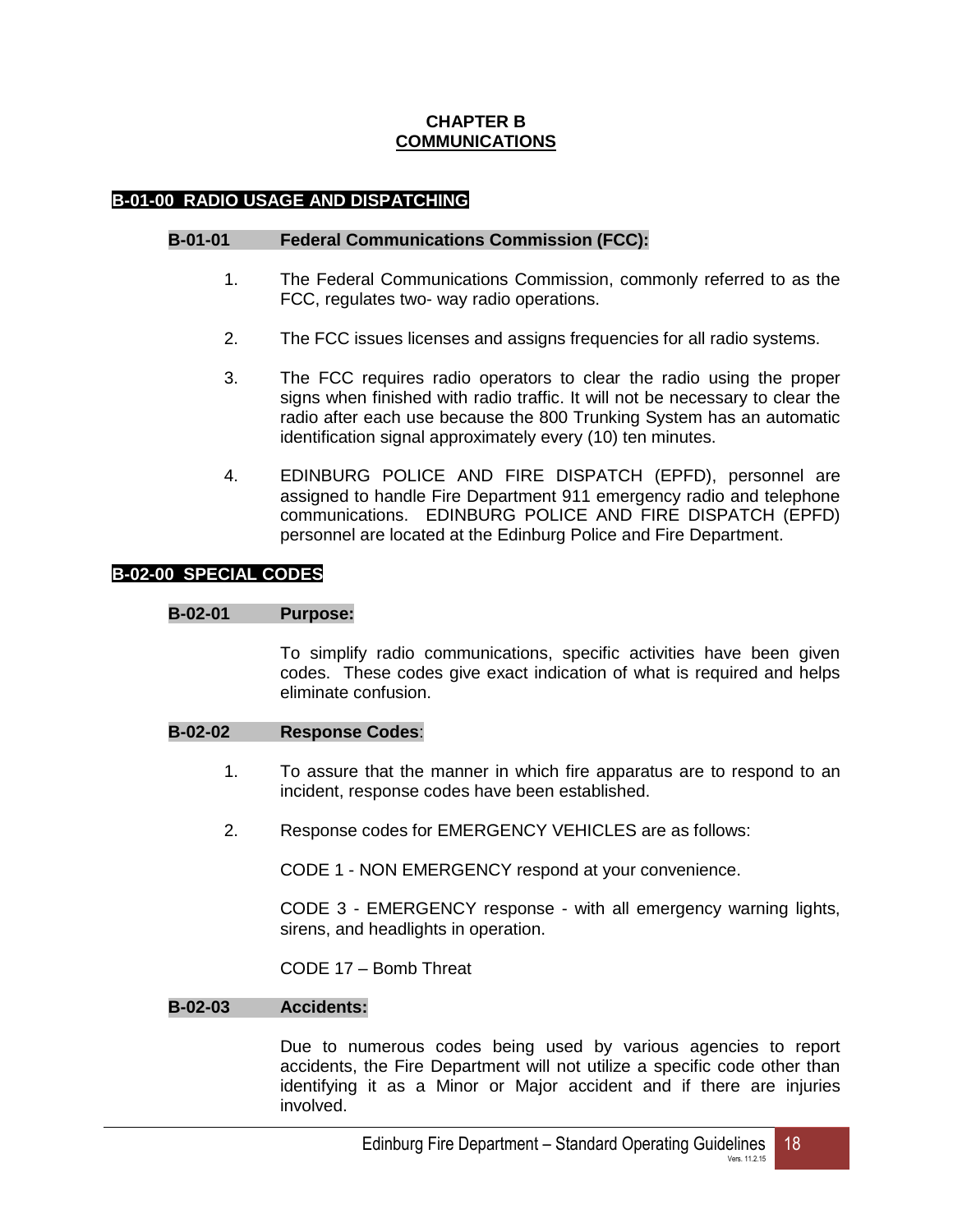#### **B-02-04 10-Signals:**

10-signals will no longer be used during any radio traffic. Only clear text will be used for all radio traffic.

#### **B-03-00 STANDARD ALARMS**

#### **B-03-01 Silent Alarm**

This is a non-emergency incident. No less than one unit will respond Code 1. Examples are gas spills, stand-by, investigation, etc.

#### **B-03-02 Still Alarm**

The following operations require a two (2) person crew to maintain safe performance of duties at the emergency scene. Normal staffing for these operations will be three (3) firefighters:

- 1. Dumpster fire
- 2. Elevator rescue
- 3. Fire alarm in a business
- 4. Fire alarm in a residence
- 5. Grass fire
- 6. Haz-mat emergency
- 7. Lightning strike
- 8. Natural gas leak
- 9. Power lines down
- 10. Transformer fire
- 11. Trash fire
- 12. Vehicle fire
- 13. Gas/fuel spill procedure (absorbent)
- 14. Major accident with/without entrapment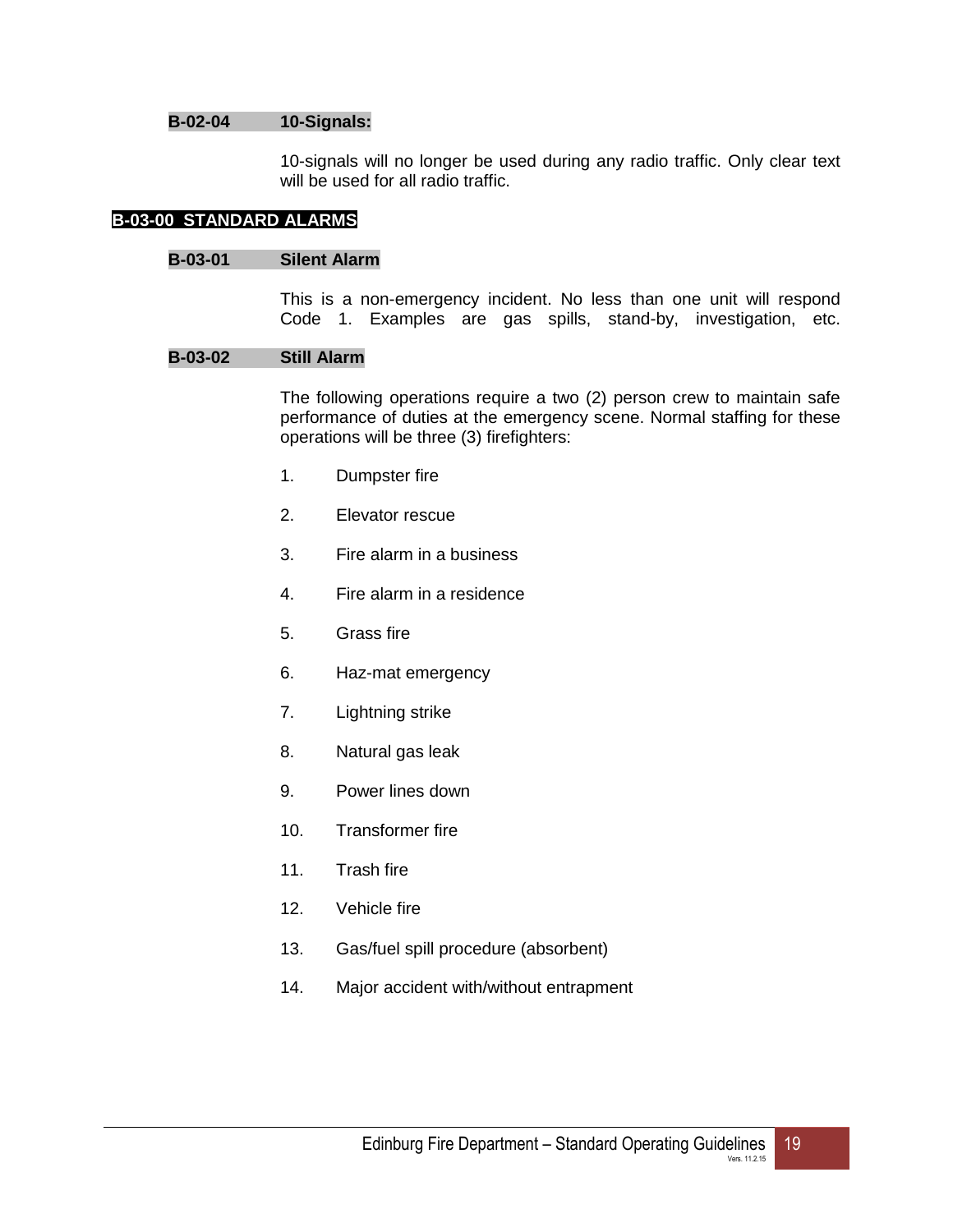#### **B-03-03 Regular Alarm**

The following operations will utilize minimum of three (3) firefighters per pumper. In the initial stages of an incident where only one team is operating in the hazardous area at a working structure fire, a minimum of four (4) firefighters working as a team in the hazard area and two (2) firefighters present outside this hazard area for assistance or rescue in emergency operations where entry into the danger area is required, unless the known life hazard exception is invoked.

- 1. Apartment fire
- 2. Business fire
- 3. Check for fire
- 4. Electric fire
- 5. Explosion
- 6. House fire
- 7. Smoke in the apartment
- 8. Smoke in the business
- 9. Smoke in the residence

#### **B-03-04 Mutual Aid**

- 1. The City of Edinburg Fire Department has a written agreement with most cities in the Lower Rio Grande Valley to provide Mutual Aid.
- 2. Officers responding to mutual aid calls will report to the Officer-In-Charge of the incident for orders.
- 3. The City to which we are responding, is the INCIDENT COMMANDER in their city and has full authority over all Edinburg personnel and apparatus until relieved. The ranking fire department officer should assure that orders given to our personnel, does not expose our personnel to undue safety and hazards.
- 4. The Fire Chief, Assistant Chief, Deputy Chief and City Manager will be notified anytime Mutual Aid is provided to any other city. This will not apply on minor alarms such as; assisting neighboring cities at grass fires or stand-by at fire stations. Only major incidents.
- 5. Mutual Aid to Mexico must be authorized by the Fire Chief, City Manager or Mayor before apparatus responds.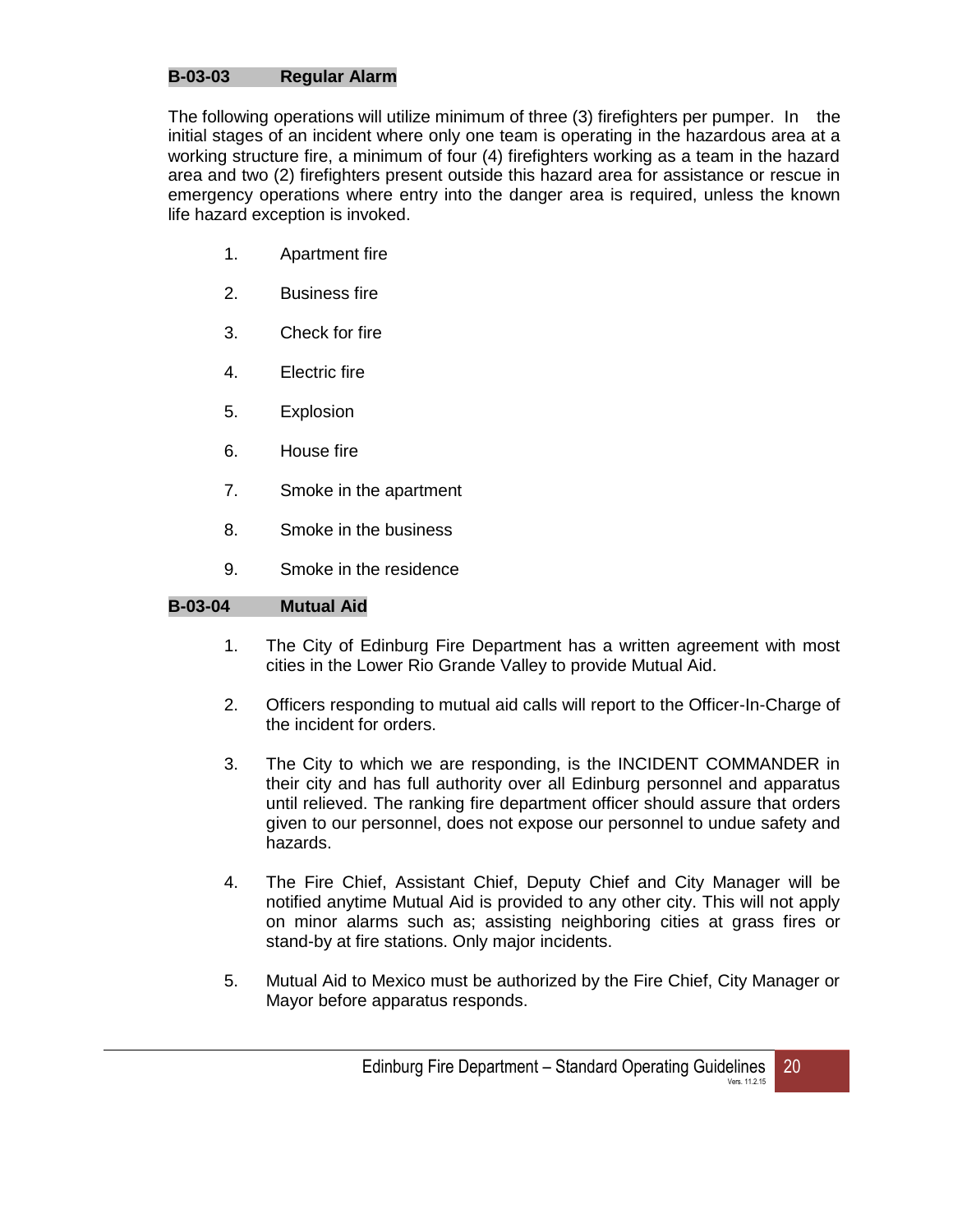- 6. Mutual Aid requests from Mexico should be kept to the Reynosa city limits. If a neighboring or out of country city requests mutual aid, the request must come from an authorized person i.e., Fire Department Officer, Police Department Officer, City Official, Mayor or City Manager. The remarks section of the NFIRS Report and Dispatch Report will indicate phone number and who requested the mutual aid.
- 7. Mutual Aid to Mexico will only be allowed at the incident site when requested by a Edinburg Fire Department Incident Commander on-scene. The mutual aid request is required to come from the U.S. city that borders the Texas/Mexico border.

#### **B-04-00 MULTIPLE ALARMS**

#### **B-04-01 Multiple Alarms**

When a regular alarm assignment is in need of more resources (personnel and equipment) multiple alarms are transmitted. The additional personnel and equipment respond to compliment the initial alarm assignment.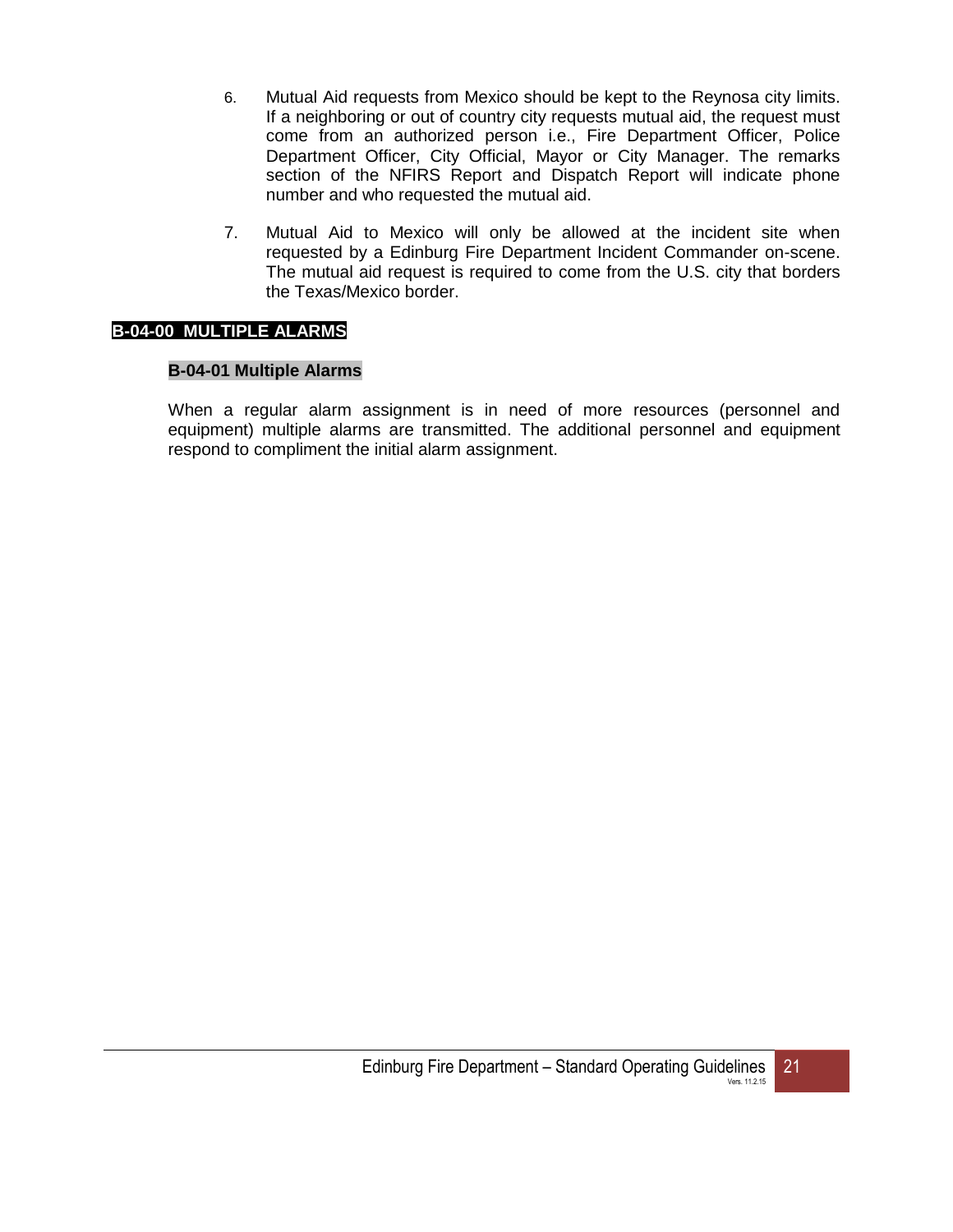#### **B-05-00 RADIO TALK GROUPS**

Radio talk groups were established to better manage the radio traffic during emergency and non-emergency situations.

#### **B-05-01-00 Primary System (Talk Groups)**

- 1. Fire Desk and all non-emergency radio communications (FDESK)
- 2. Fire Ground One (GRD-1)
- 3. Fire Ground Two (GRD-2)
- 4. Fire Ground Three (GRD-3)
- 5. Fire Ground Four (GRD-4)
- 6. Fire Ground Five (GRD-5)
- 7. Fire Ground Six (GRD-6)
- 8. Fire Ground Seven (GRD-7)
- 9. Auto 1 (AUT-1)
- 10. Auto 2 (AUT-2)
- 11. Fire Prevention
- 12. Special Event
- 13. Emergency Management 1
- 14. Emergency Management 2
- 15. City Wide
- 16. Hail

#### **B-05-02 Crosspatch of Radios**

1. When mutual aid is requested by or given by Edinburg Fire Department the Edinburg Police and Fire Dispatch will have to cross patch Edinburg Fire Department radios with the mutual unit radios.

#### **B-05-03 Radio Emergency Call Button**

The Emergency Call Button is color coded **red** on portables and **red** on mobile radios. The purpose for the emergency call button is in case of an emergency when a firefighter is down and in need of assistance immediately.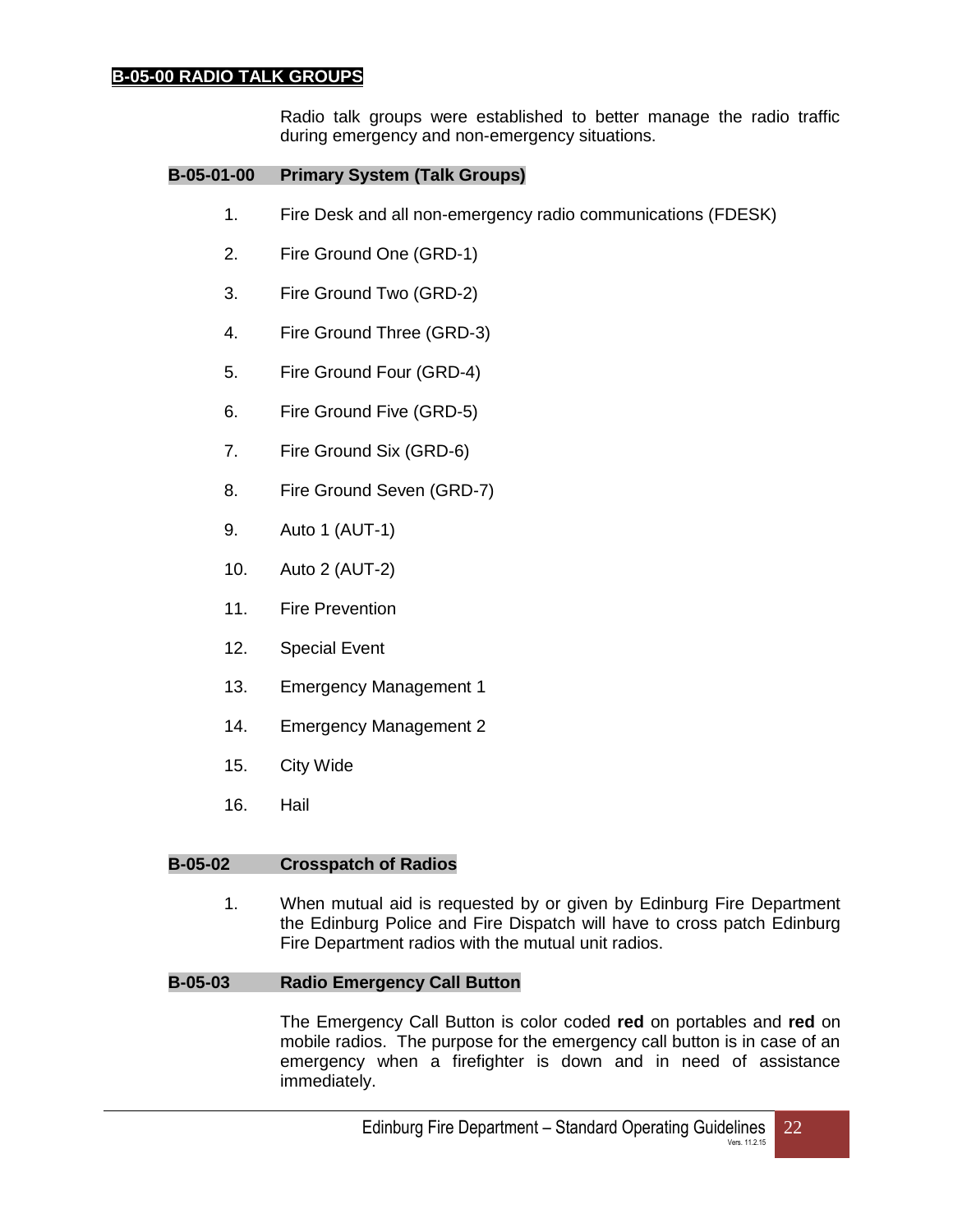- 1. When an emergency call button is activated the following procedures are:
	- a. All radio consoles at Edinburg Police and Fire Dispatch are activated. Console screen will identify unit assigned radio call sign.
	- b. EDINBURG POLICE AND FIRE DISPATCH (EPFD) will identify the radio having the emergency by the assigned radio call sign.
	- c. EDINBURG POLICE AND FIRE DISPATCH (EPFD) will call back radio identified with the emergency no less than three times to confirm emergency.
	- d. If EDINBURG POLICE AND FIRE DISPATCH (EPFD) does not get a reply, EDINBURG POLICE AND FIRE DISPATCH (EPFD) will call the Incident Commander to notify the Incident Commander of unit displaying alarm.
	- e. If during an emergency incident where there is a multi response of units the emergency call button is activated the Incident Commander is to be notified by radio immediately.
	- f. EDINBURG POLICE AND FIRE DISPATCH (EPFD) is not to reset the emergency call button until confirmation has been established that the emergency is over.
	- g. If emergency call button is unintentionally activated, Edinburg Police and Fire Dispatch is to be notified immediately.

#### **B-05-04 Testing Radios**

1. All base stations and pagers will be tested daily at 0720 and 1920 hours.

#### **B-06-00 TELEPHONE COMMUNICATIONS**

#### **B-06-01 Personal Telephone**

- 1. All Edinburg Fire Department Personnel are required to have a personal telephone as per Edinburg Fire Department Rules & Regulations.
- 2. Personnel are required to report any changes in their telephone number to the Deputy Chief. The purpose of this requirement is to be able to contact off duty personnel in the event of an emergency requiring extra personnel to report to duty. This report is to be made during the first shift worked after the telephone number has been changed and the Firefighter is aware of his/her new number.
- 3. Telephone numbers of fire department personnel are not to be given to any person except their supervisor or a Chief Officer.
- 4. The Fire Chief's phone number will be given to anyone requesting it.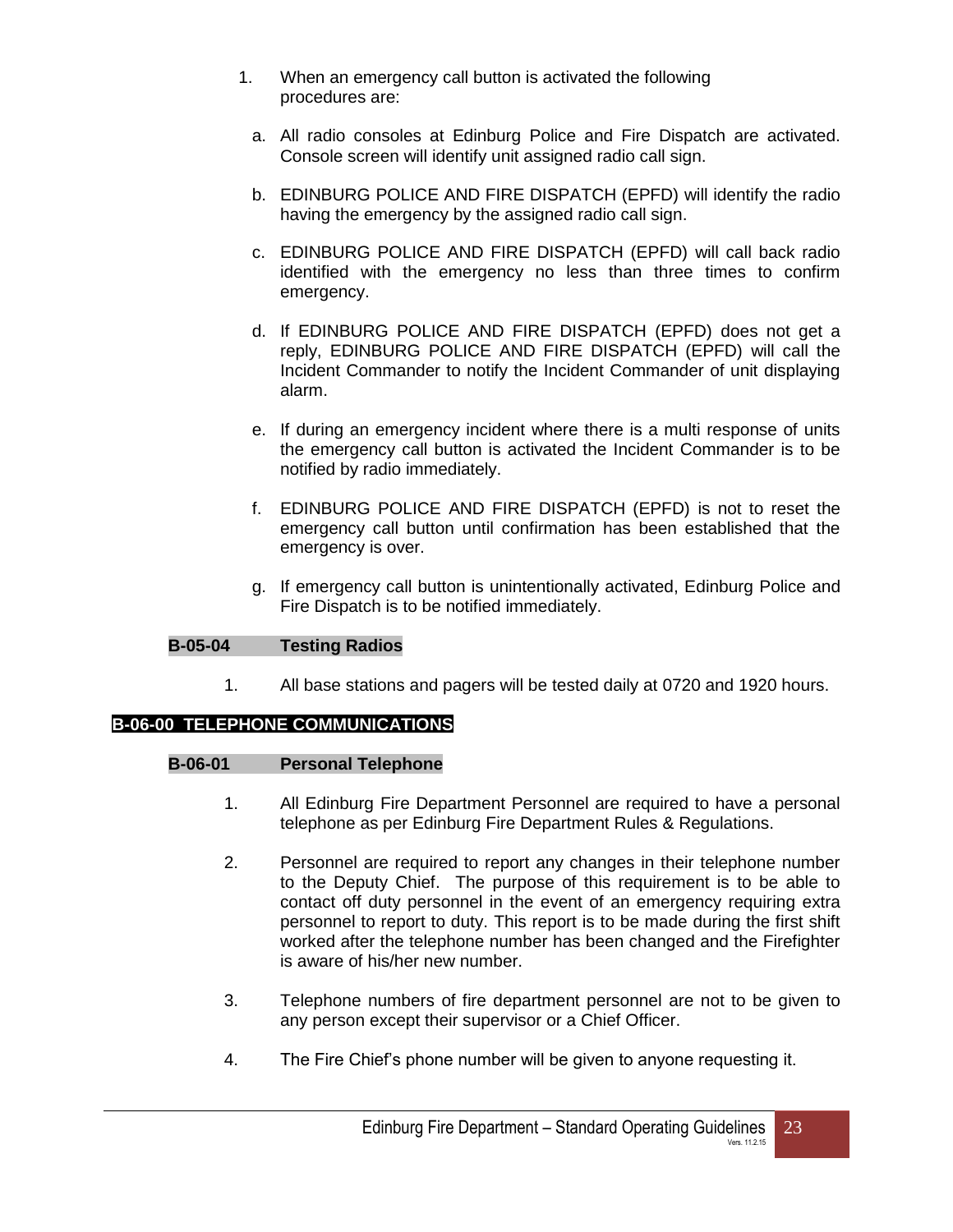#### **B-06-02 Fire Department Business Telephone**

1. Personnel are directed to answer the phone immediately upon ringing in a professional manner (Ex: Edinburg Central Station; this is (state your rank and last name); how may I assist you).

#### **B-06-03 Fire Department Sub Stations Emergency Telephone**

- 1. The direct lines between the 911 Communications Center and the sub stations are primarily used for the EDINBURG POLICE AND FIRE DISPATCH (EPFD) to communicate with the sub stations or for the sub stations to contact the EDINBURG POLICE AND FIRE DISPATCH (EPFD) to report fire department official business. Non-emergency communications from the sub stations to the EDINBURG POLICE AND FIRE DISPATCH (EPFD) will be by using the business telephones
- 2. The emergency direct line telephones are to be used only to take or receive emergency calls.

#### **B-07-00 RECORDING EQUIPMENT**

#### **B-07-01 City Policy**

1. The designated radio transmissions to be recorded will be any frequency.

#### **B-08-00 REPORTS AND RECORDS**

#### **B-08-01 Alarm Numbers**

- 1. Each response by Fire Department emergency apparatus will be assigned a Report Number by the Edinburg Police and Fire Department in accordance with the fire alarm sequence.
- 2. The EDINBURG POLICE AND FIRE DISPATCH (EPFD), in establishing the proper Report Number, will provide this number at the end of each incident.

#### **B-09-00 GENERAL UNIT RESPONSE PROCEDURES**

#### **B-09-01 Assure Units Respond**

1. All Officers must assure that they acknowledge they are responding.

#### **B-09-02 Fire Prevention**

1. If the INCIDENT COMMANDER requests assistance from the Fire Prevention Division/Fire Investigator, the EDINBURG POLICE AND FIRE DISPATCH (EPFD) will contact the Fire Prevention Division personnel on call, relaying the request.

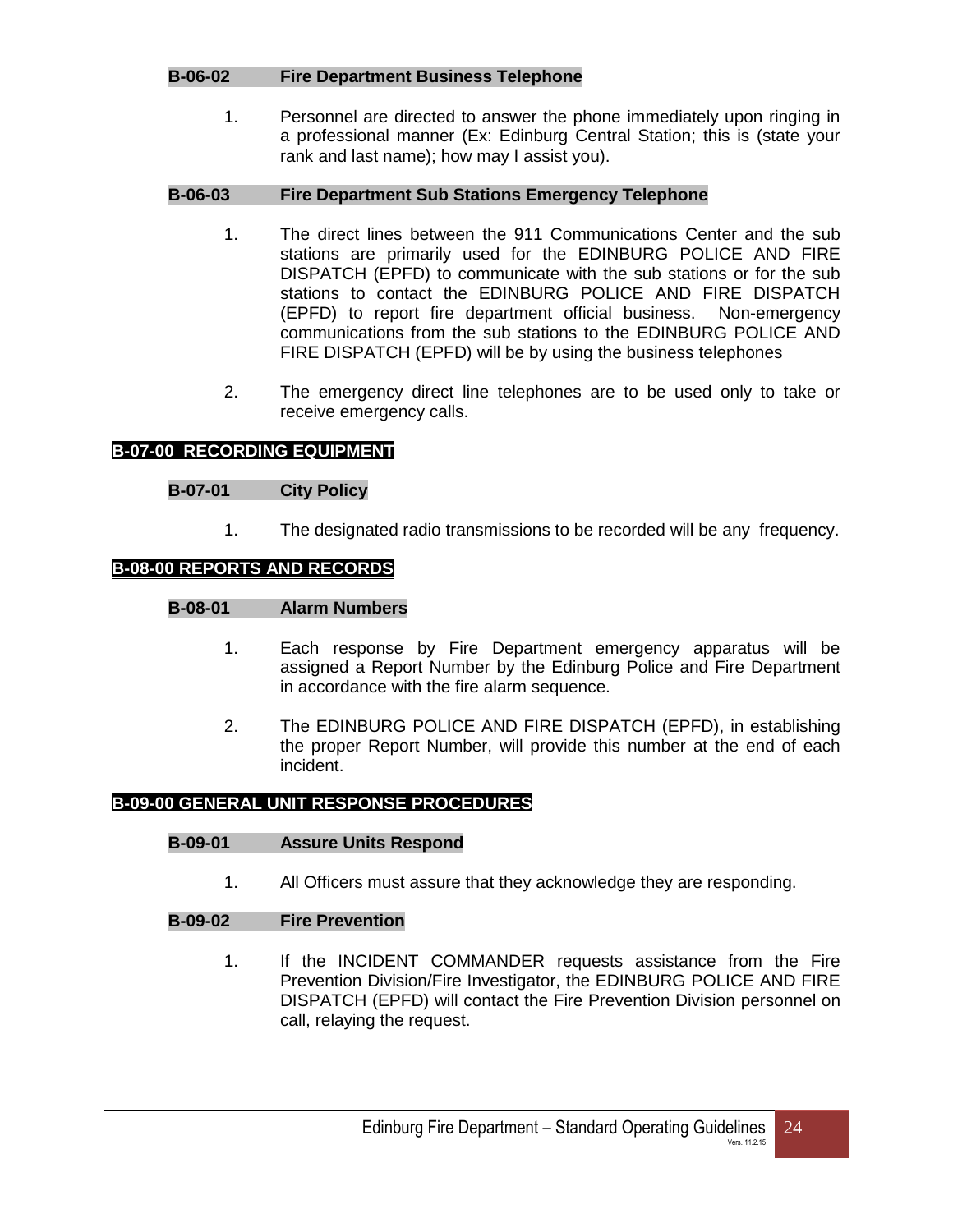- 2. If a Fire Investigator cannot be contacted or respond, depending on the circumstances, the INCIDENT COMMANDER will assign a ranking officer to maintain custody of the scene, until an investigator is assigned.
- 3. In order to help the INCIDENT COMMANDER in making a decision to call the Fire Investigation Officer or Inspector that is off-duty, the following should be determined.
	- a. Is the incident an emergency, suspicious in nature that needs investigation by the fire investigator?
	- b. Must the investigation be performed now due to life/fire loss?
	- c. If the investigation is not performed by a Fire Investigator, the incident could cause future legal problems.
	- d. Is the Inspection needed due to possible fire code violation(s) that can cause an immediate life safety problem? Can the inspection wait until an inspector is on duty?
- 4. Once the Fire Investigator or Inspector is notified and is responding, the INCIDENT COMMANDER will remain at the scene or assigned someone to assist the Fire Investigator or Inspector. In addition, INCIDENT COMMANDER, when possible will assure that all Fire Department Personnel or other witnesses with pertinent information also remain at the scene to assist the Fire Investigator or Inspector.
- 5. At incidents outside the city limits which require a fire investigation or inspection, the INCIDENT COMMANDER will request the Hidalgo County Fire Marshal. If he/she is unavailable request the Hidalgo County Sheriff's Office.

#### **B-10-00 News Media**

1. All inquiries by the news media should be referred to the Fire Chief. The Fire Chief will determine what information to release. The Fire Chief may appoint any officer to act as the Public Information Officer.

#### **B-11-00 Non-Life Threatening Incidents**

- 1. Responses to non-life threatening incidents will be no less than one unit responding Code 1.
- 2. EDINBURG POLICE AND FIRE DISPATCH (EPFD) are to screen calls to determine if calls are non-life threatening emergency i.e. gas spills, child rescue, investigation, etc.
- 3. Fire Department units responding to assistance for a person locked in a vehicle will respond Code 3 if requested by the Incident Commander, Police, or EDINBURG POLICE AND FIRE DISPATCH (EPFD).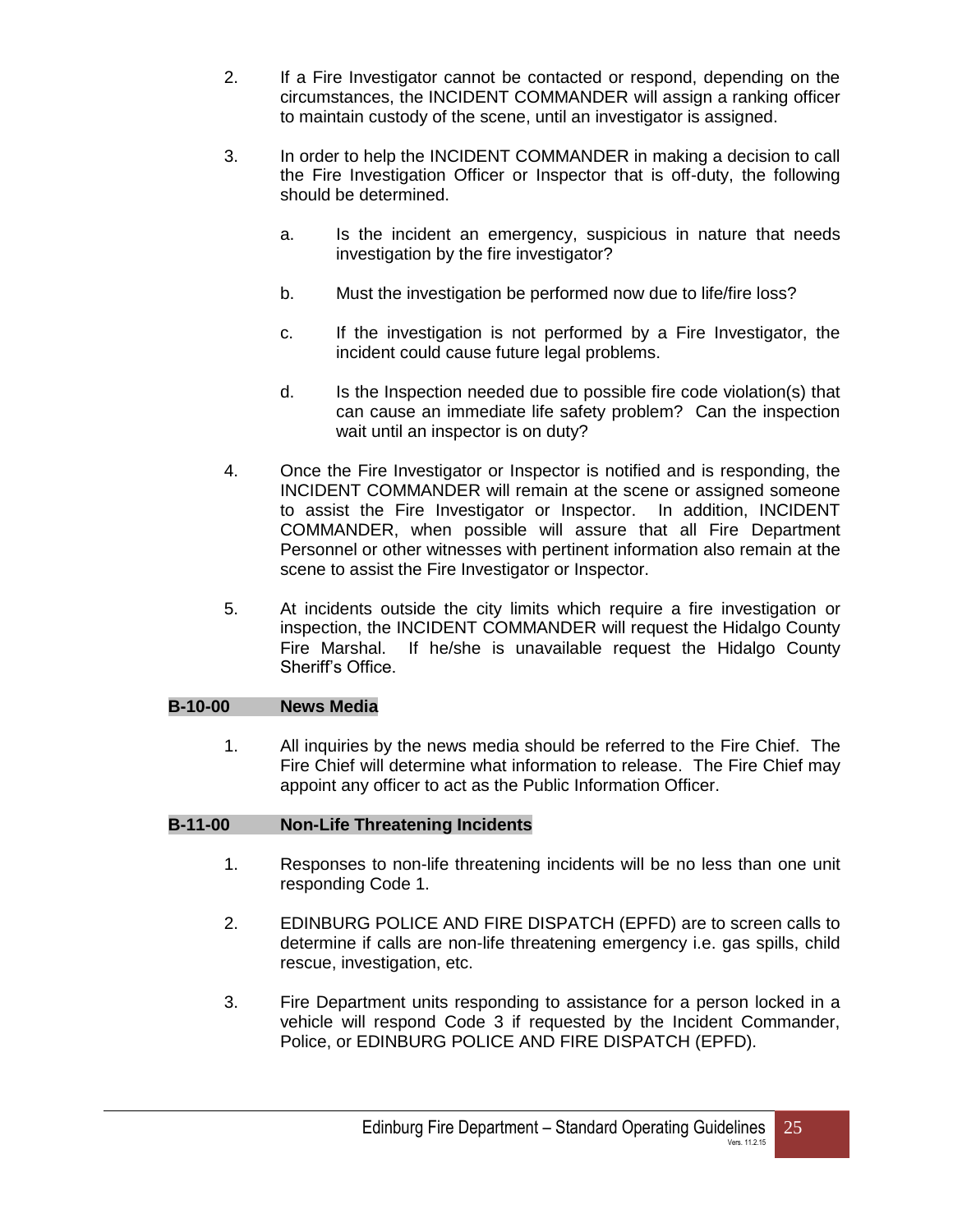(This page left blank intentionally)

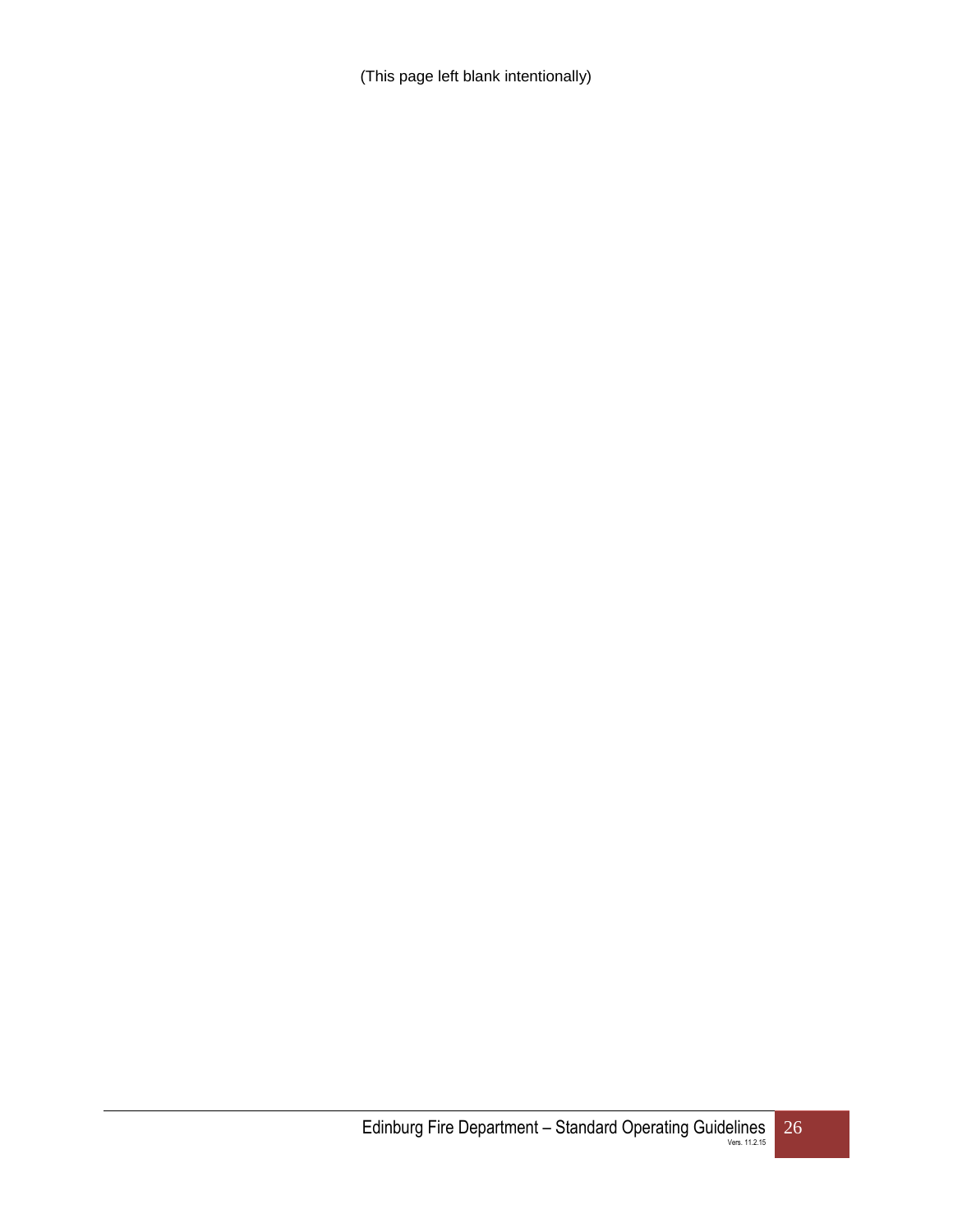#### **CHAPTER C BOMB THREAT/EXPLOSIVE DEVICE PLAN**

#### **C-01-00 LINE OF AUTHORITY**

- 1. The Edinburg Police Department will be in charge of all bomb threats or when a suspected explosive device is discovered.
- 2. In the absence of the Edinburg Police Department the Line of Authority will be the highest-ranking Edinburg Fire Department Officer as per Incident Command System.
- 3. The Hidalgo County Sheriff's Department will be in charge of all incidents outside the city limits.
- 4. Assist outside law enforcement agencies during incidents within our response jurisdiction.

#### **C-02-00 NOTIFICATION**

- 1. If notification of an incident is received from Edinburg Police and Fire Dispatch or the Hidalgo County Sheriff's Department, the Edinburg Police and Fire Dispatch will:
	- a. Respond units as dictated by these procedures.
- 2. If notification of an incident is received from someone other than the Edinburg Police and Fire Dispatch or Hidalgo County Sheriff's Department, the EDINBURG POLICE AND FIRE DISPATCH (EPFD) will:
	- a. Respond units as dictated by these procedures
	- b. Notify Edinburg Police Department or Hidalgo Sheriff's Department.
	- c. Complete "Bomb Threat Information Form" (C-17-00 Form Attached)
- 3. The Edinburg Police and Fire Dispatch should attempt to keep the caller on the line to gain more information. Information to record includes but is not limited to:
	- a. Exact time of call
	- b. What telephone line call was received
	- c. Where the device is located
	- d. Time of denotation
	- e. Background noises (equipment noise music other voices)
	- f. Race, sex age of caller
	- g. Speech accent or speech impediments
	- h. Location of caller
	- i. All other information listed on "BOMB THREAT INFORMATION FORM"
	- NOTE: EDINBURG POLICE AND FIRE DISPATCH (EPFD) ARE TO KEEP AT HAND A "BOMB THREAT INFORMATION FORM" TO BE COMPLETED ON EACH INCIDENT AND FORWARDED TO THE FIRE MARSHAL'S OFFICE.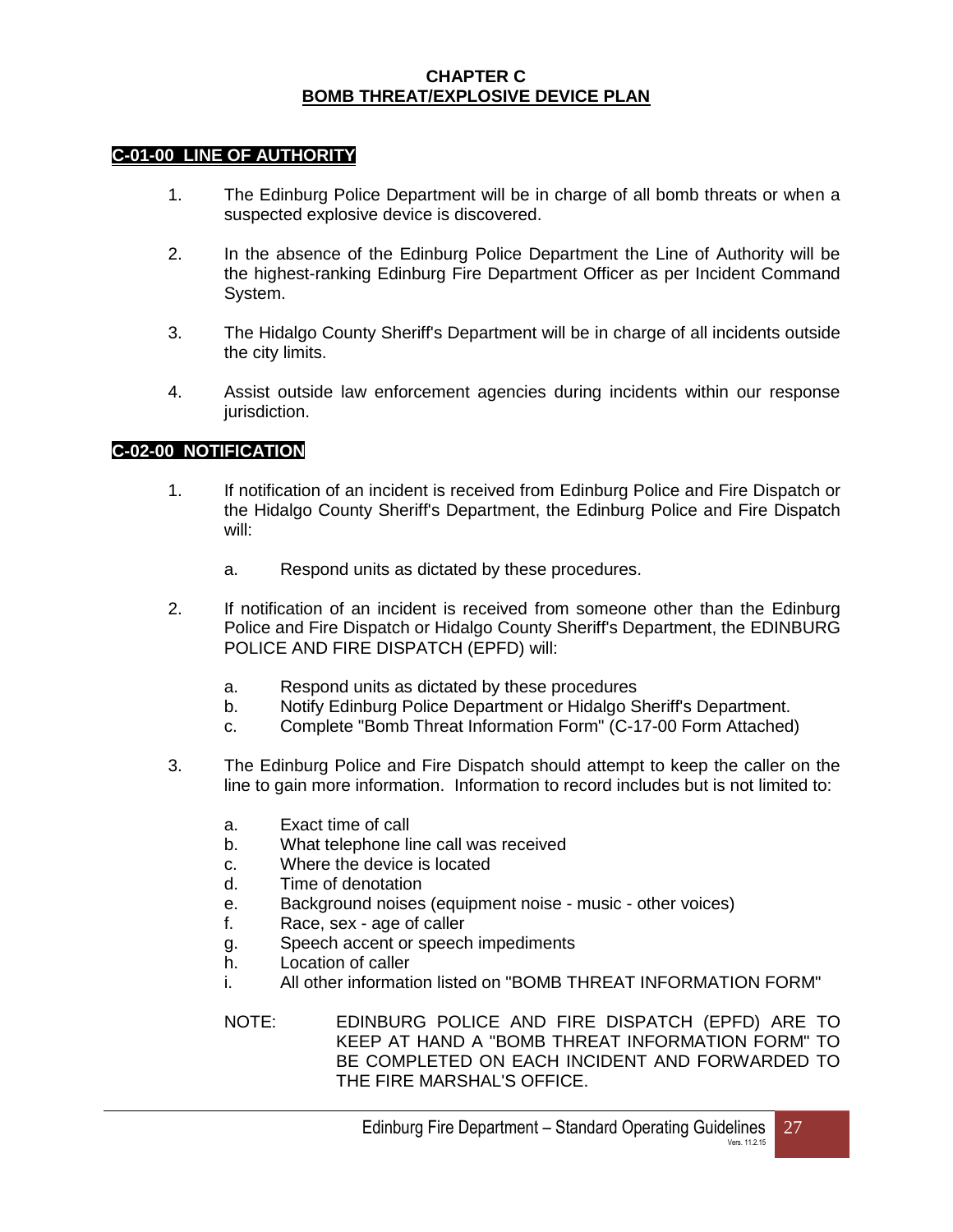#### **C-03-00 RESPONSE**

- 1. The EDINBURG POLICE AND FIRE DISPATCH (EPFD) will dispatch a Silent Alarm.
- 2. Units will respond Code 1 to a location near the scene, (AT LEAST 500 FEET AWAY). Company Officer/Deputy Chief will be the Incident Commander for Fire Department Personnel.
	- a. Upon arrival will give on scene to EDINBURG POLICE AND FIRE DISPATCH (EPFD)
	- b. Will notify EDINBURG POLICE AND FIRE DISPATCH (EPFD) of their location
	- c. Need not give a situation report (but can if necessary)
	- d. Stand-by ready in full bunker gear
	- e. Will not be used for searching activities
	- f. Gather information for the incident report after an all clear is given by Edinburg Police Department.

#### **C-04-00 DEVICE FOUND**

- 1. EDINBURG POLICE AND FIRE DISPATCH (EPFD) will dispatch a Regular Alarm to the location of the first Company and stand-by.
- 2. Fire Department Incident Commander will formulate plans to handle situation if device detonates.

#### **C-05-00 EXPLOSION**

- 1. The Fire Department will assume command of fire and rescue operations as per Incident Command System.
- 2. Fire units standing-by will respond Code 3 to the scene.
- 3. IC will notify all other Engine Companies to stand-by.
- 4. IC will advise EDINBURG POLICE AND FIRE DISPATCH (EPFD) to notify ambulance company to stand-by or respond.
- 5. IC will advise EDINBURG POLICE AND FIRE DISPATCH (EPFD) to notify hospitals to stand-by.

#### **C-06-00 SAFETY**

- 1. **NO 2 WAY RADIO TRAFFIC OR CELL PHONE TRAFFIC WILL BE TRANSMITTED WITHIN 500 FEET OF THE SCENE DURING SEARCH OPERATIONS**
- 2. All Fire Department personnel at or near the scene will be wearing full protective bunker gear at all times as per Incident Command Zones Procedures.
- 3. Fire Department Personnel will not be used to search for bomb devices.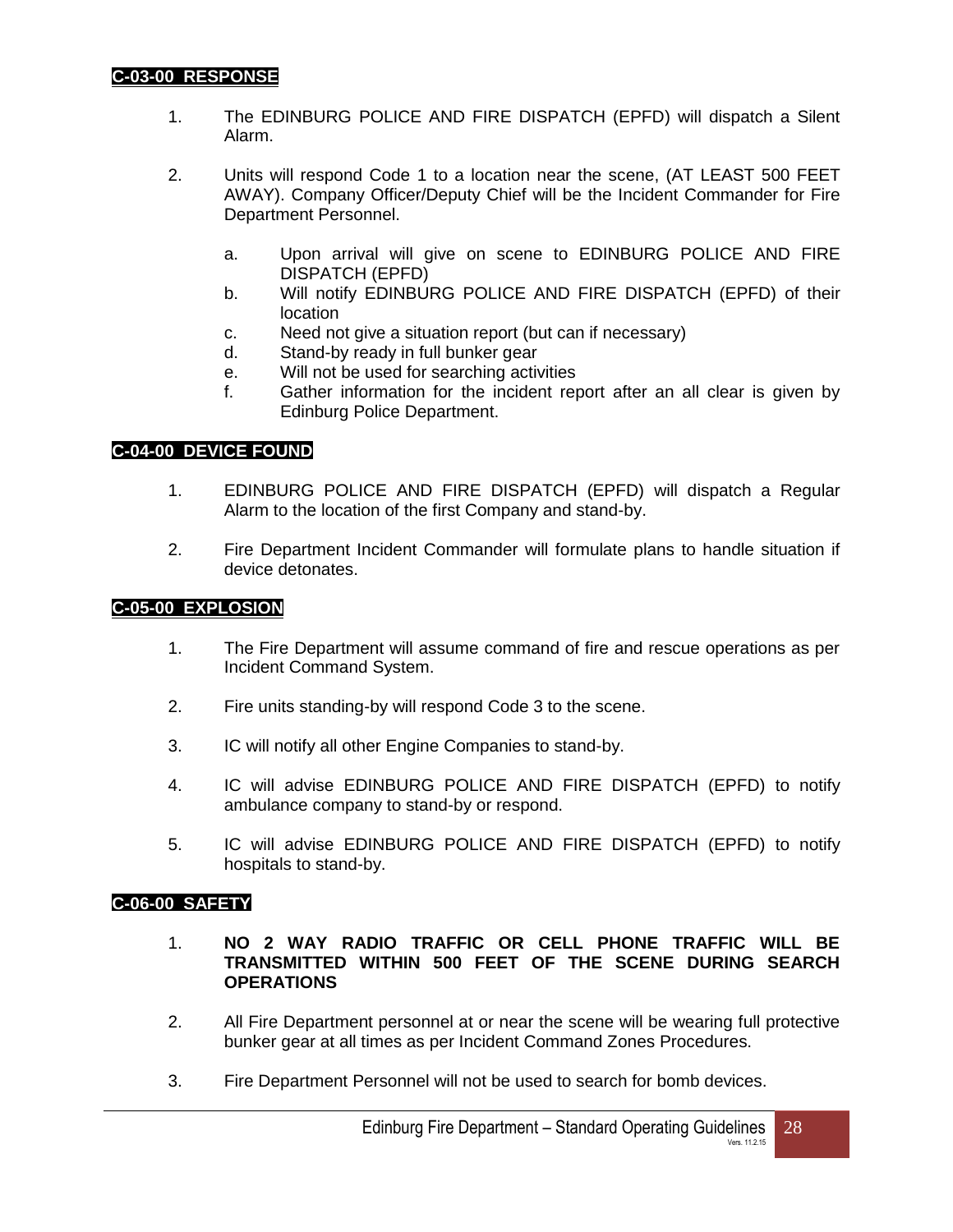### **C-07-00 OPERATIONS IN COUNTY**

Basically the same procedures described in Section C-01-00 will be used.

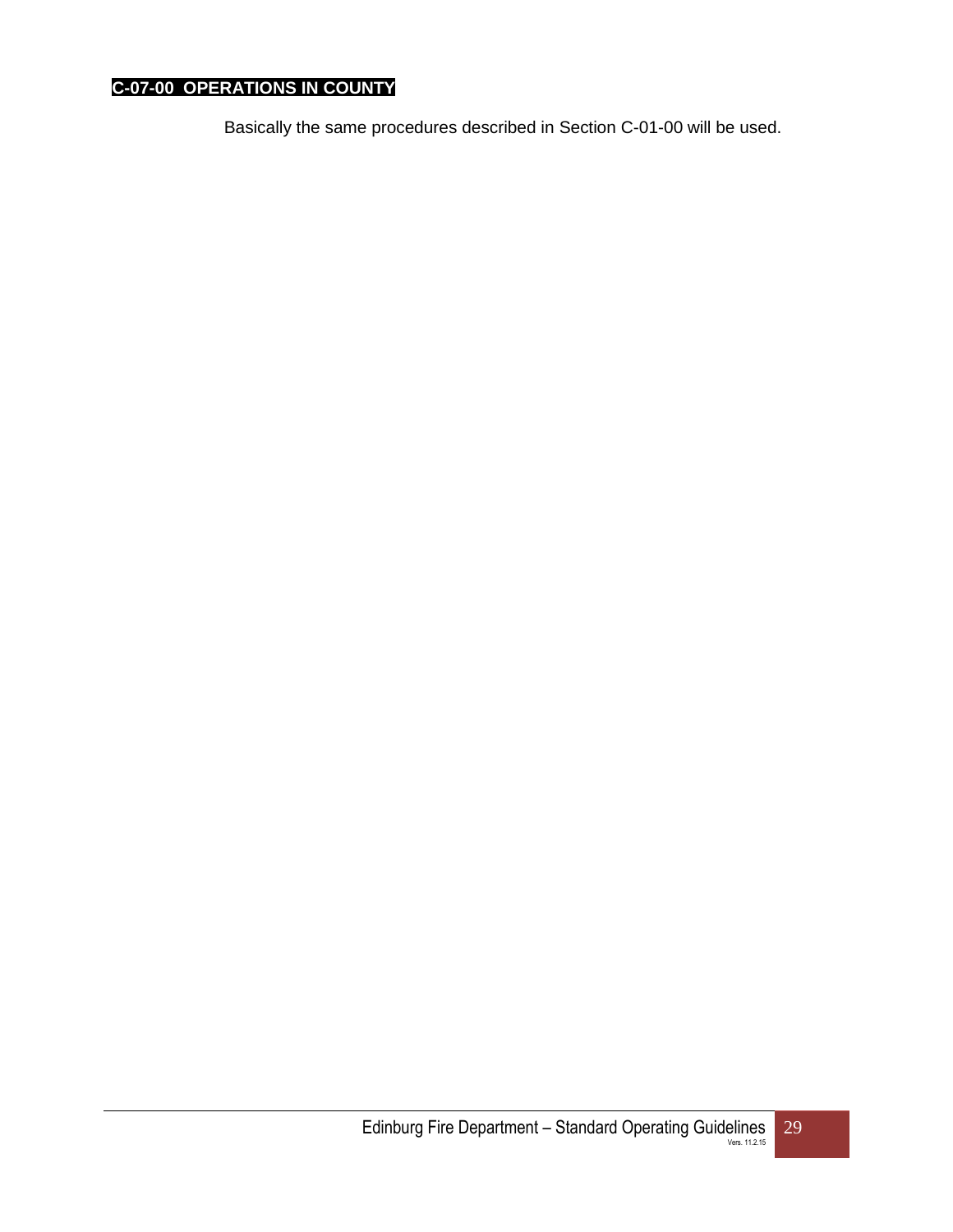|                                   |  | Report Number____________________                                                |  |
|-----------------------------------|--|----------------------------------------------------------------------------------|--|
|                                   |  |                                                                                  |  |
|                                   |  |                                                                                  |  |
|                                   |  |                                                                                  |  |
| Description of the Caller's Voice |  |                                                                                  |  |
|                                   |  |                                                                                  |  |
|                                   |  |                                                                                  |  |
| Approximate Age ______            |  |                                                                                  |  |
|                                   |  |                                                                                  |  |
|                                   |  | Is Voice Familiar ___________ If so, who did it sound like?_____________________ |  |
|                                   |  |                                                                                  |  |
|                                   |  |                                                                                  |  |
|                                   |  |                                                                                  |  |
|                                   |  |                                                                                  |  |
|                                   |  |                                                                                  |  |
| Person who received the call:     |  |                                                                                  |  |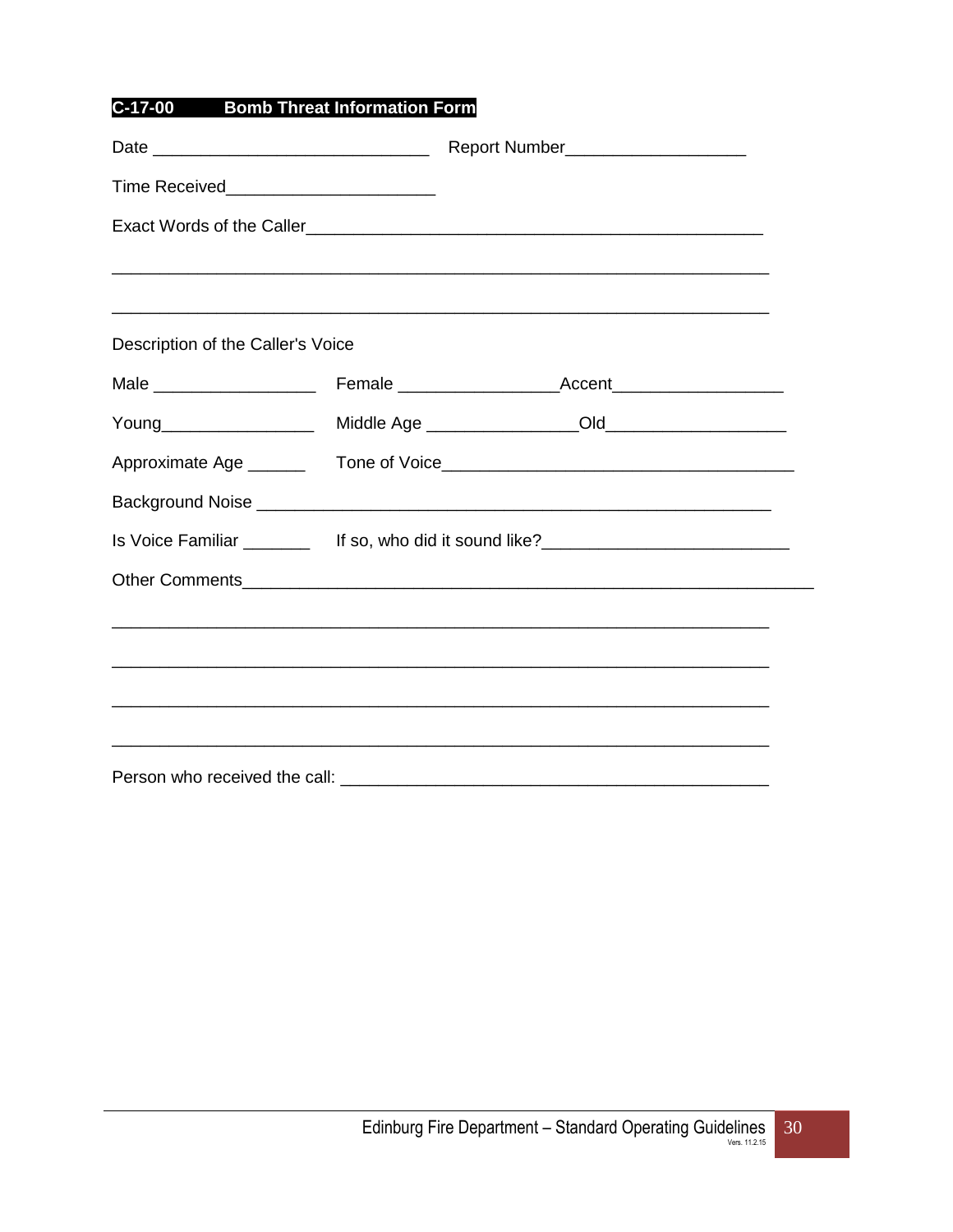#### **CHAPTER D EMERGENCY SCENE REHABILITATION**

#### **D-01-00 GENERAL PROVISIONS**

- 1. It is the policy of the Edinburg Fire Department that no department member will be required to continue emergency operations beyond safe levels of physical or mental endurance. While Fire Department members cannot be completely insulated from the hazards and difficulties encountered during emergency operations, the intent of these procedures is to lessen the chance of injury resulting from sustained operations.
- 2. The purpose for these procedures is to:
	- a. Protect the life and health of personnel committed to emergency operations
	- b. Establish procedures for implementation and functioning of a Rehabilitation Officer during emergency operations.
	- c. Delineate the authority and responsibility for implementing these procedures.
- 3. It will be the responsibility of the Incident Commander to ensure the safety and welfare of all Firefighters. The Incident Commander shall establish a Rehabilitation Officer as soon as possible following the initiation of tactical operations whenever the following conditions exist:
	- a. Fire Department personnel are involved in emergency incidents at a level of work time likely to result in extreme physical exertion.
	- b. During any prolonged "emergency incident".
	- c. Adverse weather conditions, particularly high and low temperatures, create an additional physical hardship on personnel. Climatic or environmental conditions that indicate the need to establish a Rehab Station include both hot and cold temperatures.
	- d. Personnel have been exposed to hazardous materials.
	- e. At any incident when any of the characteristic of the incident dictates the need for Rehabilitation.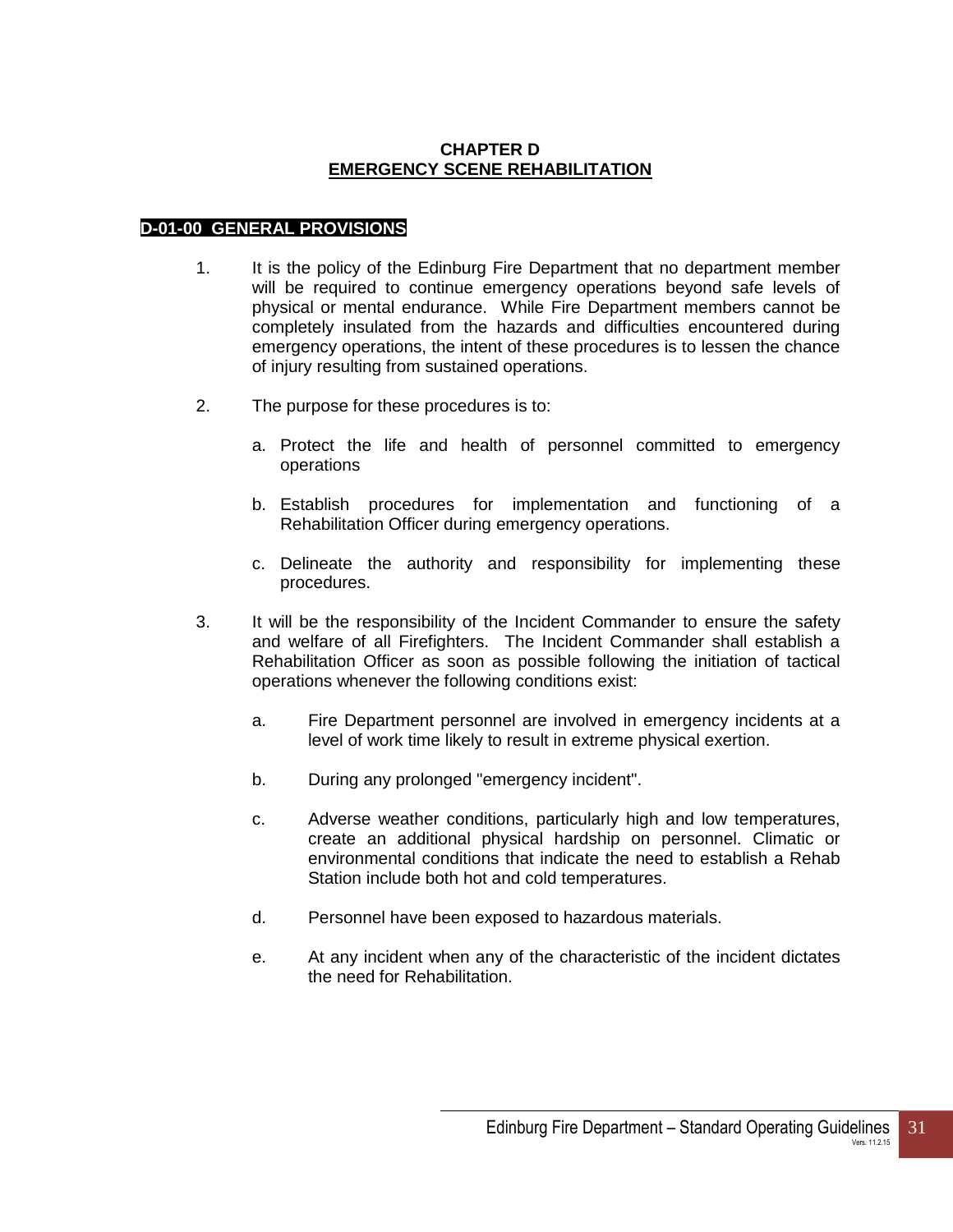#### **D-02-00 REHABILITATION OFFICER RESPONSIBILITIES**

When the Incident Commander has made the decision to establish a Rehabilitation Officer, he will designate an individual not involved in on-going Operations to serve as Rehab Officer. The Rehab Officer will be responsible for the following duties:

- 1. Select a site for the Rehab operations:
	- a. the site should be upwind and off of the immediate incident site accessible to personnel coming from and going to the incident site.
	- b. The site must be in an area that has been declared a safe zone.
	- c. The site should be equipped with both an ambulance for medical treatment and may require a Rescue Unit for replenishment of air bottles.
	- d. IC will make contact with Weslaco F.D. or Mission F.D., and request a rehab vehicle, if he feels that the Rescue is not adequate, or requires a larger vehicle.
- 2. Request the Incident Commander have EMS dispatched to the scene if applicable.
- 3. Set up equipment, supplies, etc. necessary for the operation for the Rehab Station:
	- a. Equipment Located on Companies.
		- 1. Thermometers
		- 2. Blood Pressure Cuff
	- b. Supplies need to be purchased on an as needed basis.
		- 1. Body fluid replenishment liquids, i.e., "Gatorade"
		- 2. Appropriate high carbohydrate snack foods, i.e., granola bars, fresh or dried fruits.
		- 3. High carbohydrates and low fat contents, i.e., soup or stew.
- 4. Coordinate with command to receive companies into the Rehab Station and to release companies when rehabilitation is completed.
- 5. Direct the operations of the Rehab Station until Officer is dismissed by the Incident Commander.
- 6. Complete Company check In/Out Sheet found on the Incident Command Vehicle. (Form - D-02-01 - Attached)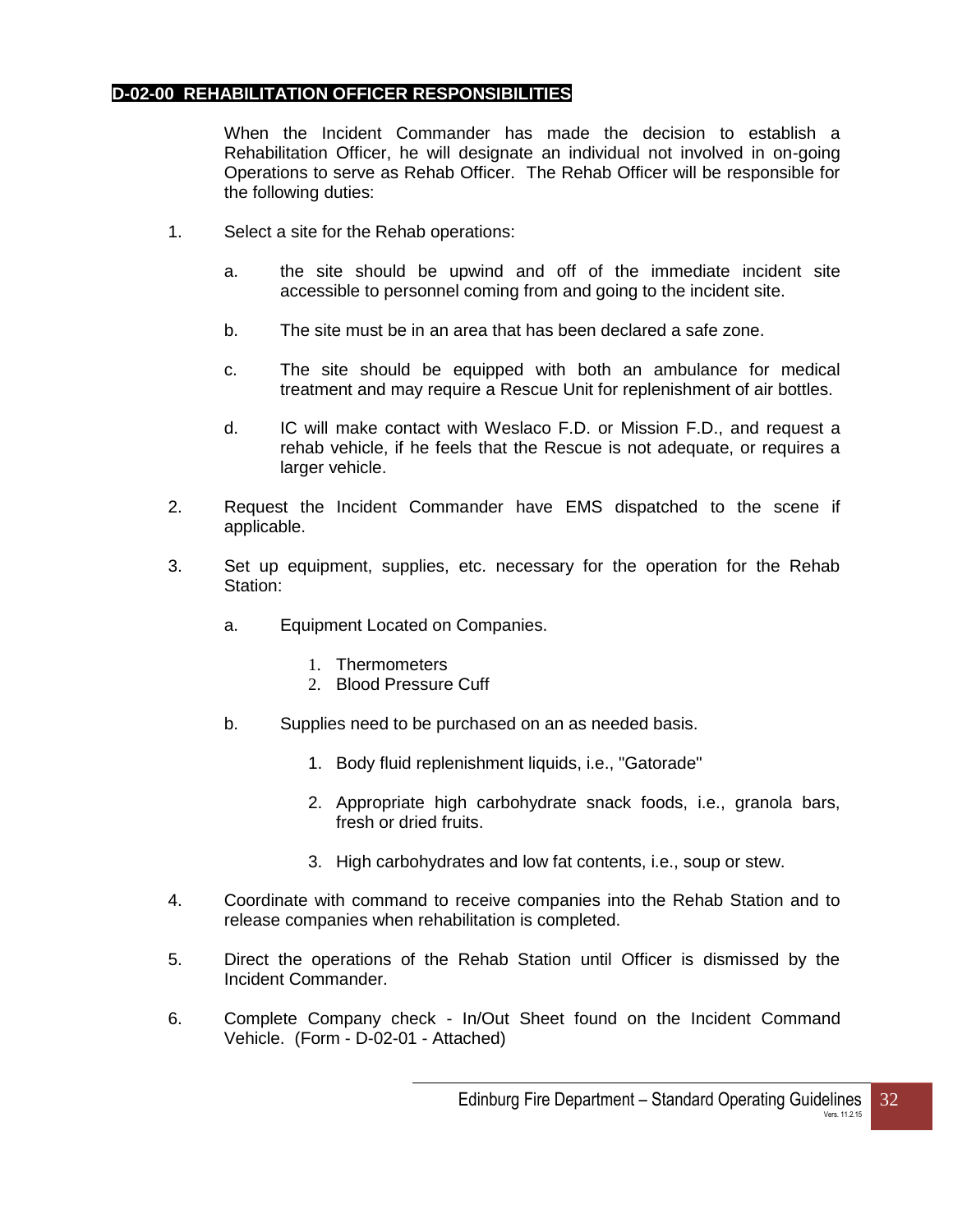7. Complete Emergency Incident Rehab Report found on the Incident Command Vehicle (Form – D-02-02 – Attached )

#### **D-03-00 ASSIGNMENT TO THE REHABILITATION STATION**

- 1. All members of Companies will be assigned as a unit to the Rehab Station based on the following considerations:
	- a. A determination is made by the Incident Commander that a company or a particular company member is in need of rehab.
	- b. A determination is made by the Safety Officer that a company or a particular company member is in need of rehab.
	- c. A determination is made by any officer that a company or a member of a company is in need of rehab.
- 2. Assignment to Rehab station will be after a member of any company has performed 45 minutes of continuous work time.
- 3. Companies may be assigned to Rehab Station relatively early in an incident in order to facilitate the establishment of an effective company work rotation schedule.
- 4. All members of Companies will be assigned to the Rehab Station as a complete unit, with the exception of the Driver Operator if he is actively engaged in operating apparatus:
	- a. All members of Companies will check in with the Rehab Station as a unit, and will be released as a unit when rehab procedures are complete.
	- b. If a situation arises in which one member of a company will be required to remain in the Rehab Station for an extended period of time, the remaining members of the company may be released to resume operations. They are to be assigned to other Companies for accountability and assignment and will be recorded on the Check In/Out Sheet.
	- c. The Rehab Officer will actively communicate with the Incident Commander to provide timely information on the status of companies assigned to the Rehab Station.
	- e. The Rehab Officer will periodically check on the status of Apparatus Operators to determine their rehab requirements.

#### **D-04-00 REHABILITATION STATION OPERATIONS**

- 1. The following operations will be conducted at the Rehab Station as determined by the Incident Commander:
	- a. An initial set of vital signs will be taken and a routine assessment will be accomplished.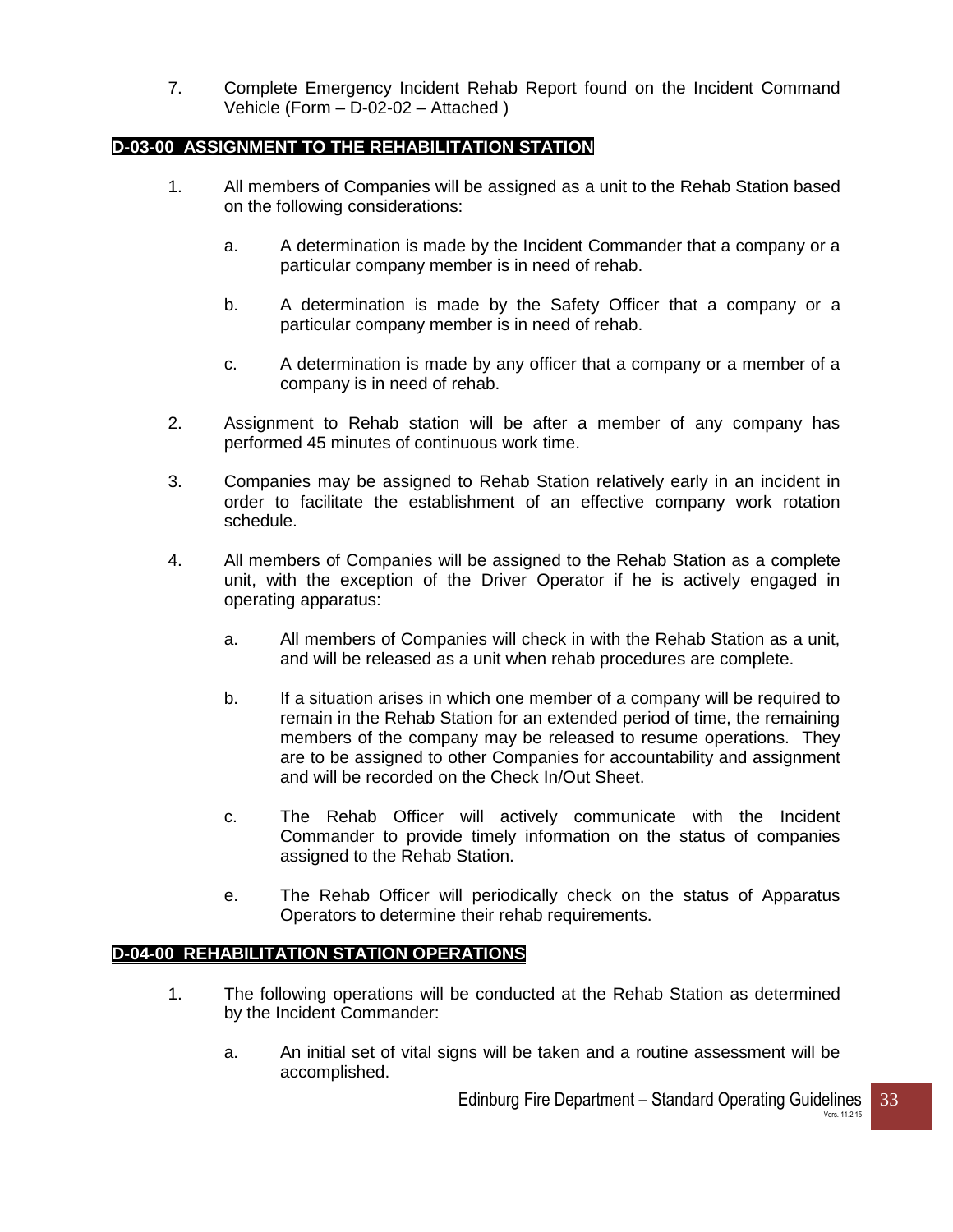- 1. If a Firefighter's heart rate exceeds 110 beats per minute, an oral temperature will be taken.
- 2. If the Firefighter's oral temperature exceeds 100.6 degrees F, he should not be permitted to wear protective equipment.
- 3. If the temperature is below 100 degrees F and the heart rate remains above 110 beats per minutes, rehab time should be increased.
- b. EMS or Fire Department personnel assigned to the Rehab Station shall evaluate vital signs, examine Firefighters, and make proper disposition (return to duty, continued rehab, or medical treatment and transport). Continued rehab will consist of additional monitoring of vital signs, providing rest, and providing fluids for hydration. Medical treatment for members whose signs and/or symptoms indicate potential problems will be provided in accordance with standard EMS procedures. Medical Personnel will be assertive in an effort to find potential medical problems early.
- c. Each company will rest a minimum of ten (10 minutes) replace body fluids, and if necessary be given oxygen or eat some food as determined by EMS or Fire Department personnel assigned to the Rehab Station.
- d. A final set of vital signs will be taken and a second routine assessment will be accomplished before returning to the hot zone.
- e. The Rehab Officer will advise Incident Commander of the company's ready status.
- 2. The Rehab Station will be appropriately supplied with the equipment and supplies necessary to adequately conduct rehabilitation operations:
- a. During routine operations, the Rehab Station will have appropriate body fluid replacements available. Acceptable body fluid replacement liquids include water or a hydration solution consisting of a 50/50 mixture of water or a commercially prepared activity beverage such as "Gatorade".
- b. During extended operations, the Rehab Officer will coordinate with the Incident Commander to obtain appropriate high carbohydrate snack foods such as granola bars, fresh or dried fruits, etc.
- c. During operations the Rehab Officer will coordinate with the Incident Commander to obtain complete meals for operational personnel. Food for such meals should contain high carbohydrate and low fat content.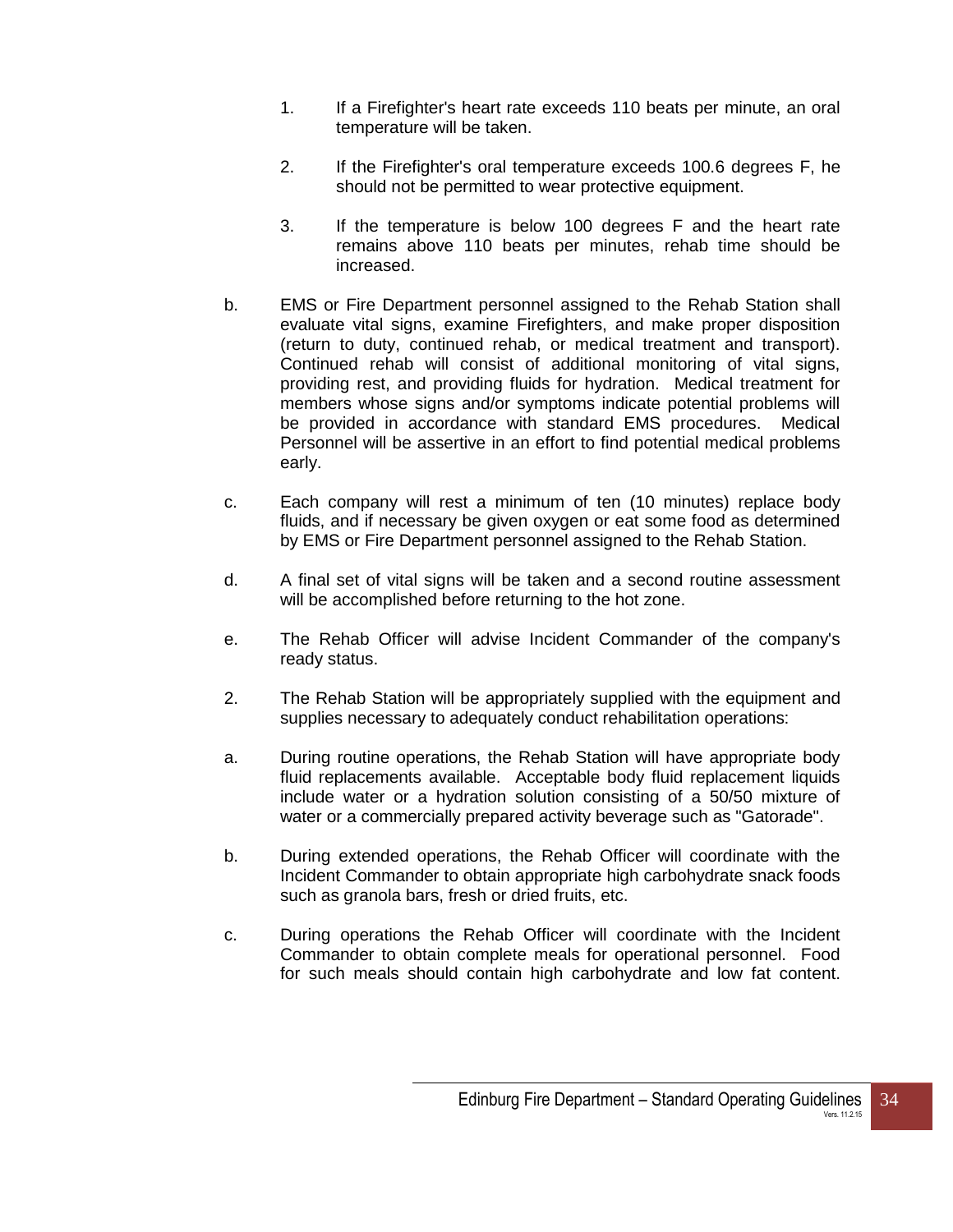#### **D-05-00 TEMPERATURE INJURY THREATMENT**

#### **TEMPERATURE INJURY THREATMENT**

| TEMPERATURE ºF              | <b>DANGER</b><br><b>CATEGORY</b> | <b>INJURY THREAT</b>                                                                                                      |
|-----------------------------|----------------------------------|---------------------------------------------------------------------------------------------------------------------------|
| BELOW 60°                   | <b>NONE</b>                      | LITTLE OR NO DANGER UNDER NORMAL<br><b>CIRCUMSTANCES</b>                                                                  |
| $80^{\circ} - 90^{\circ}$   | <b>CAUTION</b>                   | FATIGUE POSSIBLE IF EXPOSURE<br>- IS<br>PROLONGED AND THERE IS PHYSICAL<br><b>ACTIVITY</b>                                |
| $90^{\circ}$ - 105°         | <b>EXTREME CAUTION</b>           | HEAT CRAMPS AND HEAT EXHAUSTION<br>POSSIBLE IF EXPOSURE IS PROLONGED<br>AND THERE IS PHYSICAL ACTIVITY                    |
| $105^{\circ} - 130^{\circ}$ | <b>DANGER</b>                    | HEAT CRAMPS OR HEAT EXHAUSTION<br>LIKELY, HEAT STROKE POSSIBLE<br>EXPOSURE IS PROLONGED AND THERE IS<br>PHYSICAL ACTIVITY |
| ABOVE 130 <sup>°</sup>      |                                  | EXTREME DANGER HEAT STROKE IMMINENT                                                                                       |

*SOURCE: NATIONAL FIRE ACADEMY*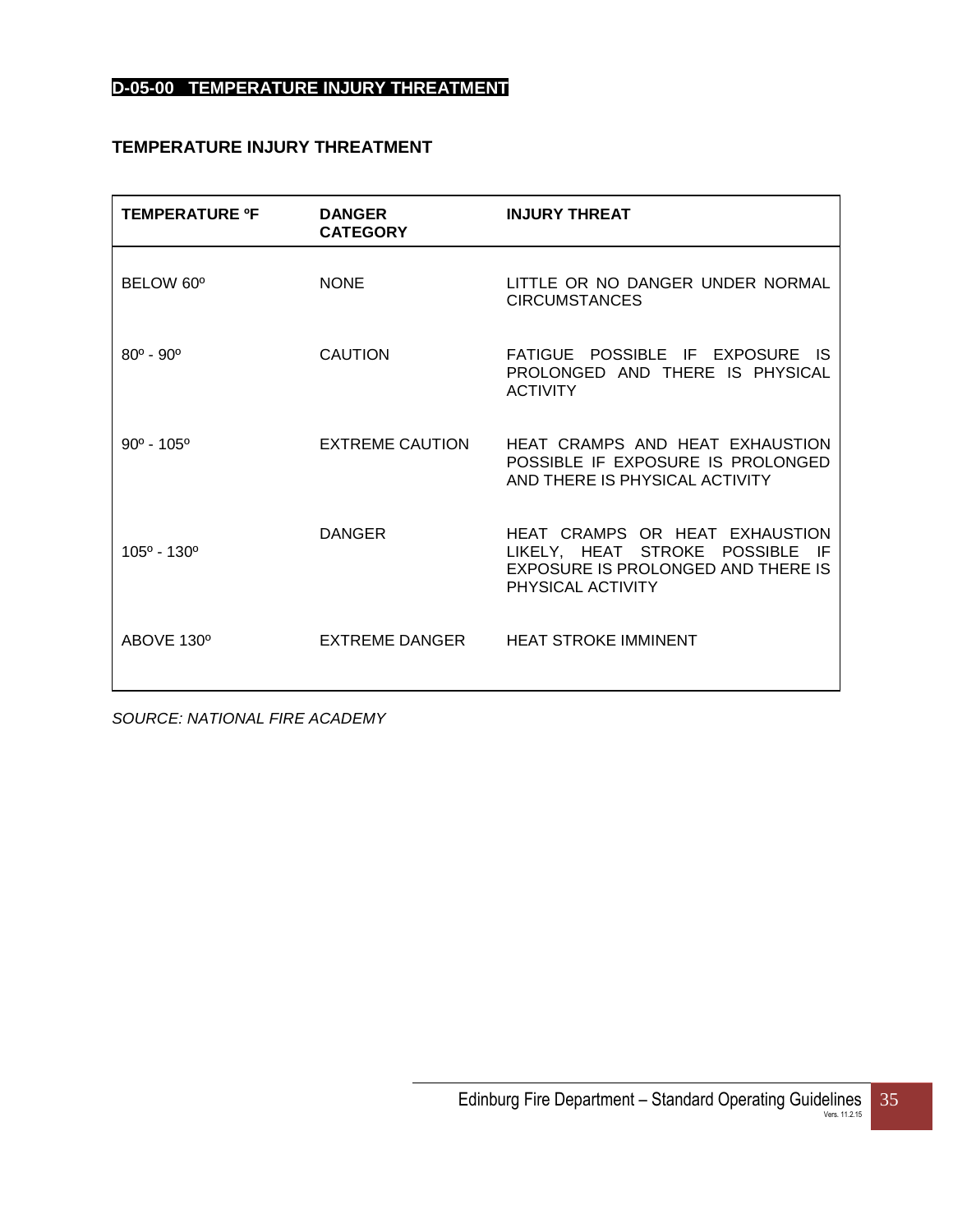#### EDINBURG FIRE DEPARTMENT

#### REHAB STATION COMPANY CHECK IN / OUT SHEET

 $INCIDENT: \_\_$ 

DATE : \_\_\_\_\_\_\_\_\_\_\_\_\_\_\_\_\_\_\_\_\_\_\_\_\_\_\_\_\_\_\_\_\_\_\_\_\_\_\_\_\_\_\_\_\_\_\_\_\_\_\_\_\_\_\_\_\_\_\_\_\_\_\_\_\_\_

| UNIT # PERSON'S NAME | <b>TIME</b> |  | TIME UNIT PERSON'S NAME | <b>TIME</b> | <b>TIME</b> |
|----------------------|-------------|--|-------------------------|-------------|-------------|
|                      |             |  |                         |             |             |
|                      |             |  |                         |             |             |
|                      |             |  |                         |             |             |
|                      |             |  |                         |             |             |
|                      |             |  |                         |             |             |
|                      |             |  |                         |             |             |
|                      |             |  |                         |             |             |
|                      |             |  |                         |             |             |
|                      |             |  |                         |             |             |
|                      |             |  |                         |             |             |
|                      |             |  |                         |             |             |
|                      |             |  |                         |             |             |
|                      |             |  |                         |             |             |
|                      |             |  |                         |             |             |
|                      |             |  |                         |             |             |
|                      |             |  |                         |             |             |
|                      |             |  |                         |             |             |
|                      |             |  |                         |             |             |
|                      |             |  |                         |             |             |
|                      |             |  |                         |             |             |
|                      |             |  |                         |             |             |
|                      |             |  |                         |             |             |
|                      |             |  |                         |             |             |
|                      |             |  |                         |             |             |
|                      |             |  |                         |             |             |
|                      |             |  |                         |             |             |
|                      |             |  |                         |             |             |
|                      |             |  |                         |             |             |
|                      |             |  |                         |             |             |
|                      |             |  |                         |             |             |
|                      |             |  |                         |             |             |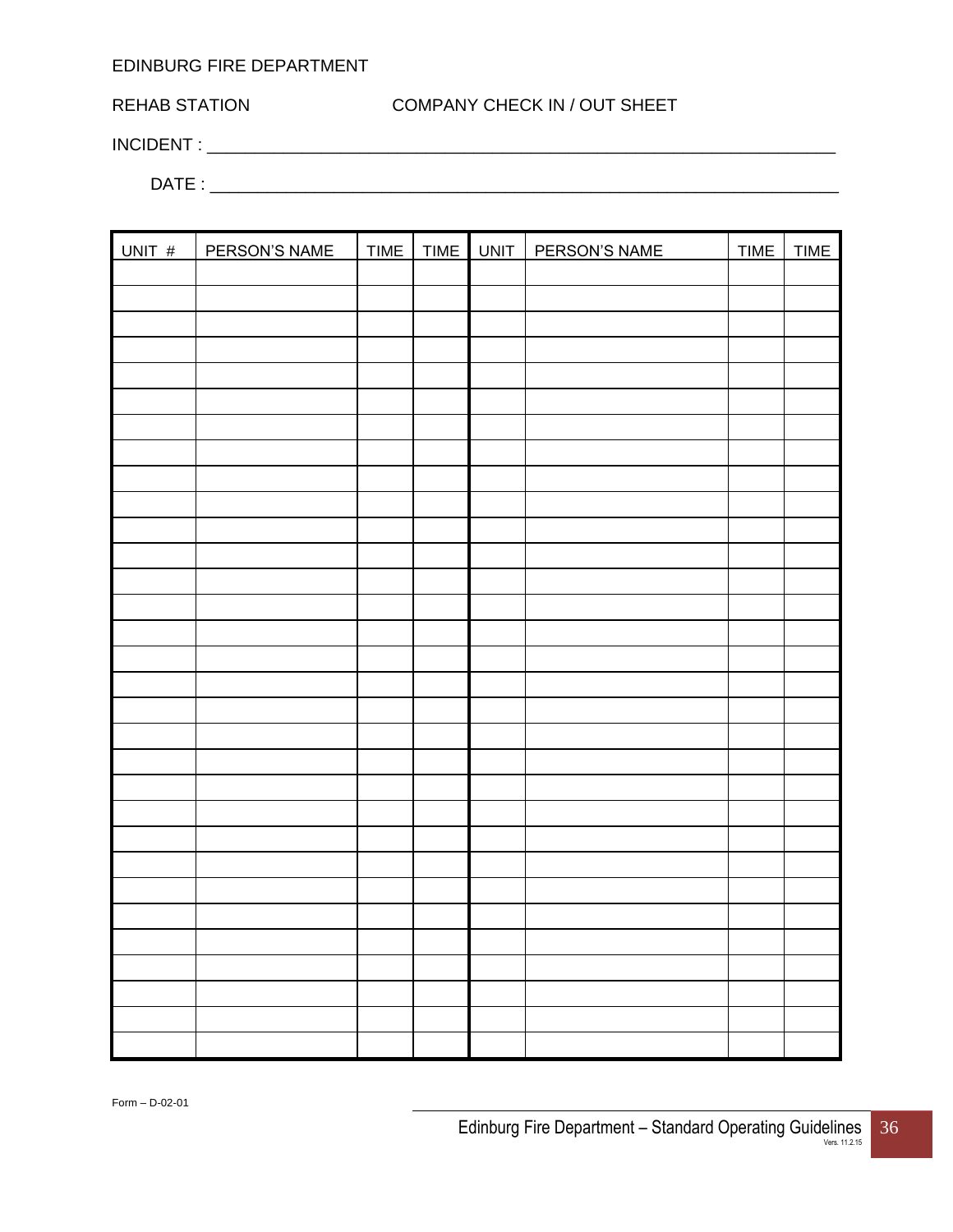|               |                            | EMERGENCY REHABILITATION REPORT |           |              |             | $INCIDENT: \begin{tabular}{ c c c } \hline \hline \hline \hline \end{tabular}$ |             |                    | DATE : __________________________ |            |
|---------------|----------------------------|---------------------------------|-----------|--------------|-------------|--------------------------------------------------------------------------------|-------------|--------------------|-----------------------------------|------------|
| NAME / UNIT # | TIME(S)<br><b>IN REHAB</b> | TIME/#<br><b>BOTTLES</b>        | <b>BP</b> | <b>PULSE</b> | <b>RESP</b> | <b>TEMP</b>                                                                    | <b>SKIN</b> | <b>TAKEN</b><br>BY | <b>COMPLAINTS</b><br>/ CONDITIONS | TRANSPORT? |
|               |                            |                                 |           |              |             |                                                                                |             |                    |                                   |            |
|               |                            |                                 |           |              |             |                                                                                |             |                    |                                   |            |
|               |                            |                                 |           |              |             |                                                                                |             |                    |                                   |            |
|               |                            |                                 |           |              |             |                                                                                |             |                    |                                   |            |
|               |                            |                                 |           |              |             |                                                                                |             |                    |                                   |            |
|               |                            |                                 |           |              |             |                                                                                |             |                    |                                   |            |
|               |                            |                                 |           |              |             |                                                                                |             |                    |                                   |            |
|               |                            |                                 |           |              |             |                                                                                |             |                    |                                   |            |

**Form – D-02-02**

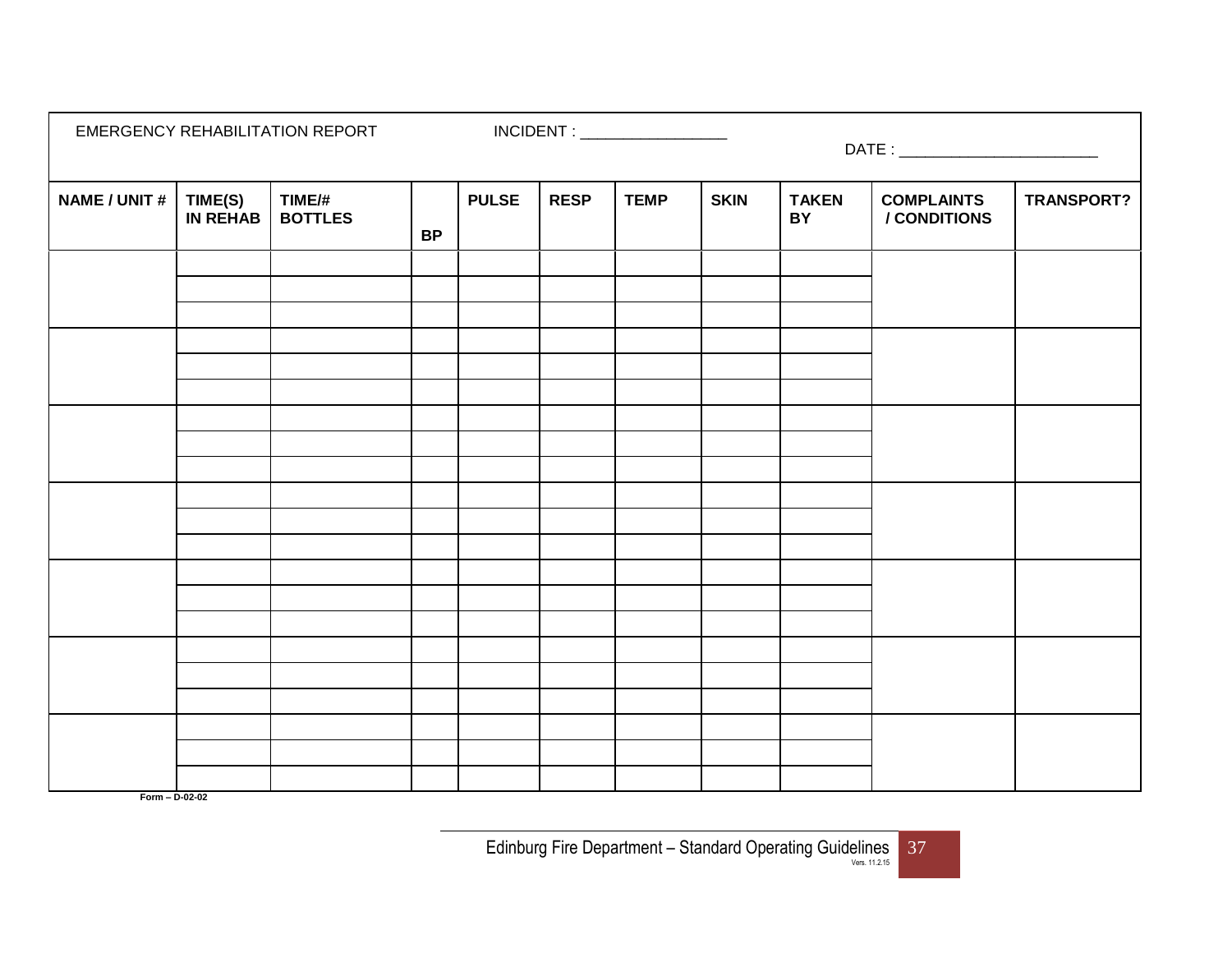#### **CHAPTER E PERSONNEL ACCOUNTABLITY SYSTEM**

#### **E-01-00 PURPOSE**

To develop, maintain and use a personnel/resource accountability system that provides for a rapid accounting of all personnel at an emergency incident.

#### **E-02-00 SCOPE**

The Personnel Accountability System (PAS) shall be used on all incidents and shall be incorporated into all drill and training exercises where appropriate.

It shall be a requirement of this standard that all personnel working at emergency incidents actively participate in the PAS.

#### **E-03-00 RESPONSIBILITY**

The responsibility for assuring the overall utilization and effectiveness of the Personnel Accountability System (PAS) will fall on the Incident Commander.

### **E-04-00 DEFINITIONS**

### **A. Accountability Sheet**

A list of personnel assignments carried by the Incident Commander to provide a process for the rapid accounting of all Edinburg Fire Department personnel initially arriving on the emergency scene.

#### **B. Team**

Two or more firefighters assigned to perform specific functions on the emergency scene. These firefighters must remain in visual contact with each other once they enter the IDLH atmosphere. Should conditions deteriorate to the point that visual contact is not possible, the team must then maintain physical contact with each other until they are outside the IDLH atmosphere.

#### **C. Team Leader**

Member of the team responsible for the supervision of the team and for radio communications with command when giving Personnel Accountability Report (PAR) as well as other pertinent radio traffic.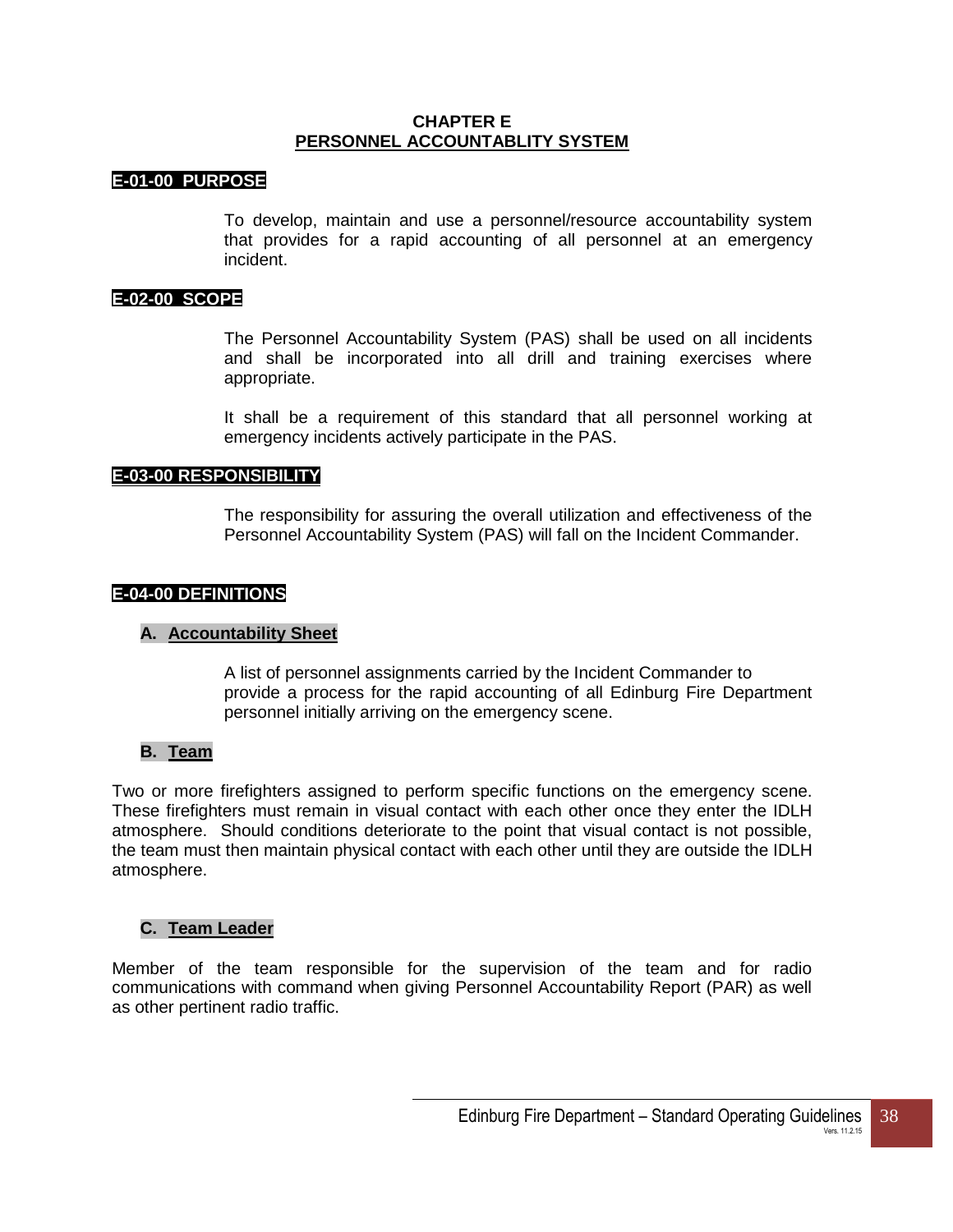# **D. Company**

These are the members of an assigned apparatus that arrive and remain together, when performing specific functions on the emergency scene.

# **E. Sector**

This refers to either a geographical area, or functional responsibility of the emergency scene, such as the inside of the fire building being designated at the interior sector. Sector can also refer to certain fire ground functions such as salvage sector, ventilation sector, or rescue sector.

# **F. Side**

This is a uniform method of designating a geographical area of the emergency scene. For square or rectangle shaped buildings, the front of the building will be side A, which is where the command post will normally be located. Starting from the front of the building and moving clockwise each side will be designated as side A, B, C, and D.

# **G. Unified Command**

This is the standard method to coordinate command of an incident where multiple agencies are operating or have jurisdiction. For the purpose of this SOP, a unified command will be established to coordinate assignments and accountability of mutual aid companies.

# **H. Emergency Traffic**

All firefighters working at the emergency scene shall use the radio term **"emergency traffic"** as a designation to clear radio traffic. When a firefighter has declared an emergency traffic message, that firefighter shall use clear text to identify the type of emergency, change in conditions, or tactical operations. They will conclude the message by transmitting the statement **"all clear resume radio traffic".**

### **I. May Day**

This radio term shall be used only in the event that a firefighter or firefighting team become trapped and are in an imminent life-threatening situation in need of immediate rescue or other intervention. To transmit a **"may day"** the firefighter must first announce **"emergency traffic"** (to clear the radio) followed by the word **"may day"** (say may day three times). The firefighter shall then use clear text to identify the nature of the emergency as described above. Firefighter will activate emergency button on radio.

### **J. Emergency Evacuation Signal**

To pre-empt a catastrophic event on the emergency scene the IC shall use the Emergency Evac Signal to rapidly evacuate the fire building. The signal for an emergency evacuation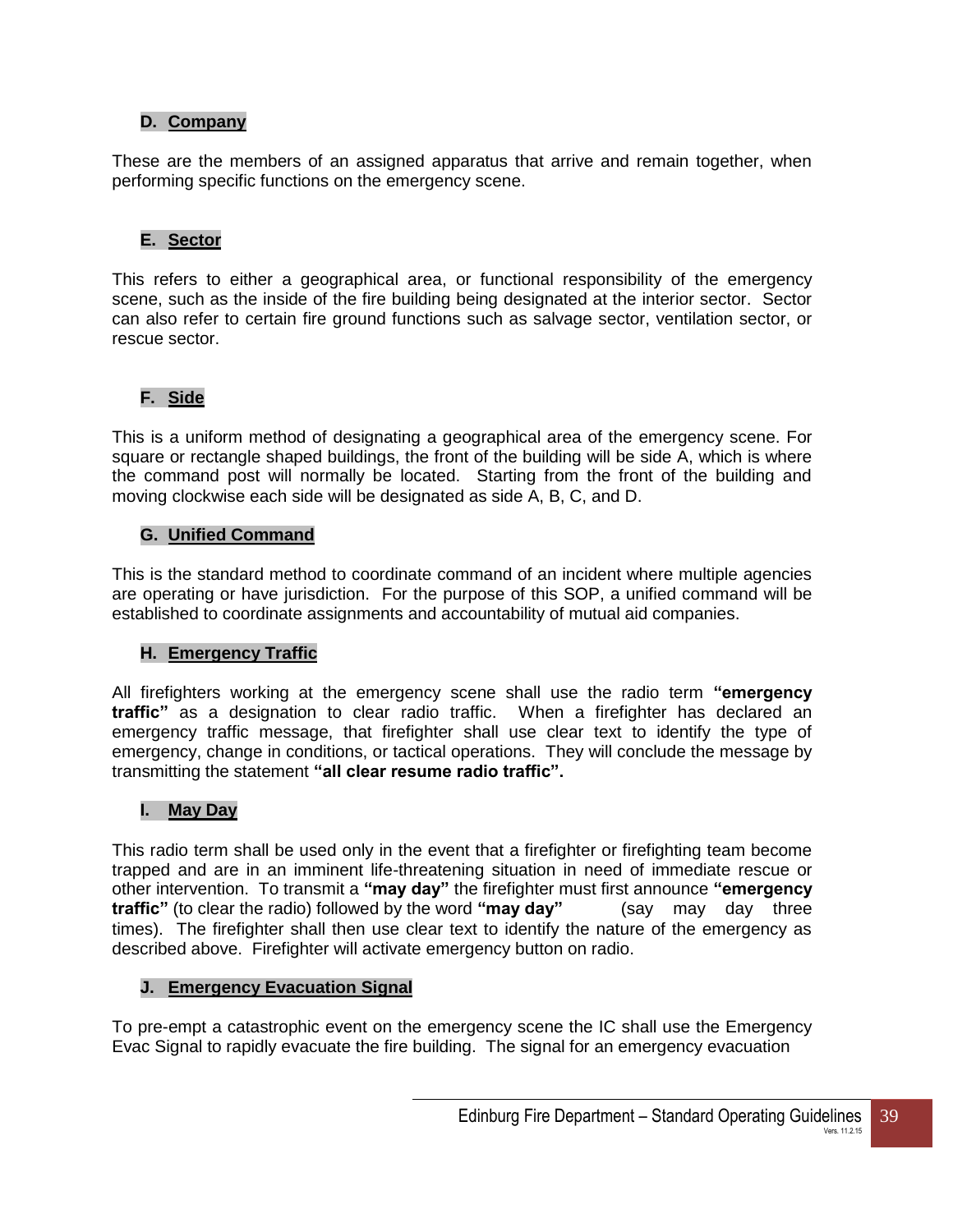will begin with the transmission **"command to dispatch-emergency traffic"** , followed by the words **"evac, evac, evac".** The dispatcher will then transmit, **"this is an emergency evac signal, all companies evacuate the building immediately"**, and repeat. After this transmission all drivers on the emergency scene will sound their air horns for approximately 15 seconds as a fail safe in the event of radio failure.

# **K. Personnel Accountability Report (PAR)**

The IC shall initiate a PAR from all sectors and entry teams on the emergency scene after the first twenty (20) minutes and every fifteen (15) minutes thereafter. Additional PARs shall be taken after changing from an offensive to a defensive mode or any catastrophic incident on the emergency scene.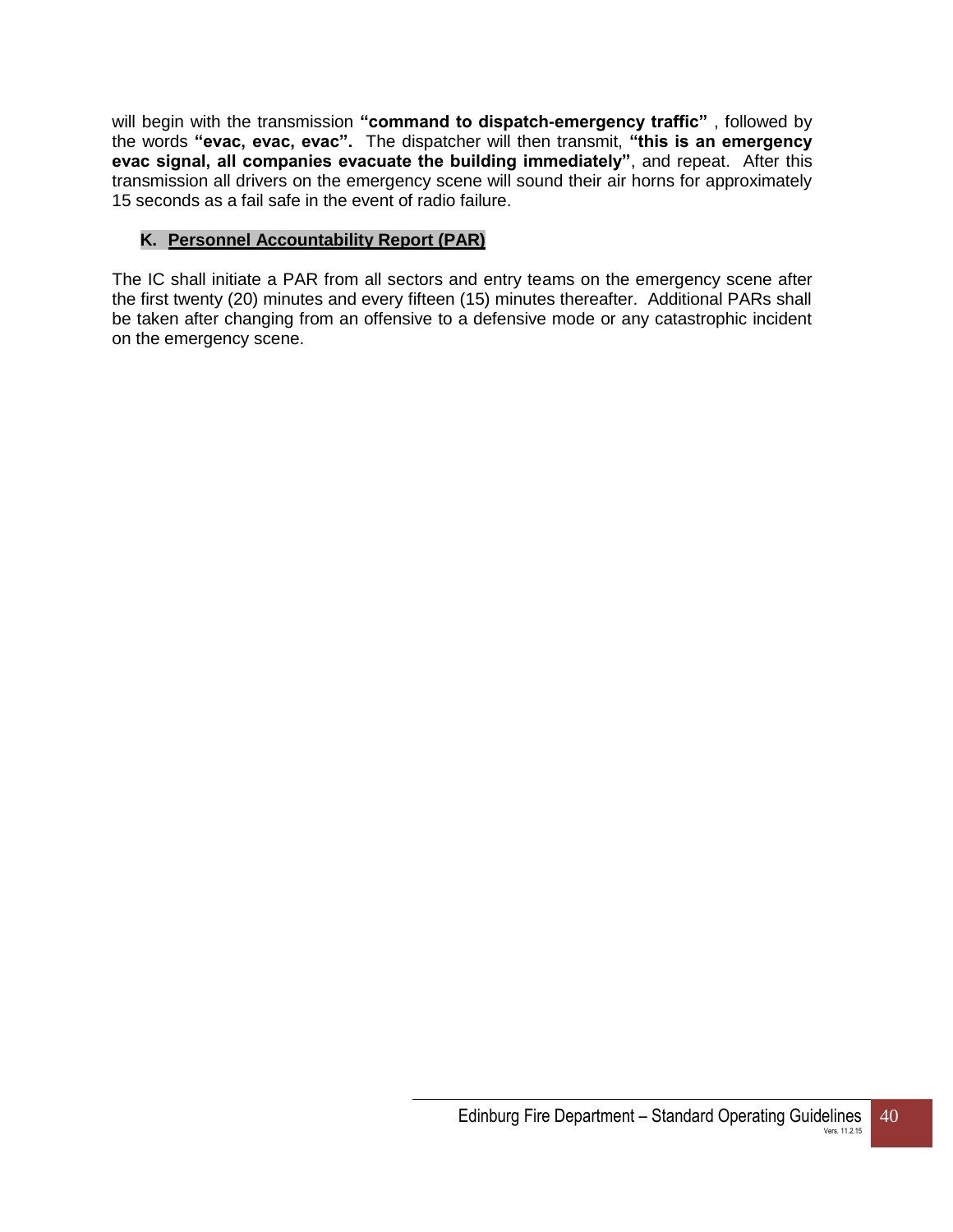### **E-05-00 RESOURCE/PERSONAL ACCOUNTABILITY PROCEDURE**

- A The IC shall control the accountability of resources on the emergency scene through the staging sector by the use of level one and level two staging.
- B. Any firefighters who arrive at the scene of the incident by means other than emergency response apparatus shall immediately report to the Incident Command Post and receive clear orders for assignment prior to advancing to any side, sector, company, or team within the IDLH atmosphere or on the emergency scene.
- C. Personnel Accountability Sheet

The IC shall have the accountability sheet in their possession at all emergency scenes. The IC is responsible for the overall accountability of resources and personnel. The RIT team leader is responsible for the accountability, tracking, and monitoring of personnel entering and leaving the IDLH atmospheres.

#### D. PAR Procedure

When taking a PAR the IC shall notify all companies to stand by for a PAR. Then he shall call for a PAR from each individual company. The company officer or team leader will respond with the company or team designation and number of firefighters accounted for and location. **"Team one PAR times three interior side C".**

### E. No PAR Procedure

If the team leader is unable to account for the whereabouts of any team member or does not have visual contact with any team member in the IDLH atmosphere the team leader shall respond with **"no PAR"** preceded by the team or company designation and announce **"emergency traffic"**, give the IC the number of the missing firefighters and their names. The IC must remember to complete the PAR procedure to determine if there are any additional firefighters missing, and then initiate search procedures to locate the missing firefighters.

### F. PAR Procedure – Involving Mutual Aid Companies

As mutual aid companies arrive and are deployed to assist or replace Edinburg Fire Department companies, the IC will assign these companies functions. The interior Commander will be responsible for maintaining accountability of additional companies deployed into the IDLH atmosphere. He shall communicate with the mutual aid company officer and relay PAR information to Command when requested.

### G. No Par – Involving Mutual Aid Companies

Should a mutual aid company respond with a NO PAR the IC will utilize the unified command system to identify the missing firefighters and initiate search procedures. The IC must continue PAR to determine that all firefighters are accounted for so long as an IDLH atmosphere exists.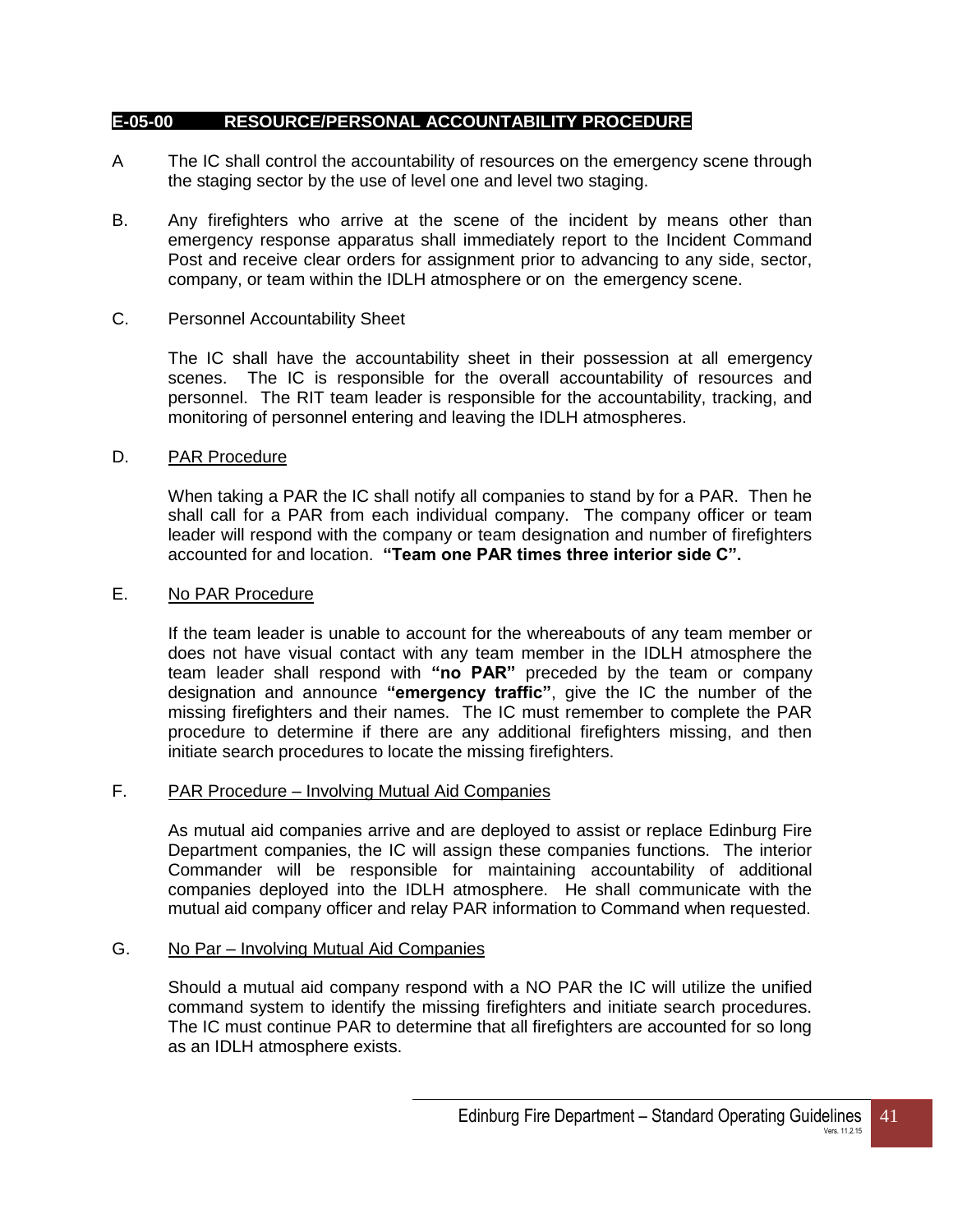- H. On large or escalating incidents involving multiple entry points or floors of involvement the IC shall secure resources to provide assignment of additional accountability officers based on the size complexity or needs of the incident.
- I. Firefighters shall be held accountable for remaining under the supervision of their assigned company, team, or sector officer at all times.
- J. All firefighters shall be responsible for following accountability system procedures.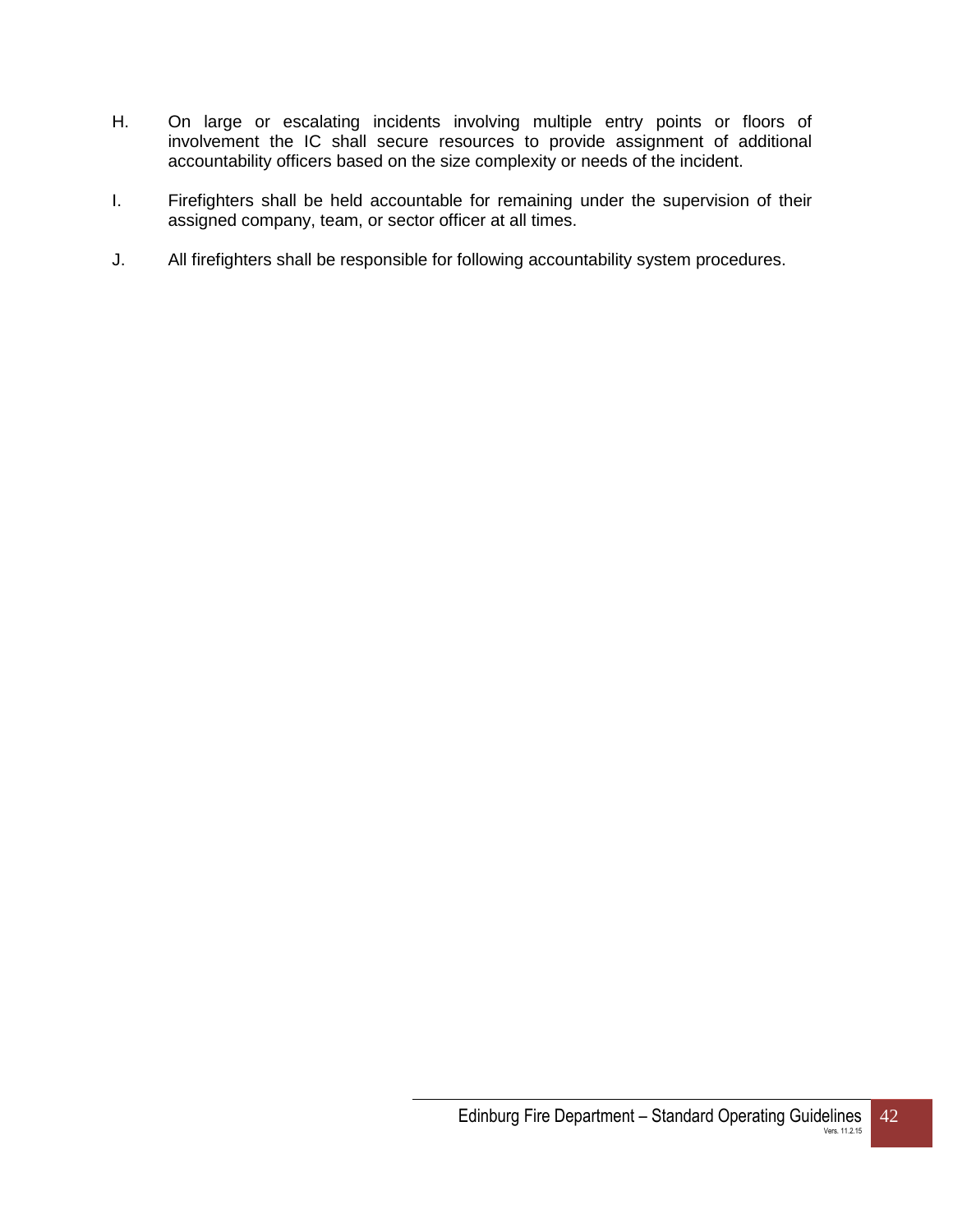# **E-05-01 ACCOUNTABILITY SHEET**

|               | <b>ACCOUNTABILITY SHEET</b>     |           |           |
|---------------|---------------------------------|-----------|-----------|
|               |                                 |           |           |
|               | Incident Commander              |           |           |
|               |                                 |           |           |
|               |                                 |           |           |
| <b>DRIVER</b> | <b>FF</b>                       | <b>FF</b> | <b>FF</b> |
|               |                                 |           |           |
|               |                                 |           |           |
| <b>DRIVER</b> | <b>FF</b>                       | <b>FF</b> | FF        |
|               |                                 |           |           |
|               | <b>RIT TEAM</b>                 |           |           |
|               |                                 |           |           |
|               | <b>MUTUAL AID UNITS</b>         |           |           |
|               |                                 |           |           |
|               |                                 |           |           |
|               | <b>INCIDENT SECTOR OFFICERS</b> |           |           |
|               | C.                              |           |           |
| B.            |                                 |           | D.        |
|               | Incident                        |           |           |
|               | $A. \underline{\hspace{2cm}}$   |           |           |

Edinburg Fire Department – Standard Operating Guidelines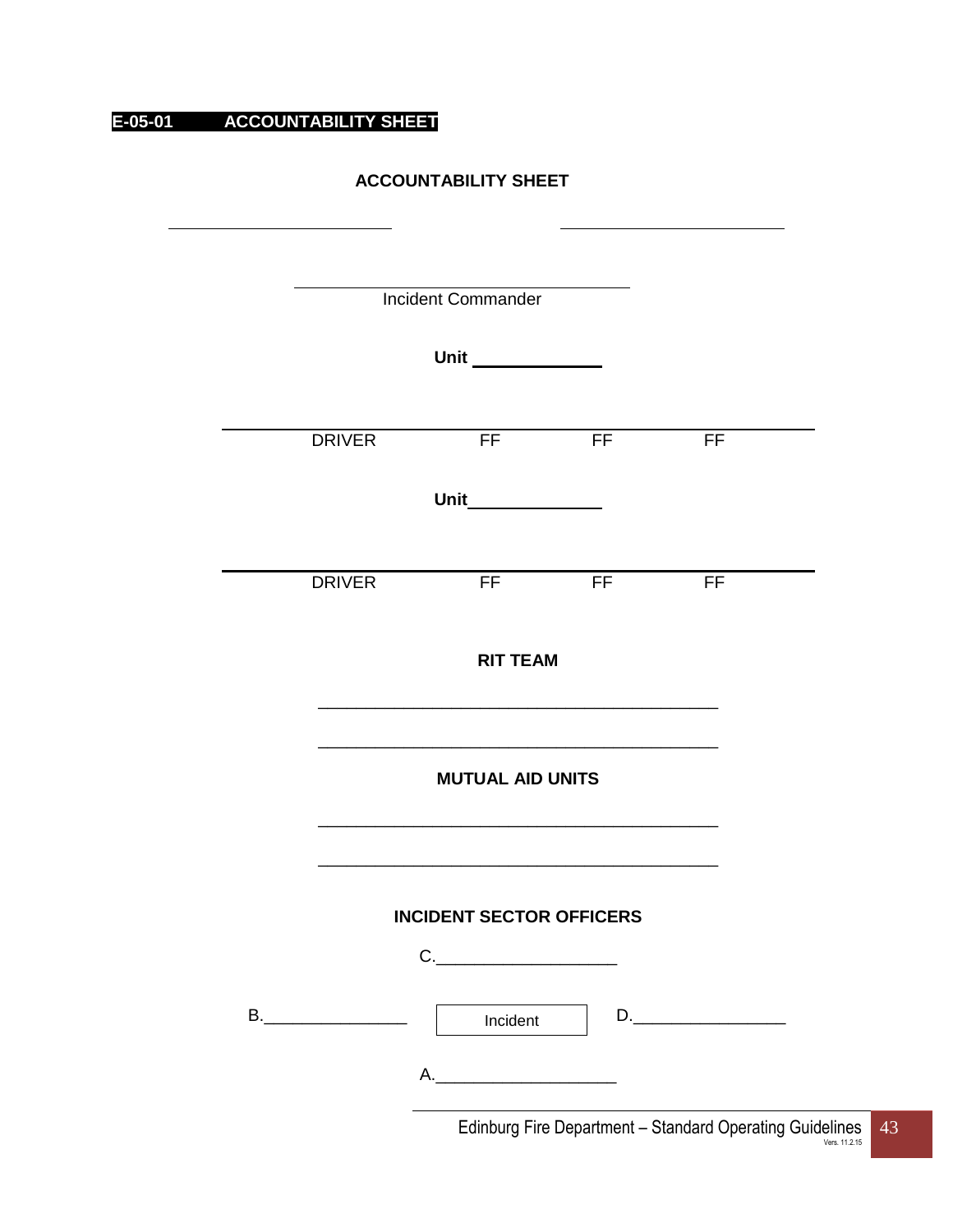## **CHAPTER F PERSONAL PROTECTIVE EQUIPMENT**

## CARE AND MAINTENANCE OF STRUCTURAL FIRE FIGHTING PROTECTIVE ENSEMBLES

# **F-01-00 PERSONNEL PROTECTIVE EQUIPMENT**

- A. Personnel are to wear all NFPA approved protective clothing provided to them while at the scene of an incident.
- B. When responding to an alarm Code 3, all personnel will wear full protective clothing (gloves and nomex hood are optional) with the exception of the driver who needs only to wear the bunker coat.
- C. Once drivers arrive at the scene of an incident, they will wear full protective clothing if required by the Incident Commander.
- D. If the driver of the apparatus is wearing shorts, the driver shall don their bunker pants prior to responding on the apparatus.
- E. Personnel may be issued other items such as goggles, medical plastic gloves, etc., these other items are to be worn when required by the nature of the emergency.
- F. All personnel will be issued nomex hoods for added protection. These hoods are to be worn when required by the nature of the emergency.
- G. Protective clothing or equipment that does not meet NFPA standards and/or which was not issued by the fire department, *will not be worn* by fire department personnel in the scope of their duties.
- H. A risk assessment shall be completed as per Texas Commission on Fire Protection to determine the proper type of structural firefighting gear needed in the City of Edinburg Fire Department.

# **F-02-00 MAINTENANCE OF PROTETIVE CLOTHING**

- A. All personnel will be responsible for protective clothing issued to them. If protective clothing is lost or is damaged due to negligence, personnel will be required to replace lost or damaged protective clothing at their cost.
- B. Personnel are responsible for the maintenance of protective clothing issued them. All protective clothing will be inspected after each use and cleaned when necessary. Cleaning of protective clothing will be in accordance with the manufacturer's cleaning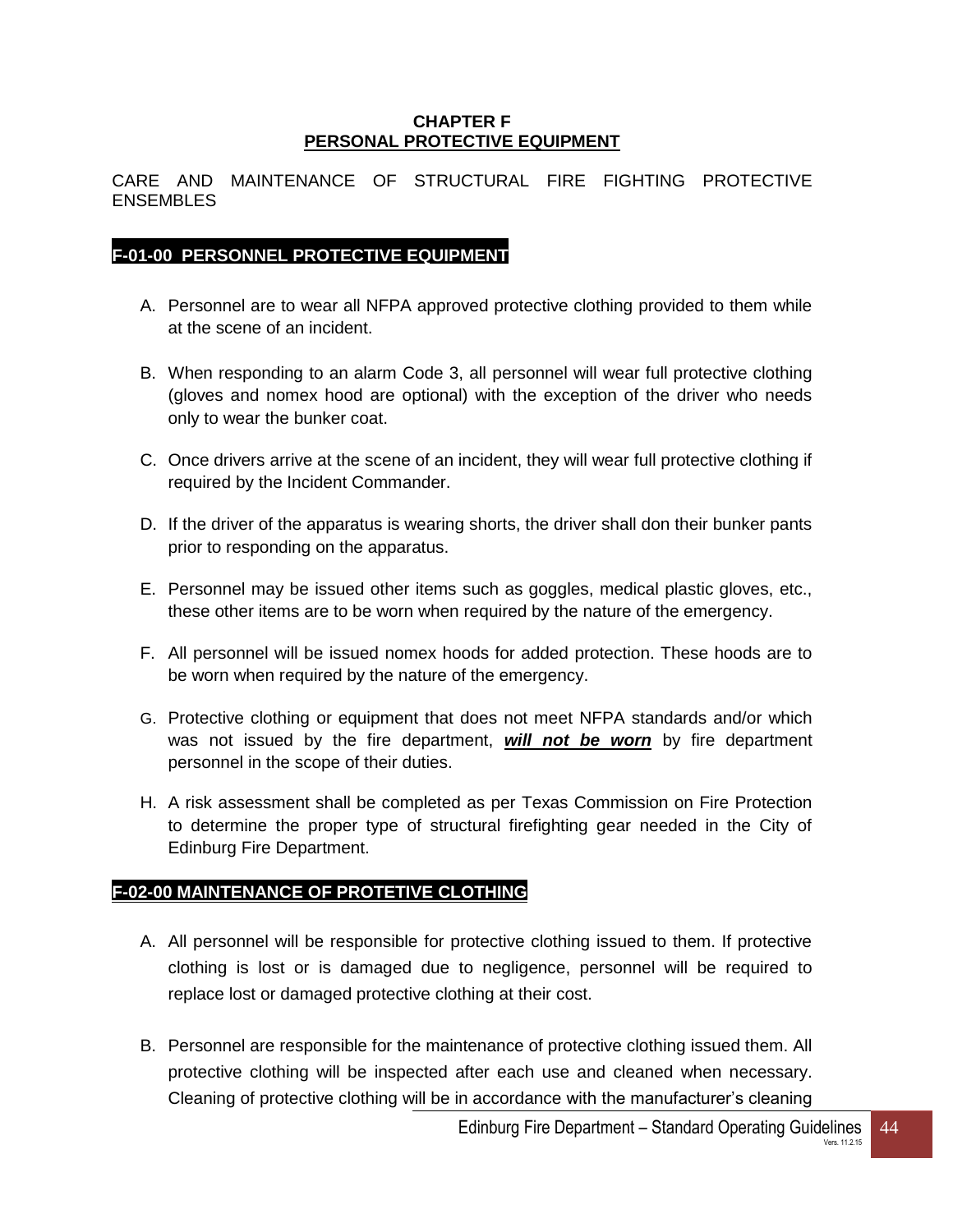instructions. All structural firefighting ensembles shall be inspected by Edinburg Fire Department personnel that are certified at the Advance Inspection Level to determine any need for repair or replacement. All structural pants and coats shall be sent to a third party contractor to be inspected at the advance level according to Texas Commission on Fire Protection.

- C. Personnel are not to alter in any way the protective clothing issued to them. Liners are not to be removed during usage.
- D. Personnel are not to repair damaged protective clothing.
- E. Protective equipment needing replacement will be exchanged at the earliest opportunity.

# **F-03-00 PROTECTIVE CLOTHING INSPECTIONS**

A. Helmets shall be maintained reasonably clean, face-shield and chinstrap shall be in good condition.

**CLEANING:** Helmets should be cleaned with hot tap water and mild (household) detergent. For stubborn smoke stains: Isopropyl alcohol (rubbing alcohol), Windex (regular not ammoniated), Dishwashing detergent, Dupont Wash-Wax and Jeweler's polish for face-shield scratches. The use of other materials such as strong detergents, solvents, petroleum products, etc., will damage the shell and faceshield.

**REPAIR:** Helmets should be repaired if any of the following apply: Missing nuts on face-shield adapters, face-shield excessively scratched, chinstrap and assembly broken or torn, helmet liner worn, shredded, split or cracked or webbed suspensions broken.

**REPLACE:** Split face-shield, helmet with visible cracks or helmet which is warped from exposure to heat, helmet which has been exposed to mist or fumes which are known to weaken poly-carbons.

B. Nomex Hoods

**CLEANING:** Use warm water and any mild detergent.

**REPLACE:** Holes in hood, hoods which are not fire department approved, hoods stretched out of shape.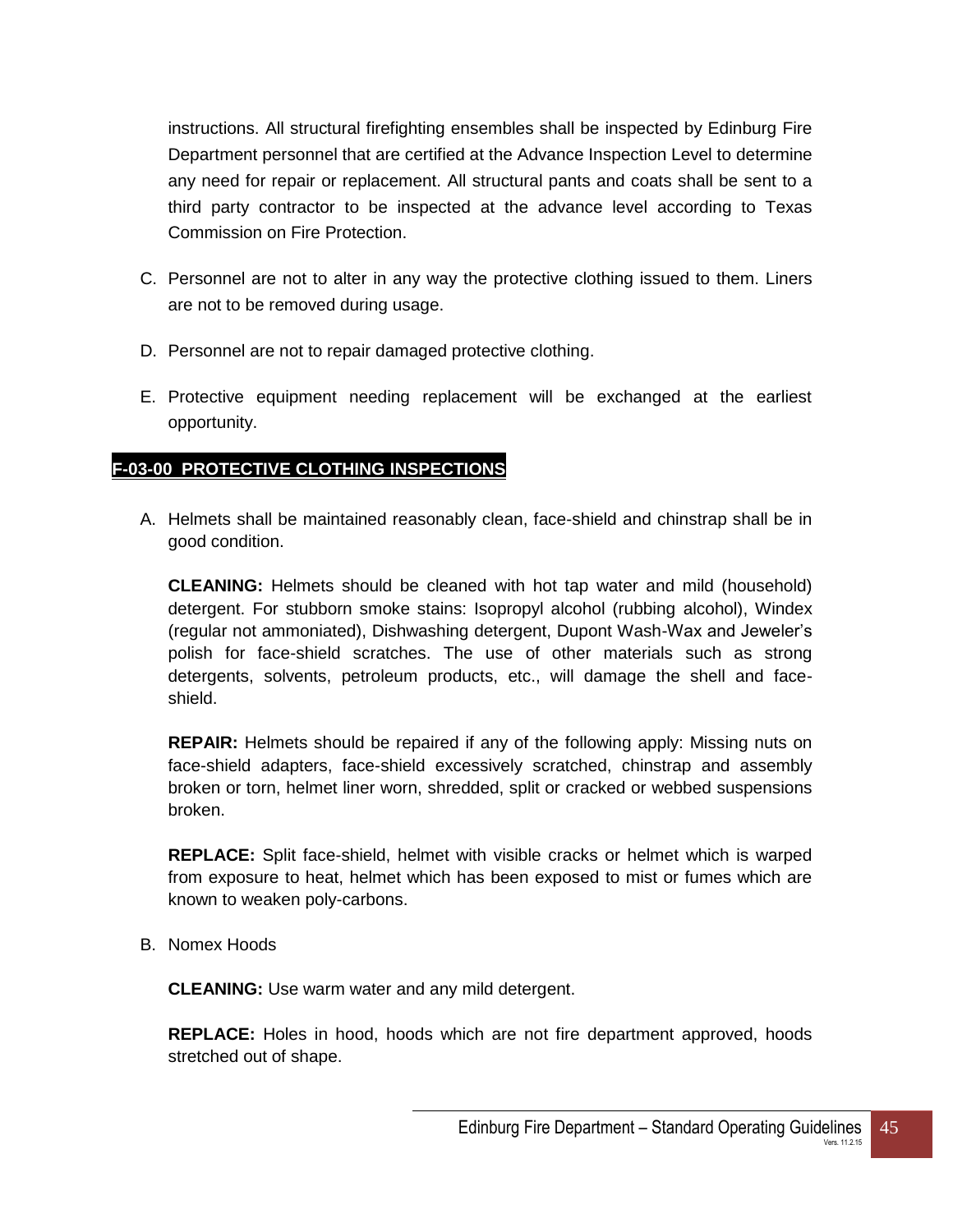C. Gloves

**CLEANING:** Use warm water and mild detergent.

**REPLACE:** Stitching worn or torn, glove insulation is worn through, leather split, holes in the gloves and gloves which are not fire department approved.

D. Turnout Coat and Pants

**CLEANING:** Liners and shell can be washed with mild detergent, heavily soiled spots can be removed with general spot cleaner and gear can also be machine washed at Station #2 with approved provided equipment and detergent.

**REPLACE:** Coats and pants on which the stitching is damaged beyond repair, coats and pants on which the fabric is worn through and coats and pants soiled to the point they cannot be cleaned or saturated with oil, tar, etc.

E. Boots

**CLEANING:** Use warm water and any mild detergent.

**REPLACE:** Any boot with holes in the sole or cuts in the body of the boot.

# **F-04-00 SELF CONTAINED BREATHING APPARATUS**

- A. Personnel will use SCBA's at all alarm where smoke is visible or where there is any possibility that toxic gasses, dust or any other respiratory danger might exist.
- B. Personnel utilizing SCBA's will operate at all times in teams of two or more personnel.
- C. No company will respond to any alarm unless it carries at least one (1) SCBA for each person responding on that unit. The SCBA will be in easy reach of each person operating on that unit except for the driver. The driver will have an SCBA available; however, it can be located in a compartment.
- D. When SCBA's are utilized, they are to be utilized in full compliance of the manufacturer's operating instructions.
- E. All components such as straps and belts are to be fastened in place. Waist belts are NOT to be altered, left loose or folded away. They must be in place and worn.
- F. The nomex hood is worn with an SCBA and it is to be worn outside of the face piece sealing.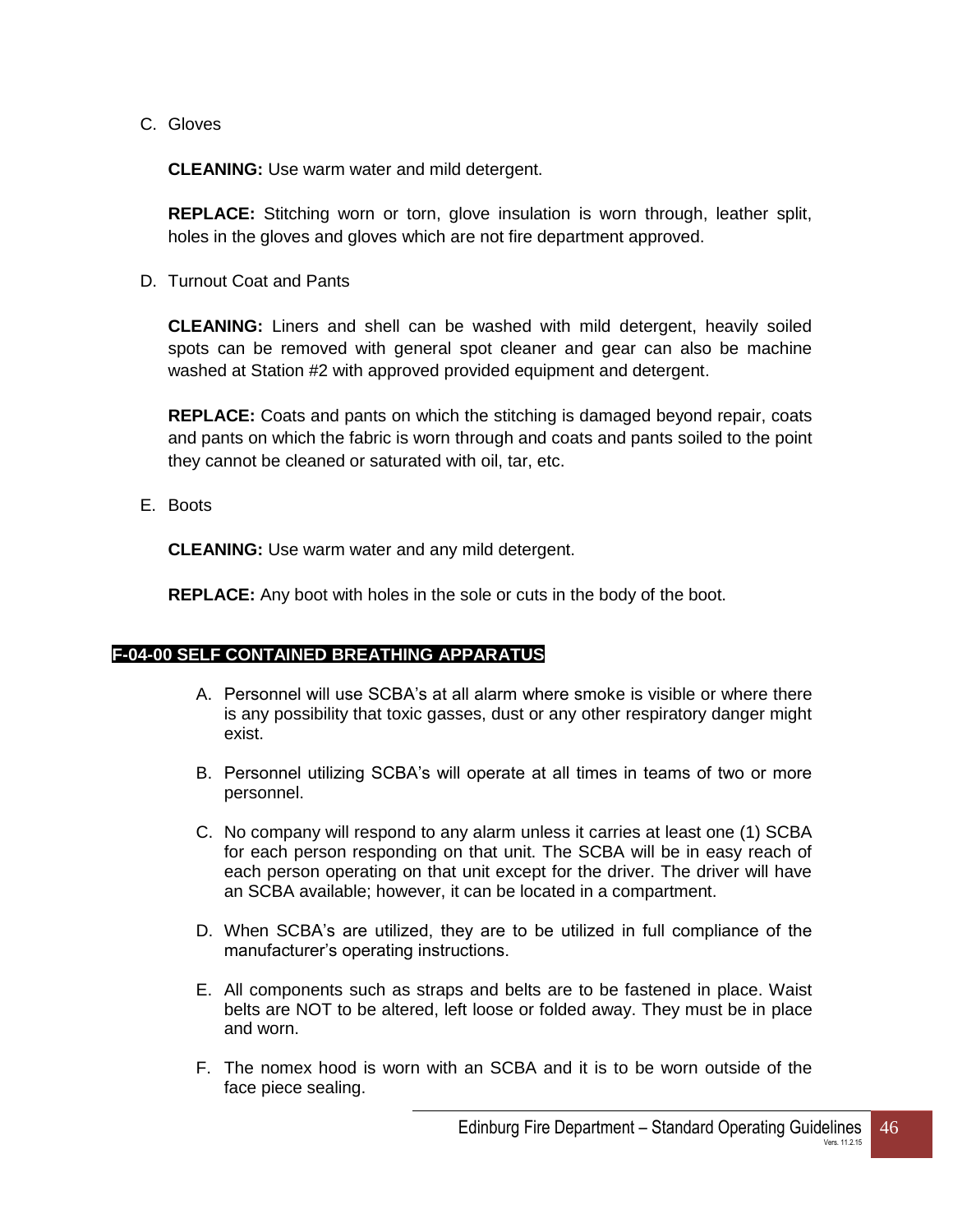- G. All personnel are to assure that facial hair does not interfere with face piece sealing. Regulations on facial hair for fire personnel are as follows:
	- 1. No beards will be allowed.
	- 2. Sideburns are to be kept trim and to the point where they are not dense or thick to the point of preventing proper seal.
	- 3. Mustaches will be allowed as long as they do not prevent face piece sealing.
	- 4. Excessive head hair will not be allowed if it interferes with face piece sealing or proper operating of face piece straps.
	- 5. Eyeglasses are not to be worn when using SCBA's.
- H. SCBA's are to be used during overhaul operations.
- I. Do not remove your SCBA until the atmosphere has been determined to be safe to operate within (Control Time).
- J. The determination as to removal of SCBA's will be made by Chief's or Company Officer's at routine situations.
- K. All fire personnel shall be thoroughly trained in the use of SCBA's prior to being required to use the apparatus under hazardous conditions.
- L. After use inspection will consist of the following: refill cylinders, sanitize face piece and rinse as outlined in monthly inspection and clean harness as necessary.
- M. All SCBA's utilized by the fire department will comply with state law in regards to types purchased, tests, inspection, etc. A risk assessment shall be completed as per Texas Commission on Fire Protection to determine the proper type of Self Contained Breathing Apparatus needed in the City of Edinburg Fire Department. Annually Self Contained Breathing Apparatus in the fire department shall be tested by a third party contractor at the advance level as per NFPA and TCFP requirements.
- N. Breathing apparatus must be of a positive pressure design meeting NFPA requirements.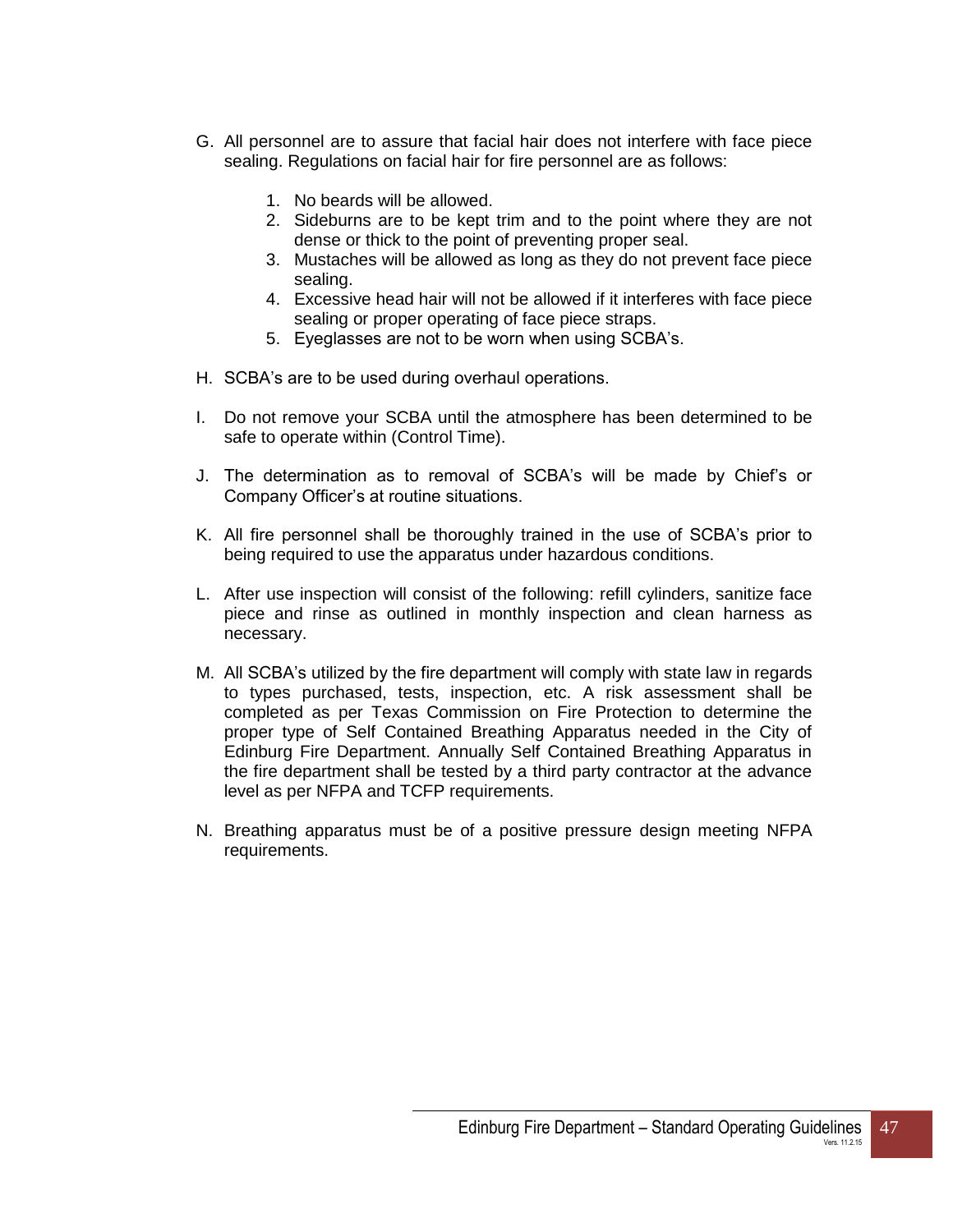(This page left blank intentionally)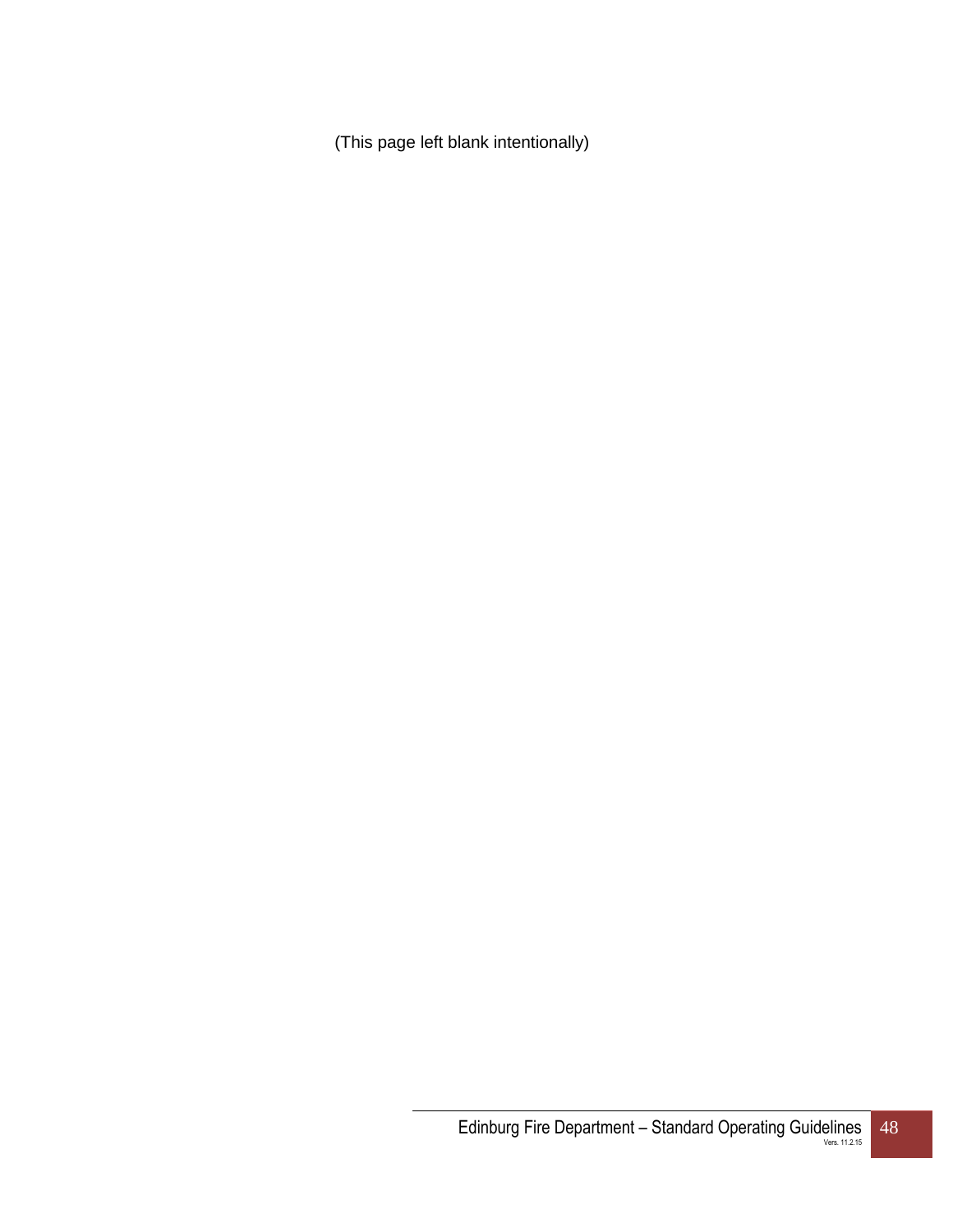### **CHAPTER G WELLNESS AND FITNESS**

#### **G-01-00 PURPOSE**

This Physical Fitness program is designed to address the physical well-being of our members. It represents the long-term commitment to our members in the area of physical fitness. This program is to reduce the frequency and severity of accidents and injuries and to promote the health and well-being and longevity of each firefighter.

#### **G-02-00 SCOPE**

This Physical Fitness Program is to provide the necessary time and equipment for each fire fighter to determine the appropriate physical activity that will fit their individual needs.

#### **G-03-00 GENERAL**

- 3.1 Each firefighter shall complete a minimum of one hour of physical activities each shift work day.
- 3.2 The firefighter may select the type of physical activity that they may feel will improve or maintain their strength, endurance or overall heath.
- 3.3 Weight training equipment is provided for maintaining or increasing muscular strength. Aerobic equipment is provided to maintain or improve cardiovascular function and endurance.
- 3.4 During fitness activities, if firefighters respond to an alarm, the fitness activities are to be continued upon completion of alarm or reschedule to complete one hour of physical fitness activities during their shift.
- 3.5 If, firefighter chooses to run or jog, firefighter must remain within a distance of 500 feet or less from their assigned apparatus for timely response to alarms.

#### **G-04-00 EXERCISE FACILITY AND EQUIPMENT**

- 4.1 To encourage and facilitate physical activities, the fire stations have been equipped with a weight lifting machine, tread mill, stair climber and an elliptical trainer.
- 4.2 All firefighters who utilize the physical fitness equipment are required to clean up after each use and abide by any rules that may be established. This would include returning equipment to its proper place, if moved, picking up towels, wiping off equipment and maintaining a clean facility.
- 4.3 Contact and semi-contact activities such as football, hockey, rugby, boxing and wrestling are not permitted at any time.

The tasks that firefighters are faced with on the fire ground are extremely demanding physically. Therefore, firefighters will participate in a physical fitness program.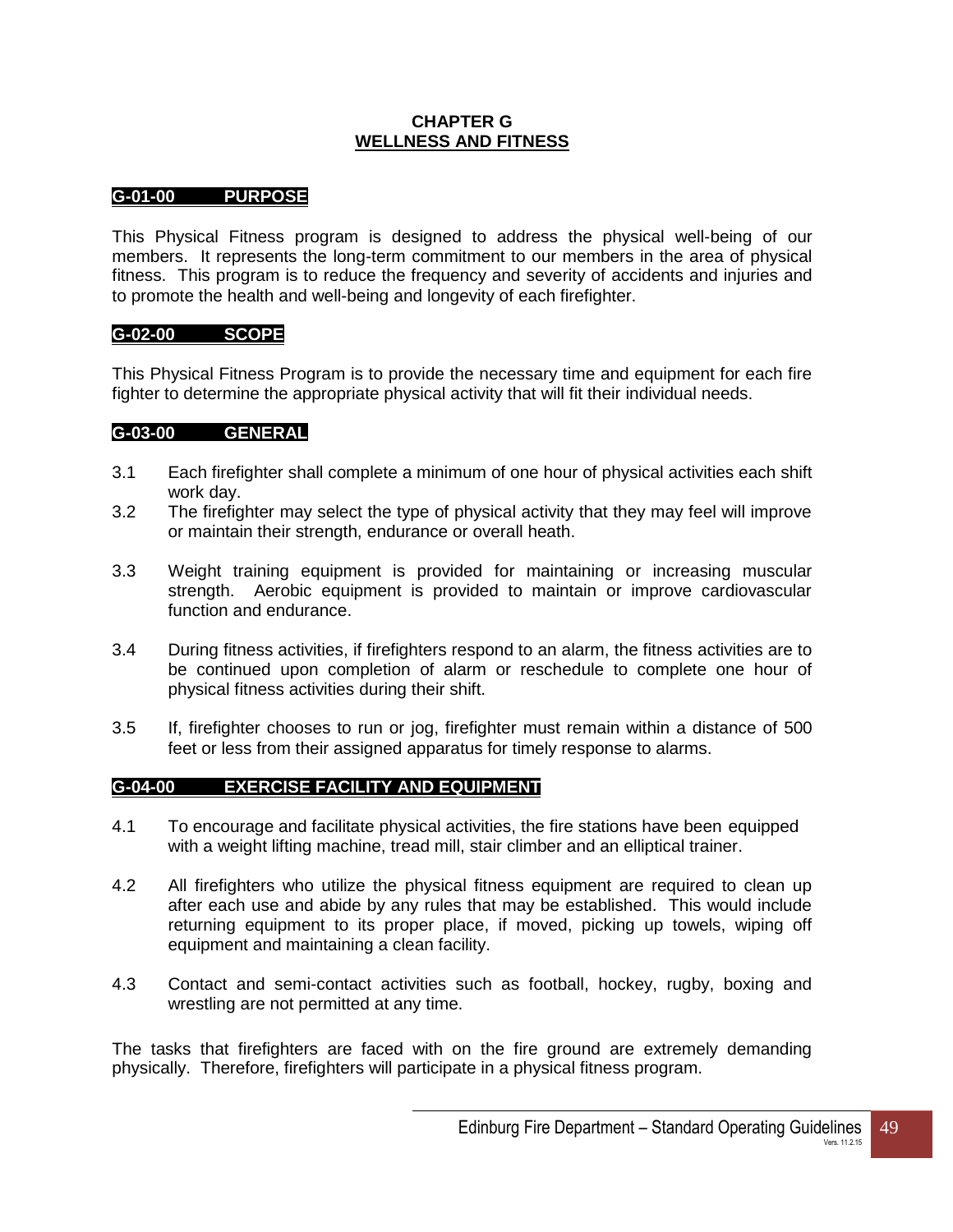(This page left blank intentionally)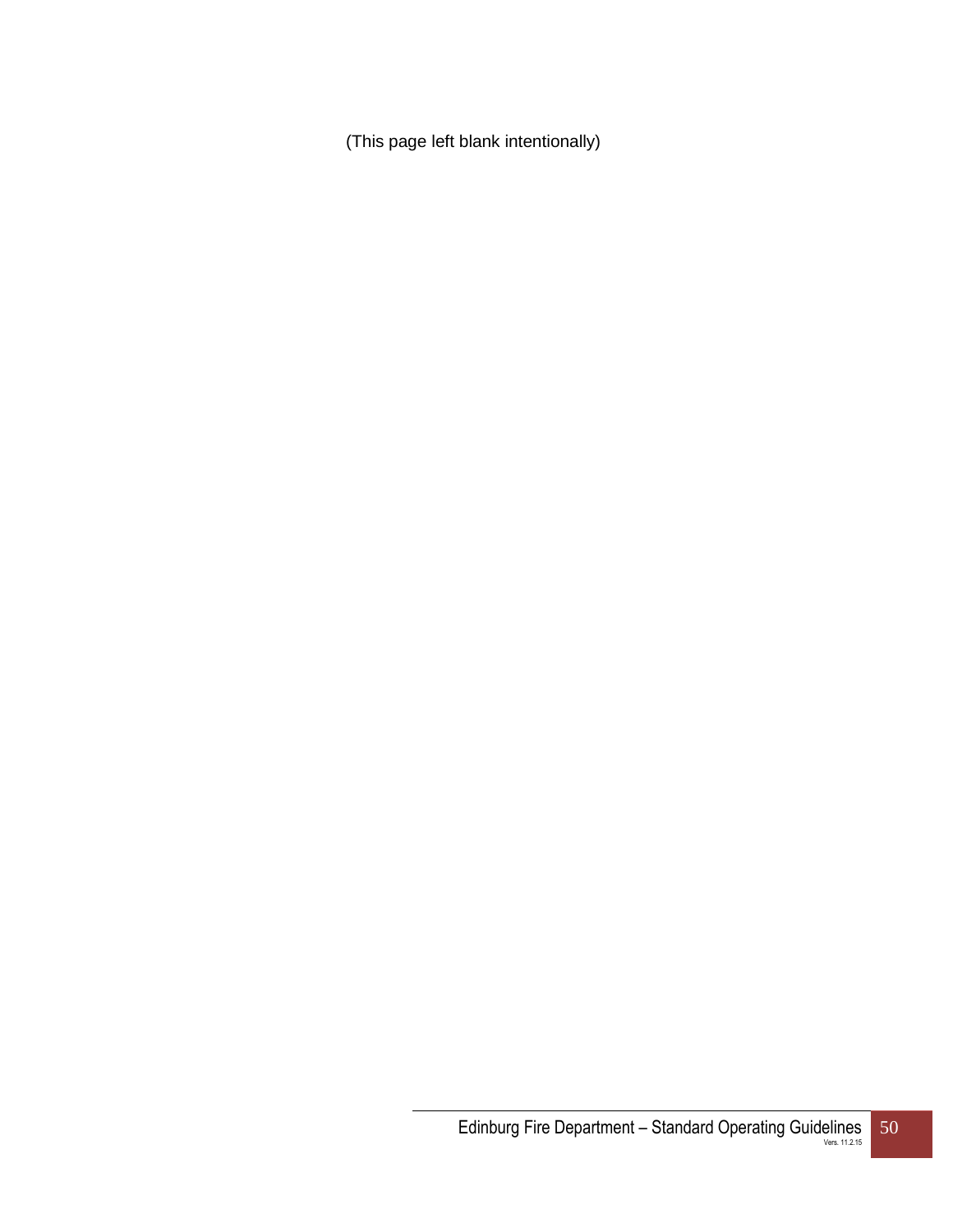## **CHAPTER H FIRE PREVENTION**

### **H-01-00 FIRE INVESTIGATION**

#### **Purpose**

To determine the origin and cause of a fire. If the origin and cause cannot be Determined, the fire report may list the cause of a fire as either "unknown" or "undetermined".

## **Objective**

To provide for the organizational and systematic process in a fire origin and cause investigation.

## **Definitions**

- 1. Arson Investigator: A certified firefighter of the Edinburg Fire Department who is a licensed peace officer, certified as an arson investigator.
- 2. Fire Investigator: A certified firefighter of the Edinburg Fire Department who is not a licensed peace officer but certified as a fire investigator.
- 3. Fire Official: A certified firefighter of the Edinburg Fire Department not assigned to the Fire Prevention Division, who is not a licensed peace officer, arson investigator or Fire Department investigator.
- 4. Personally Involved: Where the off-duty investigator, a family member, or a friend becomes engaged in a dispute or incident with the person to be arrested or any other person connected with the incident. This does not apply to situations where the investigator himself is a victim of a crime.
- 5. Deadly Force: Any use of force that is likely to cause death or serious bodily harm.
- 6. Non-Deadly Force: Any use of force other than that which is considered deadly force.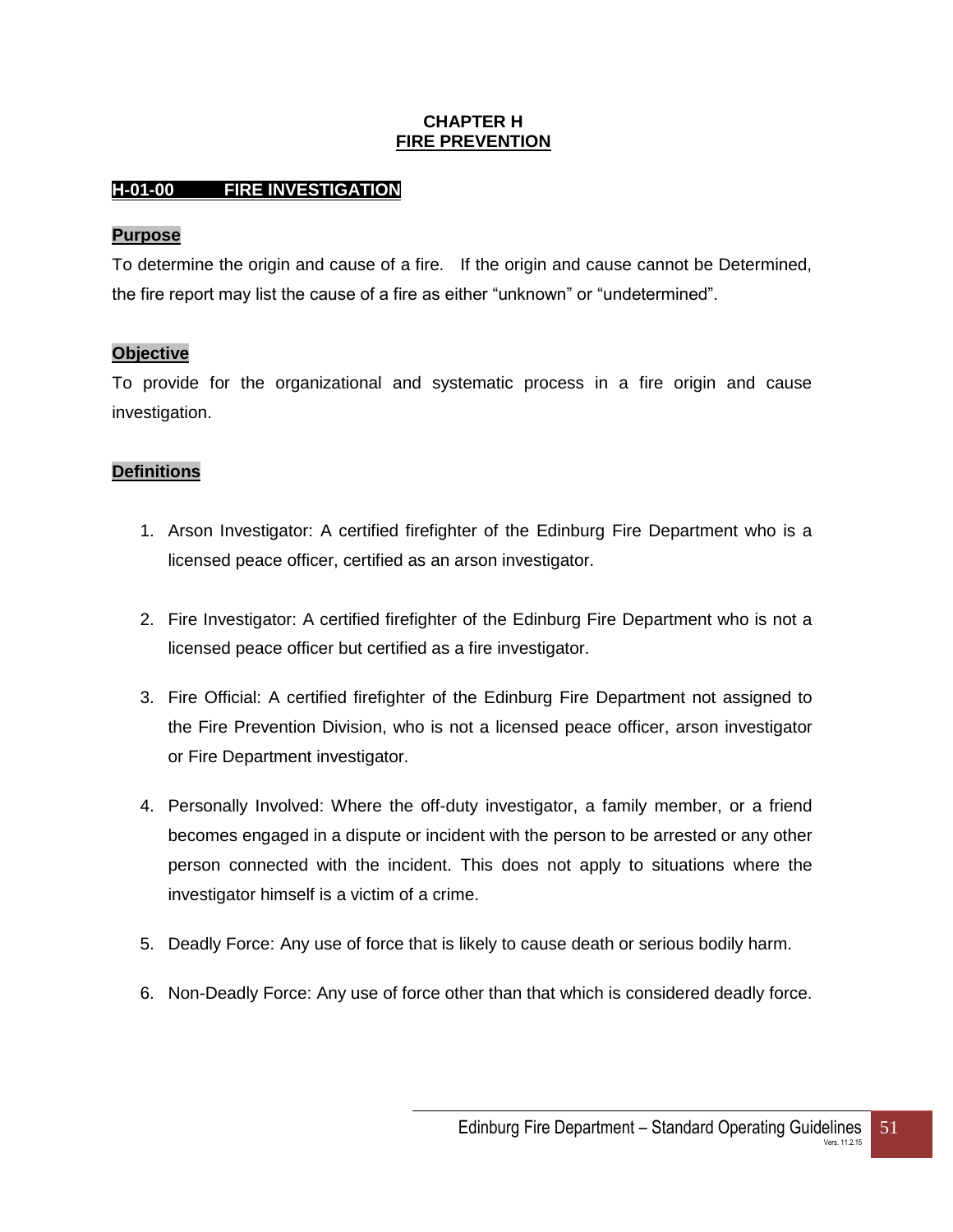### **Fire Official**

The fire official is not a certified fire or arson investigator. The fire official is a certified Firefighter assigned to the Operation Division. The fire investigator and/or arson Investigator will assist a fire official when requested to do so.

## **Fire Investigator**

The fire investigator is not a licensed peace officer. The fire investigator shall limit his investigation to the scope of practice on determining the origin and cause of a fire. If evidence of criminal conduct in violation(s) of the Texas Penal Code Chapter 28 (arson, criminal mischief and other property damage or destruction) is discovered, the fire investigator shall immediately transfer custody and control of the investigation to an arson investigator or Edinburg Police Department licensed peace officer. Violations of the Texas Penal Code such as Section 46.05 prohibited Weapons (incendiary bomb) or Section 42.06 False Alarm or Report (fire alarm) can be investigated by the arson investigator or Edinburg Police Department licensed peace officer.

# **Arson Investigator**

The arson investigator will hold a current commission license as a peace officer with the Edinburg Fire Department. The arson investigator shall have the duties and powers of a licensed peace officer. The arson investigator's duties/responsibilities include, but not limited to, investigating arson, criminal mischief crimes involving property damage/destruction by fire, prohibited weapons offense involving incendiary bombs, and false alarm or report offenses involving fire protection equipment, within his jurisdiction. The arson investigator may execute Edinburg Municipal Court warrants. The arson investigator may be issued a Edinburg Municipal Court ticket book and have the authority to issue citations for traffic or non-traffic or non-traffic offenses and fire code violations.

### **"Field Notes" Forms**

Field note forms have been developed to assist the investigator during the Origin and Cause determination investigation phase. The use of these forms is not mandatory or may be applicable in all fire related incidents. The forms are not designed or intended to be a complete report, but rather to serve as input for development of an origin and cause determination. These forms are also not intended to provide all known incident information.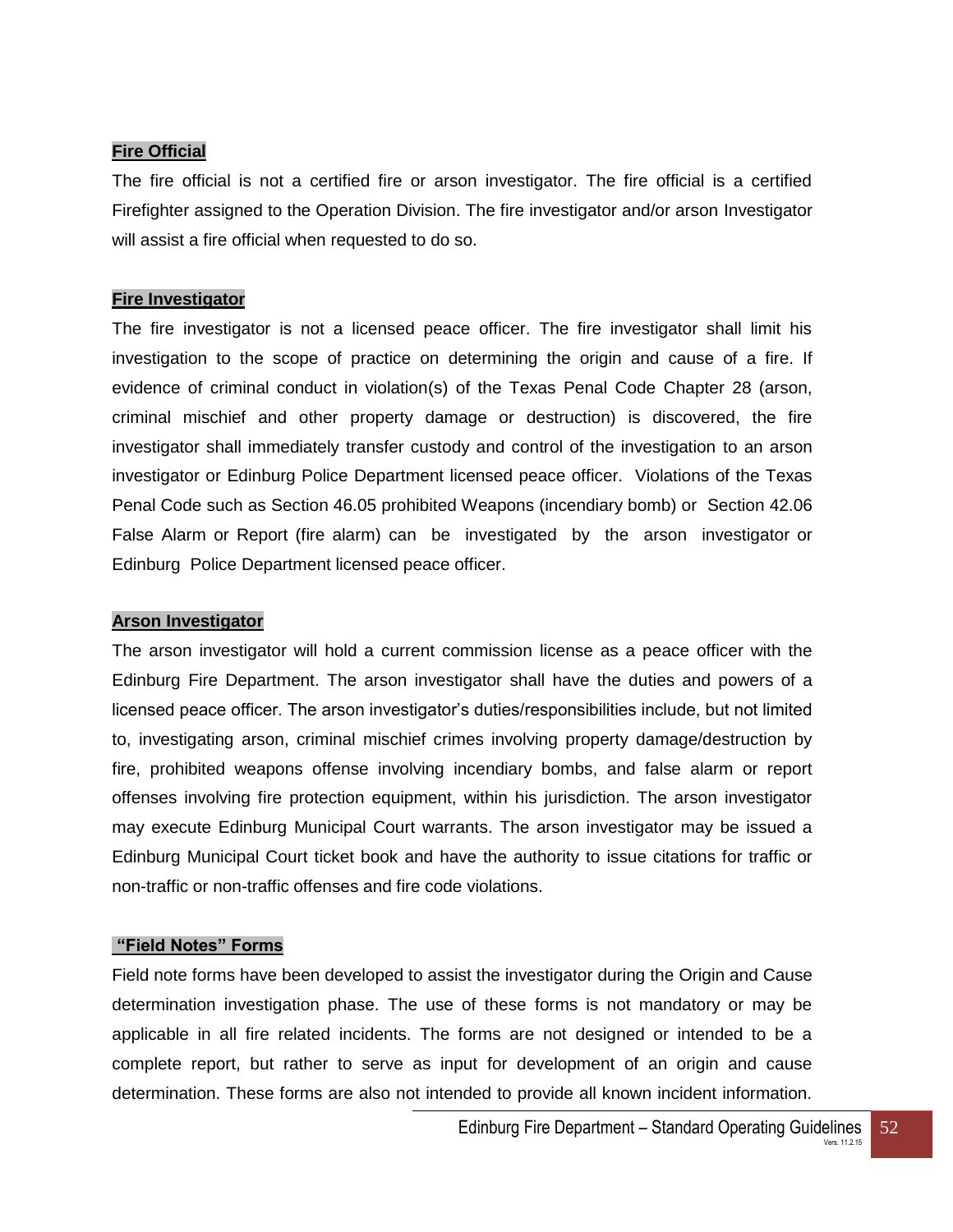These forms are designed to collect descriptive observations rather than definitive conclusions. The investigator, in most circumstances, may make a final determination as to the origin and cause of a fire. Not all forms will be utilized at all fire incidents. Several forms could be used on any specific fire incident, depending on the magnitude of the investigation or type of incident. )

#### **Supplemental Investigation Report**

The Fire Prevention Division investigative supplemental report may contain information derived from the "field note" forms. The investigator will submit an investigative supplement report, when required, to document the results of an origin and cause fire scene examination. In instances where an Edinburg Police Department offense report has been generated, the Arson investigator may exclude Fire Prevention Division supplemental report or "field notes". The arson investigator can utilize the Edinburg Police Department supplement/narrative report forms.

#### **Safety**

Fire scenes by their nature are dangerous places. Fire scene examinations should not be undertaken alone whenever possible. If feasible, a minimum of two investigators or fire officials should be present, especially when the incident involves a heavily damaged structure. Investigators have a duty to themselves and to others, who may be endangered at the fire scene, to exercise due caution during their investigation. The incident commander at the fire scene will give an "All Clear" signal report before investigators enter the hot-zone area of a fire scene. Proper safety equipment, including safety shoe/boots, gloves, helmet, protective clothing or coveralls, etc., may be worn while investigating the fire scene. It is common for investigators to put in long periods of strenuous physical labor during a fire scene examination. Periodic rest, fluid replacement and nourishment should be provided. This is particularly necessary at a large or major fire incident.

#### **Fire Scene Security**

The fire scene will be secured from unauthorized entry when required. Custody and control will be maintained during a fire scene investigation when necessary. Unauthorized personnel shall not be allowed entry into the fire scene. This may be accomplished by placing a "Fire Line – Do Not Cross" barricade tape or any other barricade tape/device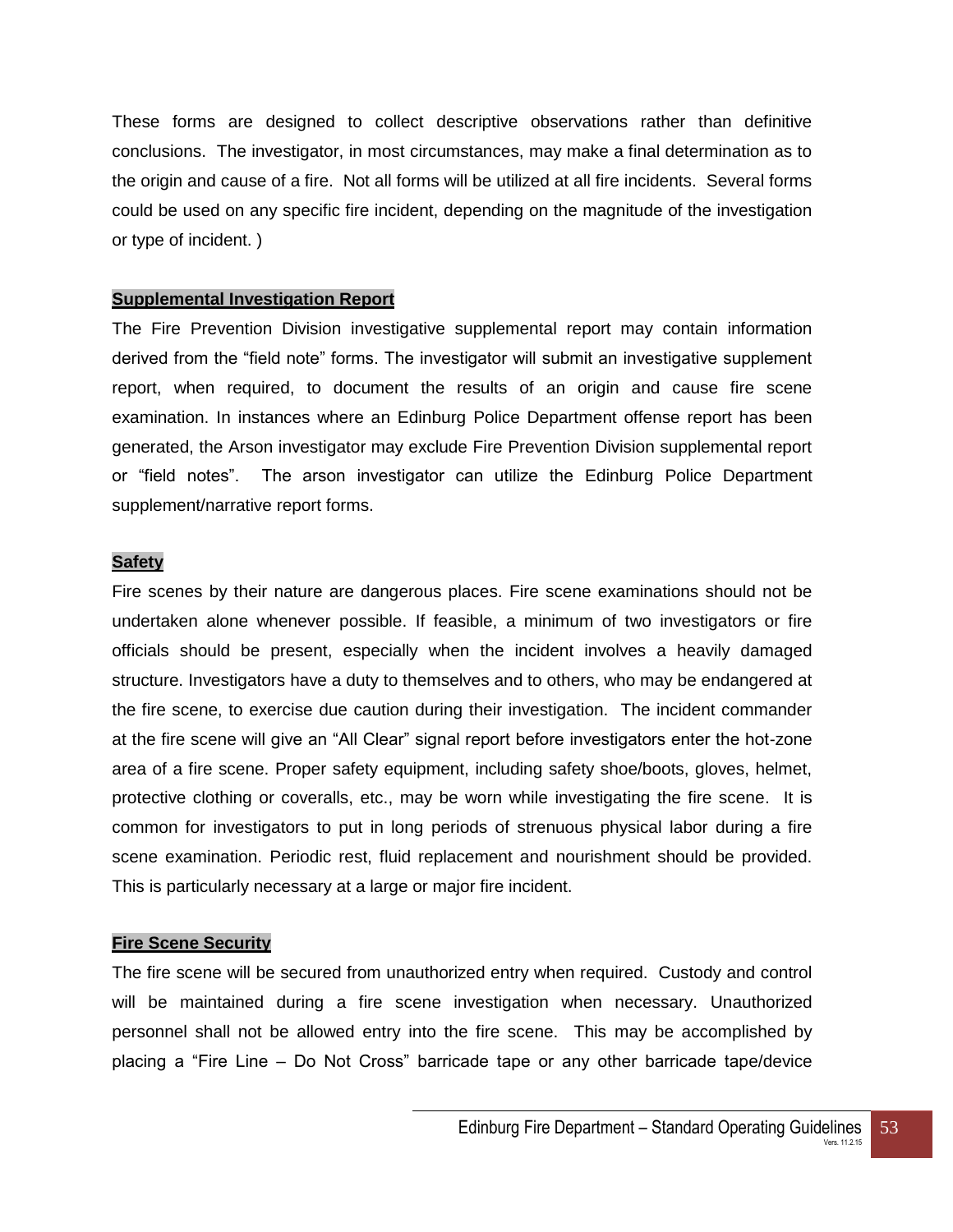indicating prohibited entry. The assistance of fire or police department personnel serving as guards may be necessary at the fire scene.

### **Photography**

A visual documentation of the fire scene can be made using still photography. Other methods of documentation include the use of diagrams, maps, tape recordings, notes, etc. The exclusive use of video tape recordings, motion pictures, is not recommended. They can be used to supplement still photography. A 35mm camera or digital camera is preferred over other formats. A back-up camera that instantly develops prints can also be utilized. There are many types of film and film speeds available in both print and slide film. The color film may produce a final product that can show variation between objects and smoke stains. Black and white film may also be utilized at the fire scene. Film speed ASA/ISO ratings may vary from 25 to 1600 speeds. The use of any particular film speed is left to the discretion of the investigator. Photographs of the fire scene should include both exterior and interior shots and shots of the area of origin(s).

### **Evidence Collection**

The decision on what evidence to collect rests with the investigator. The recommended container for collection of liquid and solid fire debris evidence is an unused, unlined/line metal container. The Diffusive Flammable Liquid Extraction (DFLEX) device may be used in conjunction with evidence collection methods. The arson investigator can use the Texas Department of Insurance, Fire Marshal's Office "Forensic Arson Laboratory Physical Submission Form" when submitting evidence. At times, the investigator may recover items from the fire scene that may be secured at the Fire Department Administration Building evidence room or other secured facility. A Fire Prevention Division Property description form is available for use by the investigator. This form can be used to document the release of any item taken from a fire scene, to an authorized person.

# **Fire Scene Examination**

The investigator should make every attempt to conduct as thorough and accurate fire scene examination, as possible, unless special circumstances exit (i.e.: unable to do so, not requested, etc.)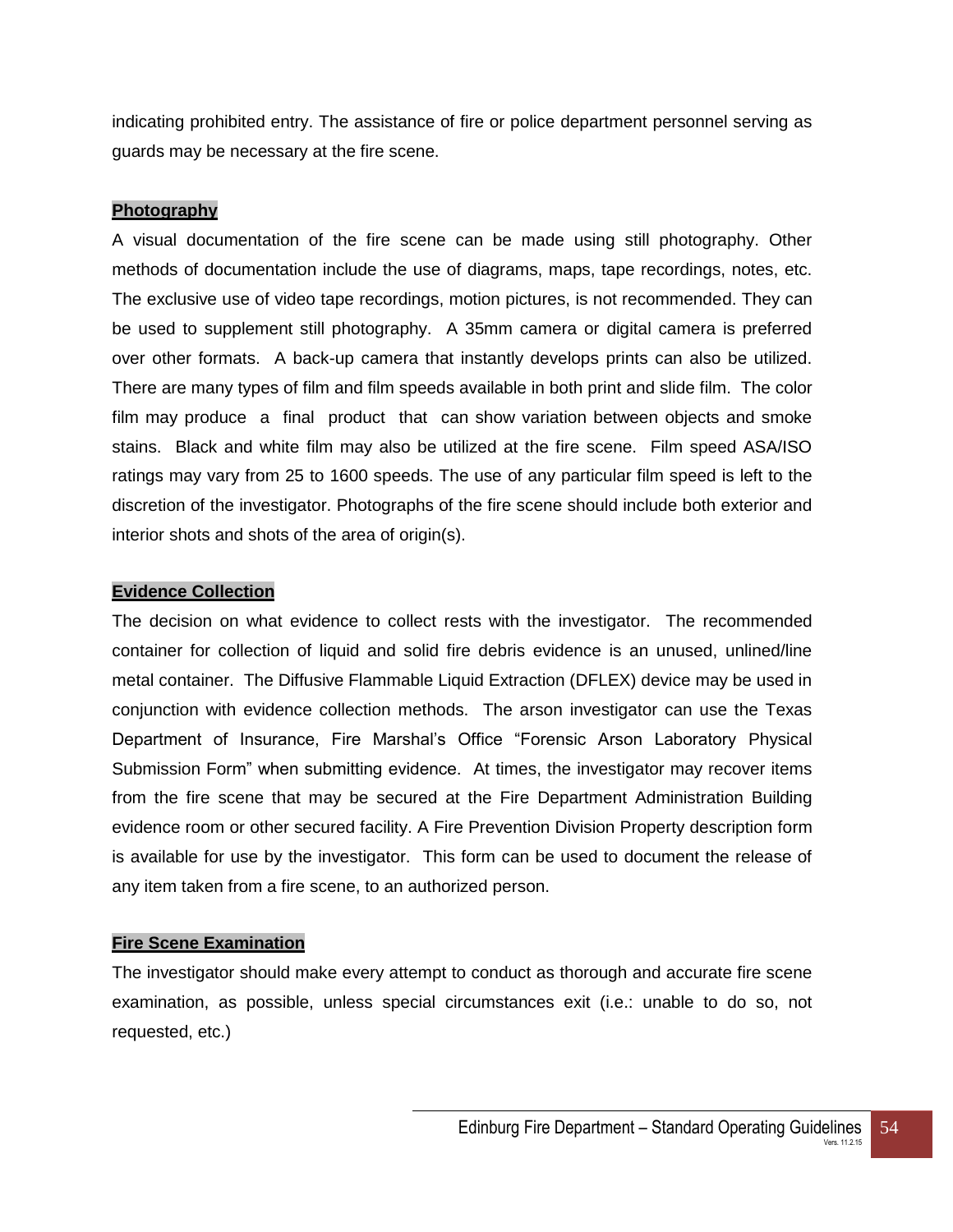The fire scene examination can generally be divided into the following areas:

- 1) Exterior
- 2) Interior
- 3) Area of origin(s)

If the fire cause is determined to be an arson or criminal mischief act, either an Edinburg Police Department peace officer or arson investigator will generate an offense report. The discovery of any other crime shall also be reported to the Edinburg Police Department or any other agency, as appropriate.

## **Canine/Handler Team**

The utilization of specialized canine/handler team(s) will be left to the discretion of the investigator in charge of the case. Properly trained canine/handler teams may assist the investigator in location and determining the collecting of ignitable liquid samples for forensic laboratory analysis validation. Other evidence may also dictate locations where fire debris samples should be recovered. Ignitable liquid detection canines may be used in conjunction with, but not in place of, other fire investigation and analysis methods.

(Note: The Edinburg Fire Prevention Division fire investigation procedures are not intended to limit the arson investigator or fire investigator from exercising their judgment during any fire investigation process. It is designed merely as a guideline to assist the investigator(s) in conducting a systematic approach to fire investigations. This guideline describes procedures that can be used for collecting information and data in a consistent manner. This guideline is not intended to serve as a procedure to derive definite conclusions about a fire incident.) Investigators will follow N.F.P.A. 921 Guide for Fire and Explosion Investigations manual.

# **H-02-00 LAW ENFORCEMENT – LICENSED PEACE OFFICERS ONLY**

# **Applicability**

Any certified firefighter assigned to the Fire Prevention Division who is licensed as a peace officer by the Texas Commission on Law Enforcement Officer (TCOLE), whose appointment was commissioned by the Edinburg Fire Department, certified as an arson investigator by the Texas Commission on Fire Protection (TCFP), and is assigned to the Fire Prevention Division.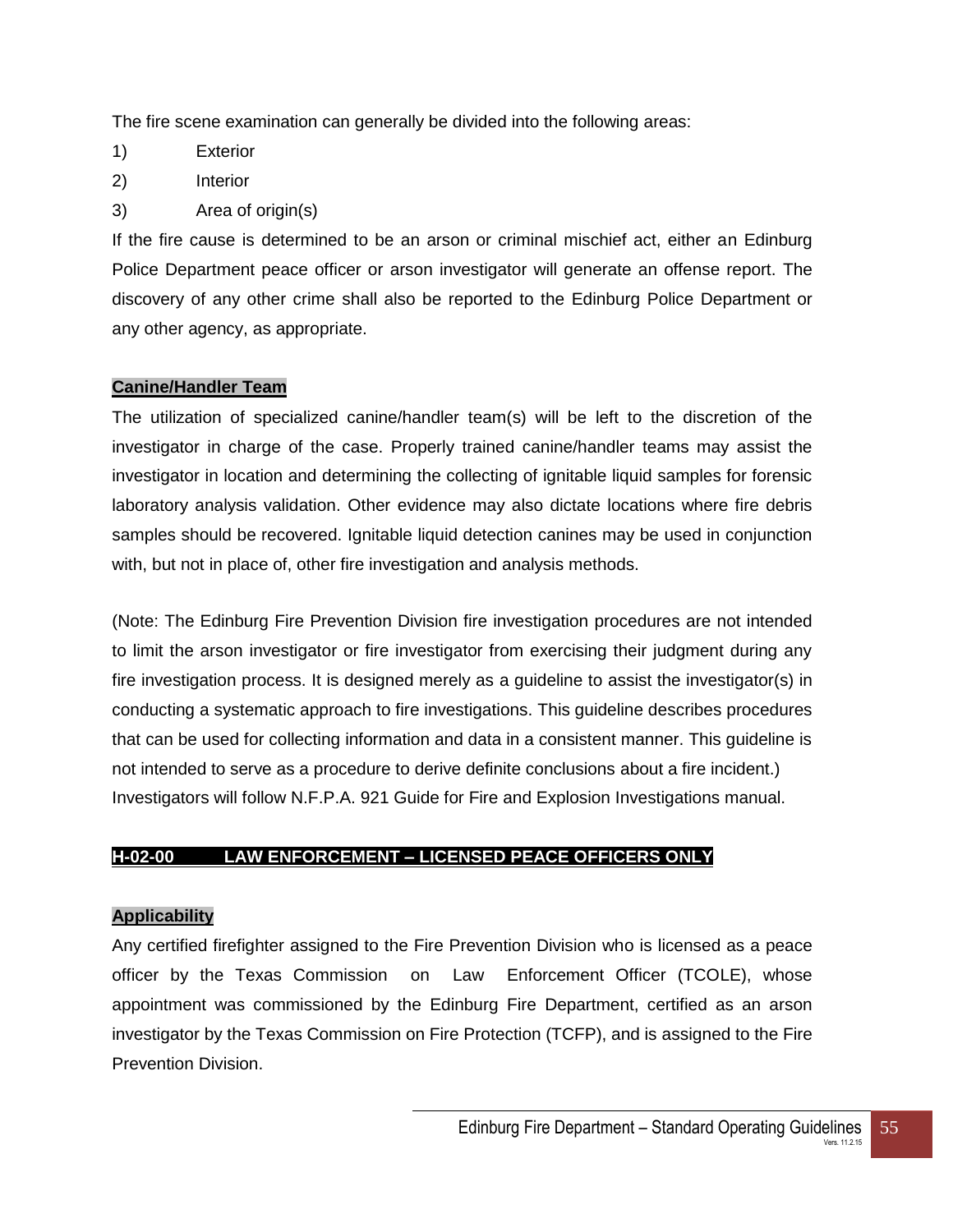### **Purpose**

The purpose of this guideline is to describe suggested procedures and provide a general format overview for the arson investigator.

## **Body Armor**

It is the intent of this procedure to provide arson investigators with guidelines for the proper use and care of body armor. It is the policy of the Edinburg Fire Department to maximize officer safety through the use of body armor in conjunction with the practice of prescribed safety procedures. While body armor provides a significant level of protection, it is not a substitute for sound, basic safety procedures.

## **Procedures**

Issuance of Body Armor:

- a. All arson investigators in the Edinburg Fire Prevention Division will be issued body arson.
- b. All body armor issued must comply with current minimum protective standards.
- c. Body armor that is worn or damaged shall be replaced as soon as possible.

# **Use of Body Armor:**

- a. Body armor must be worn while engaged in field activities such as:
	- 1. Executing arrest warrants.
	- 2. Executing search warrants.
	- 3. Assisting another law enforcement agency in executing a search/arrest warrant.
	- 4. When the arson investigator deems it necessary, for safety measures, to wear the body armor in any other field activity.
- b. Exceptions:
	- 1. When the arson investigator is involved in undercover or plainclothes work that his supervisor determines would be compromised by the use of body armor.
	- 2. When the arson investigator is assigned to perform an administrative function; or
	- 3. When the Fire Department determines that circumstances make it inappropriate to mandate body armor.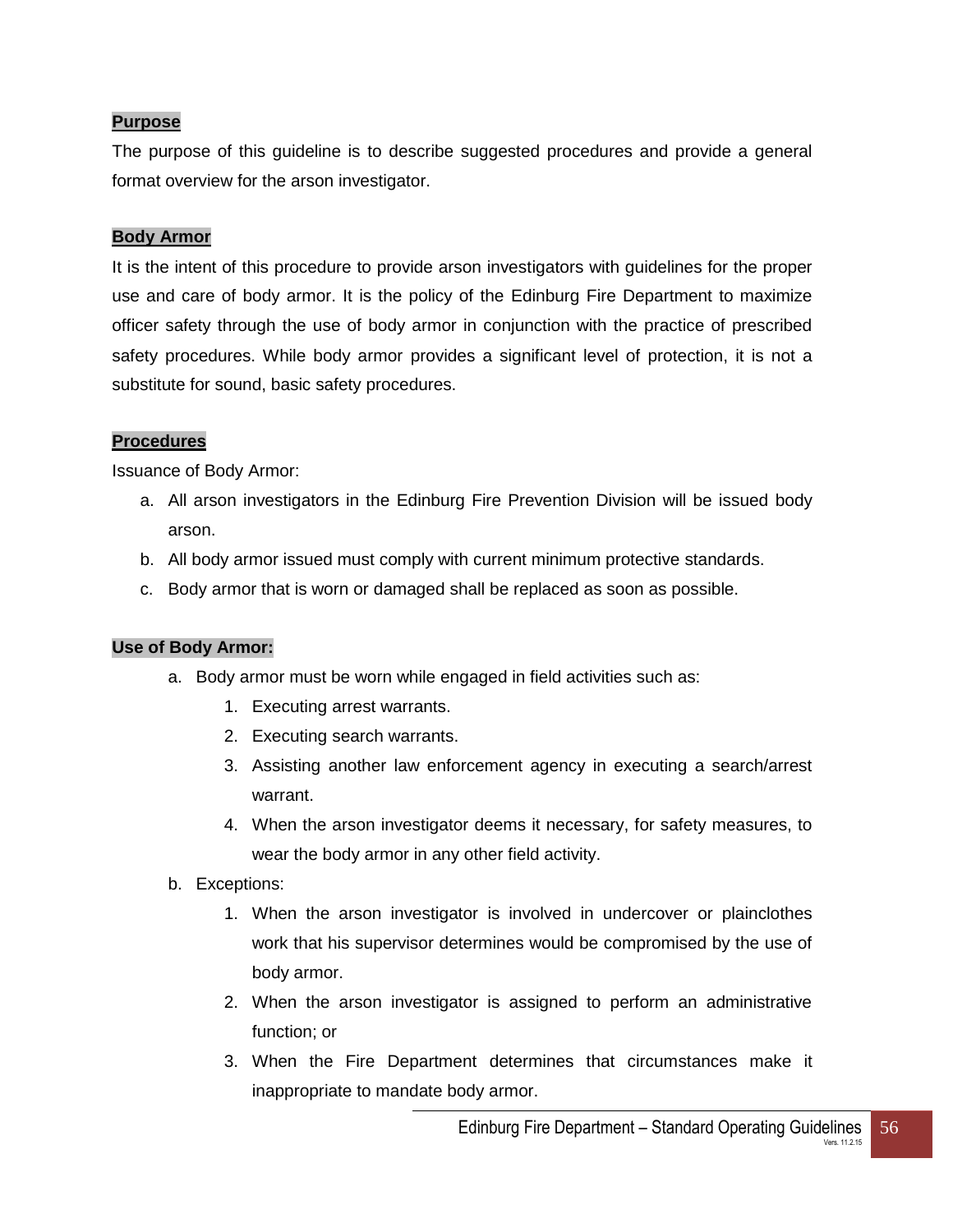### **Inspection of Body Armor:**

a. Each arson investigator is responsible for ensuring that body armor is worn and maintained as indicated by this policy.

Care and Maintenance of Body Armor:

- a. Each arson investigator is responsible for the proper storage of body armor in accordance with manufacturer's instructions and daily inspections for damage and general cleanliness.
- b. Each arson investigator is responsible for reporting any damage or wear to the ballistics panels or cover as soon as possible.

# **Arrest Procedures**

Citizens MAY BE arrested when:

- a. They have violated the LAW.
- b. Probable cause exits to do so.
- c. A misdemeanor violation was in VIEW.
- d. There is statutory authority to do so.
- e. When no EXEMPTIONS are provided by law.

When citizens are arrested they shall be:

- a. Treated with respect and dignity.
- b. Treated with compassion.
- c. Treated fairly and without discrimination.

Citizens who are arrested shall NOT be:

- a. Subject to the use of force other than what is required to affect a lawful arrest or a lawful search.
- b. Subjected to undue and deliberate humiliation and embarrassment.

# **Miranda Rights:**

*"You have the right to remain silent. Anything you say can and will be used against you in a court of law. You have the right to an attorney. If you cannot afford an attorney, one will be provided for you. Do you understand the rights I have just read to you?"*

(Note: This policy is for Fire Prevention Division use only and does not apply to any criminal or civil proceeding. The department policy should not be construed as a creation of high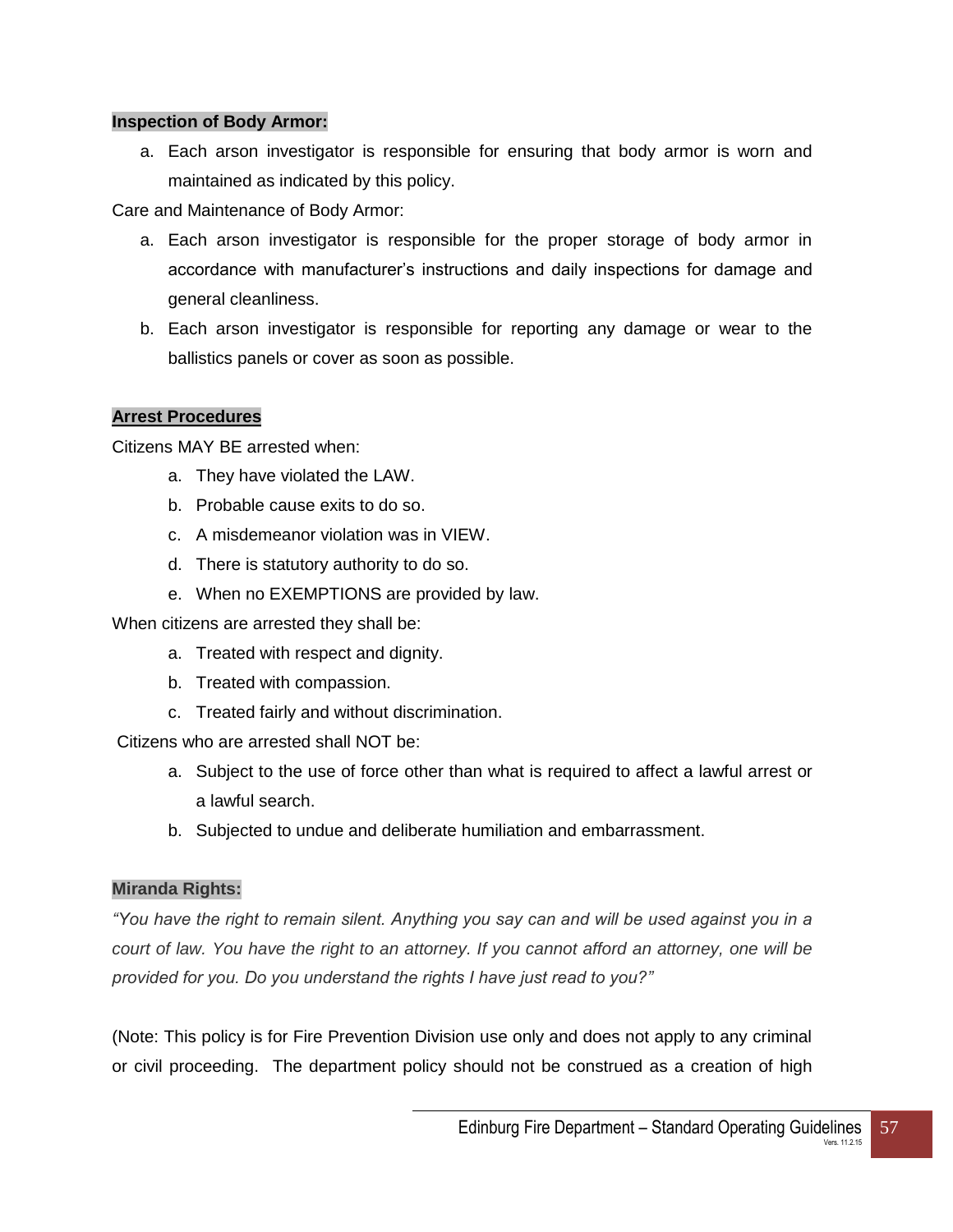standard of safety or care in an evidentiary sense with respect to third party claims. (Violations of this section will only form the basis for departmental administrative sanctions.)

# **Use of force ( see : Use of force Standard Operating Procedure Chapter H)**

# **Firearm – Weapon ( see : Weapon, Ammunition and Equipment Standard Operating Guidelines Chapter H – Section H-06-00)**

## **Handcuffing**

Arson investigators shall handcuff (double locked) all prisoners with their hands behind their back with palms facing outward. Ankle-cuffs may also be used to restraint a prisoner. The arson investigator may handcuff the prisoner with his/her hands in front, or utilize other appropriate restraining devices where the prisoner:

- a. Is in obvious state of pregnancy; or
- b. Has a physical handicap; or
- c. Have injuries that could be aggravated by standard handcuffing procedures.

## **Transporting Prisoners**

The arson investigator shall request an Edinburg Police Department unit to transport a prisoner.

### **Search/Arrest Warrants**

**Purpose:** The purpose of this guideline is to provide the arson investigator with procedures for the execution of search and arrest warrants.

### **Search Warrants Procedures**

- 1. The arson investigator may execute search warrants and establish a search team for the search operation if necessary.
- 2. The arson investigator's search team will at all times include at least one uniformed peace officer when possible. All non-uniformed peace officers shall be clearly identified by wearing distinctive badges, jacket or some other indicator.
- 3. The arson investigator will be equipped with body armor.
- 4. When necessary, the arson investigator should conduct a pre-entry briefing of the execution process with all search team personnel.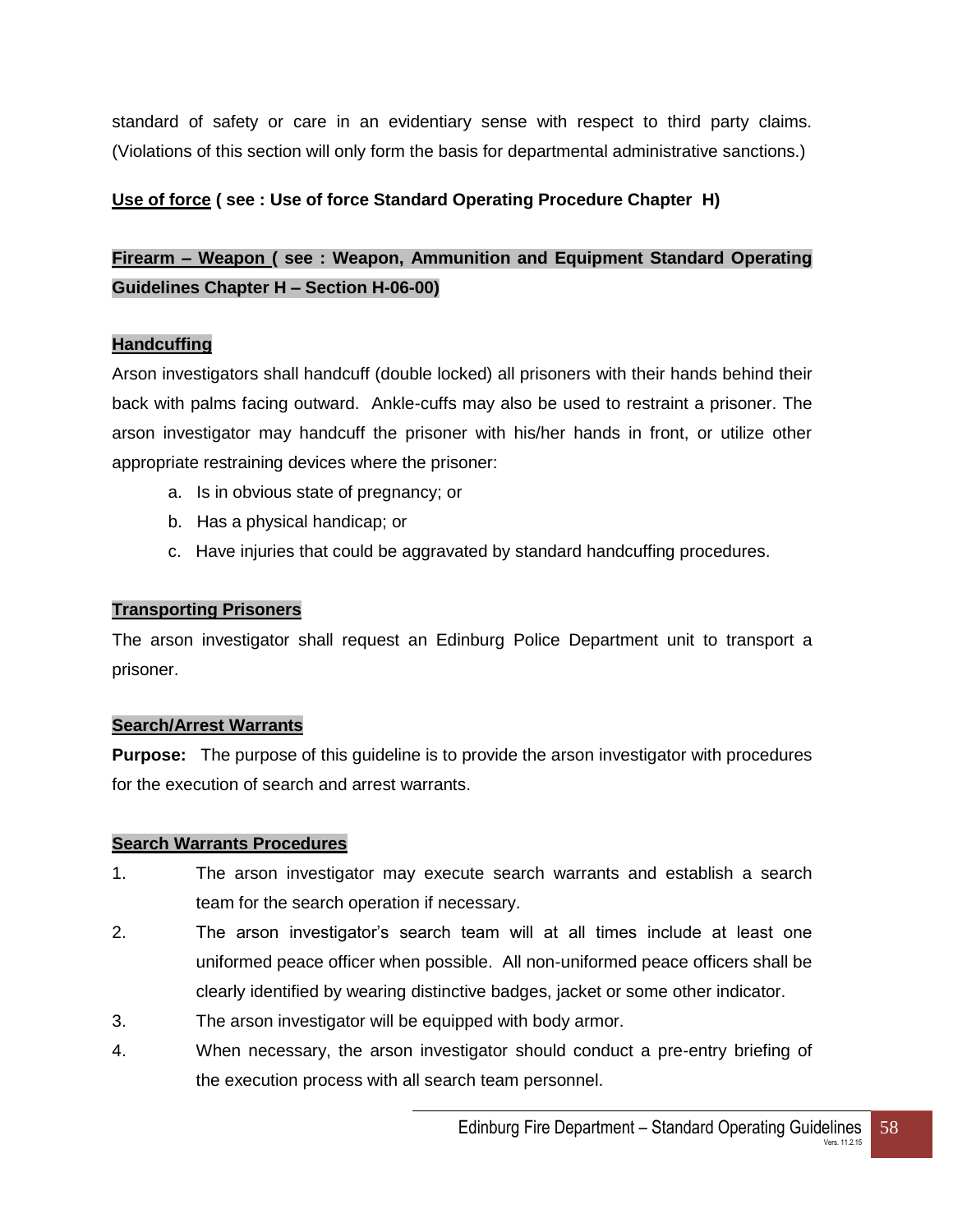- 5. The arson investigator will be responsible for ensuring that the search warrant is valid and that the property about to be searched is the property listed on the warrant.
- 6. The arson investigator or uniformed peace officer shall notify person inside the search site, in a voice loud enough to be heard inside the premises, that he/she demands entry to the premises at once.
- 7. No-knock entries shall be made in accordance with state law.
- 8. A search warrant shall be executed as soon as practicable within the conditions stated in state law.

# **Arrest Warrants**

# **Procedures:**

- 1. The arson investigator may execute arrest warrants. When possible, the assistance of another peace officer will be utilized.
- 2. The arson investigator will request the assistance of a uniformed peace officer.
	- a. All non-uniformed peace officers shall be clearly identified by wearing a distinctive badge, jacket or some other indicator.
	- b. At times, the assistance of other uniformed or non-uniformed peace officers may not be necessary.

For example:

- 1. A person voluntarily turns himself/herself into law enforcement authorities.
- 2. A person is being detained at a jail facility.
- 3. The arson investigator will be responsible for ensuring that the arrest warrant is valid and that the person about to be arrested is the same person listed on the arrest warrant.
- 4. The arson investigator will be equipped with body armor.

# **H-03-00 PLEADINGS**

The arson investigator requesting an arrest warrant from the Edinburg Municipal Court Judge or other Magistrate will submit the appropriate complaint for the specified offense. The arson investigator will also submit the appropriate complaint, along with the probable cause statement and identity of the person/suspect to be arrested. The Edinburg Police Department Criminal Investigation Bureau can make available, for the arson investigator,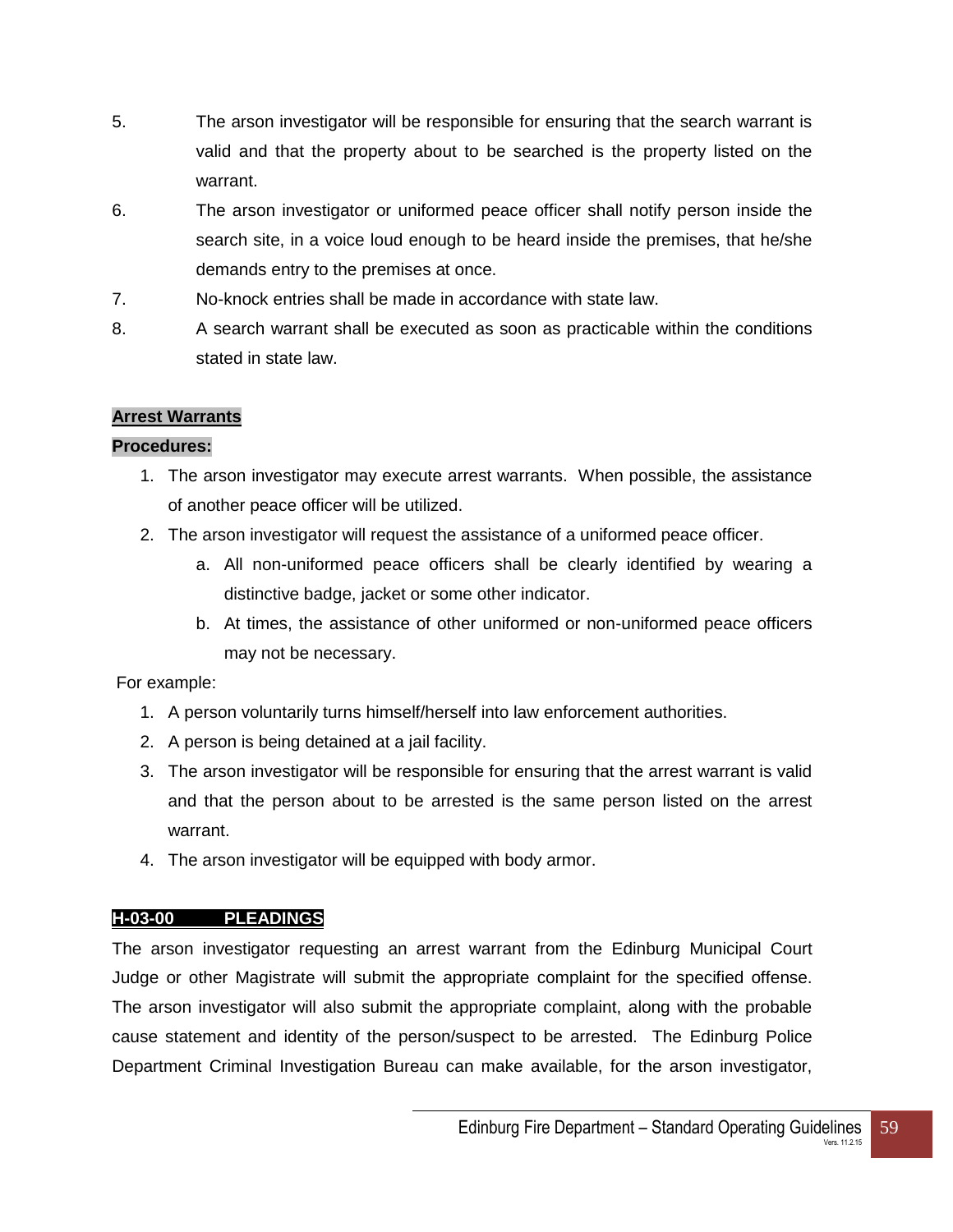the appropriate arraignment packet for the offense in which the person/suspect is being charged.

(Note: This policy is for the Fire Prevention Division use only and does not apply in any criminal or civil proceedings. This departmental policy should not be construed as a creation of higher standard of safety or care in an evidentiary sense with response to third party claims. Violations of this section will only form the basis for departmental administrative sanctions.

# **H-04-00 LAW ENFORCEMENT – ADMINISTRATIVE PROCEDURES**

## **Reports**

A written report will be required in the following situations:

- a. When a department issued firearm is discharged outside of the firing range in the normal course of duty.
- b. When a use of force results in death or injury.
- c. When a non-lethal weapon is used on a person

When a department issued firearm is discharged outside the firing range in the normal course of duty, the following Edinburg Fire Department personnel will be notified:

- a. Fire Chief
- b. Fire Marshal

The department's response to incidents involving a discharge of a firearm or use of force that results in death or injury may include the following:

- a. Where an arson investigator's use of force causes death or bodily injury, the arson investigator will be placed on administrative leave pending completion of any applicable administrative investigative inquires, and/or until it is determined by a mental health professional that the arson investigator is ready to return to duty.
- b. The department may conduct both an administrative and criminal investigation of the incident.

Administrative review of a critical incident is essential. All reported use of force incidents may be reviewed to determine whether: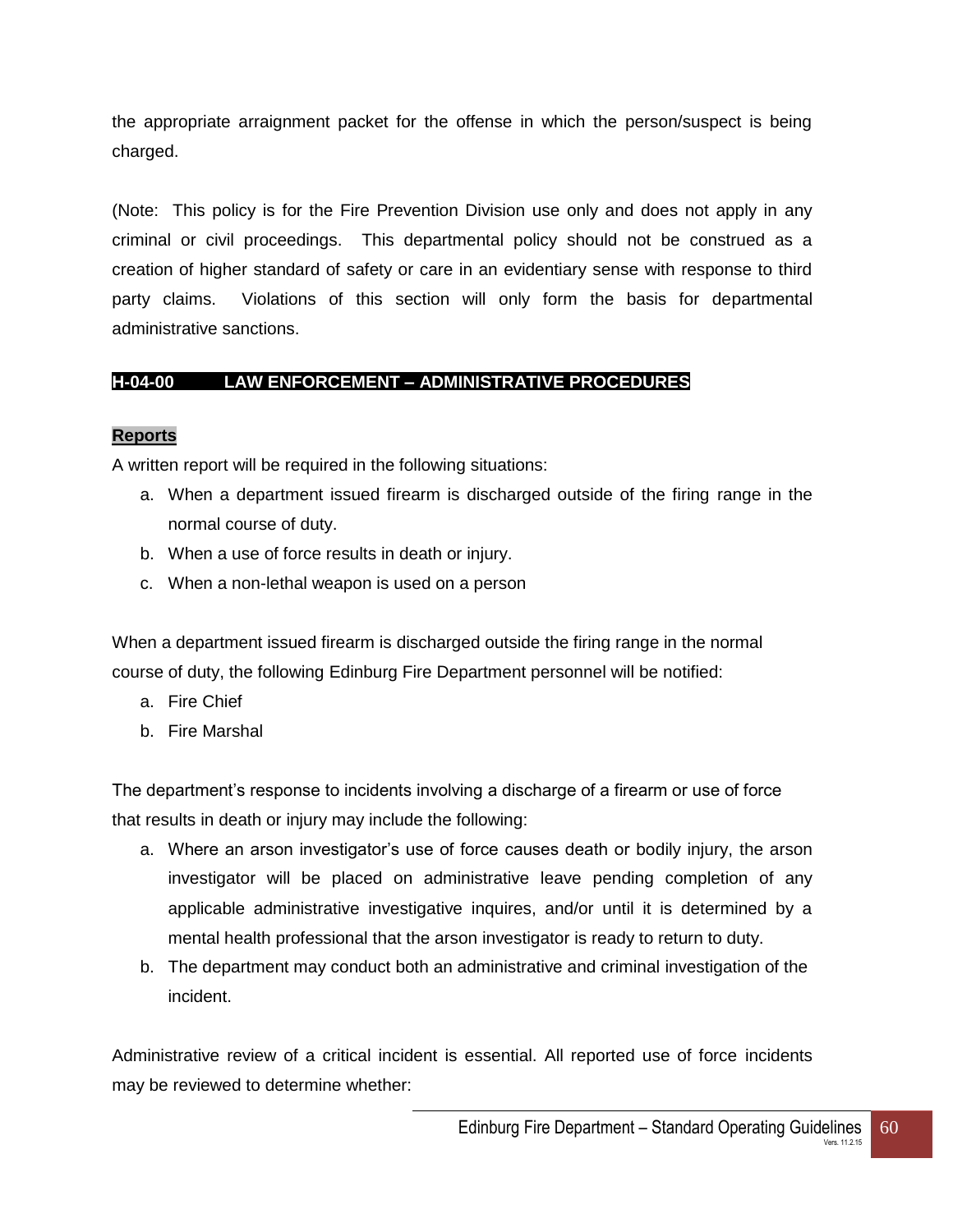- a. Department training is currently adequate;
- b. Department rules, policies or procedures were not followed;
- c. The relevant policy was clearly understandable and effective to cover the situation.

### **Continuing Education for License Peace Officer**

The arson investigator has a responsibility to ascertain whether he has complied with the required minimum amount of continuing education class hours and mandated courses in accordance with current TCOLE rules.

Records of the arson investigator's firearm proficiency training and continuous education hours will be kept in the Edinburg Fire Department training files and/or with the Edinburg Fire Prevention Division.

## **Consent to Search**

When a fire scene premises has been released to the property owner, occupant, authorized representative or other responsible person, the arson investigator will attempt to obtain consent to re-enter the premises. The consent shall be in a written format. When consent is not provided or refused by the owner, occupant, authorized representative or other responsible person, the arson investigator should decide whether to obtain a criminal search warrant, administrative search warrant or other appropriate process.

### **Request for Insurance Information**

The arson investigator may request insurance policy information relevant to any fire loss.

### **Photographic Arrays (Line-ups)**

Photographic arrays should be prepared and exhibited in a manner that demonstrates reliability and the absence of undue suggestiveness. In addition to the photograph of a suspect, at least five additional photographs will be incorporated, producing an array of six individuals. The photographs chosen for the array should depict individuals of the same race and sex, and having physical characteristics reasonably similar to the suspect. If one or more of the photographs portray some type of identifying information, the printed material should be covered. If it becomes necessary to partially cover one photograph to eliminate printed materials, all the photographs in the array should be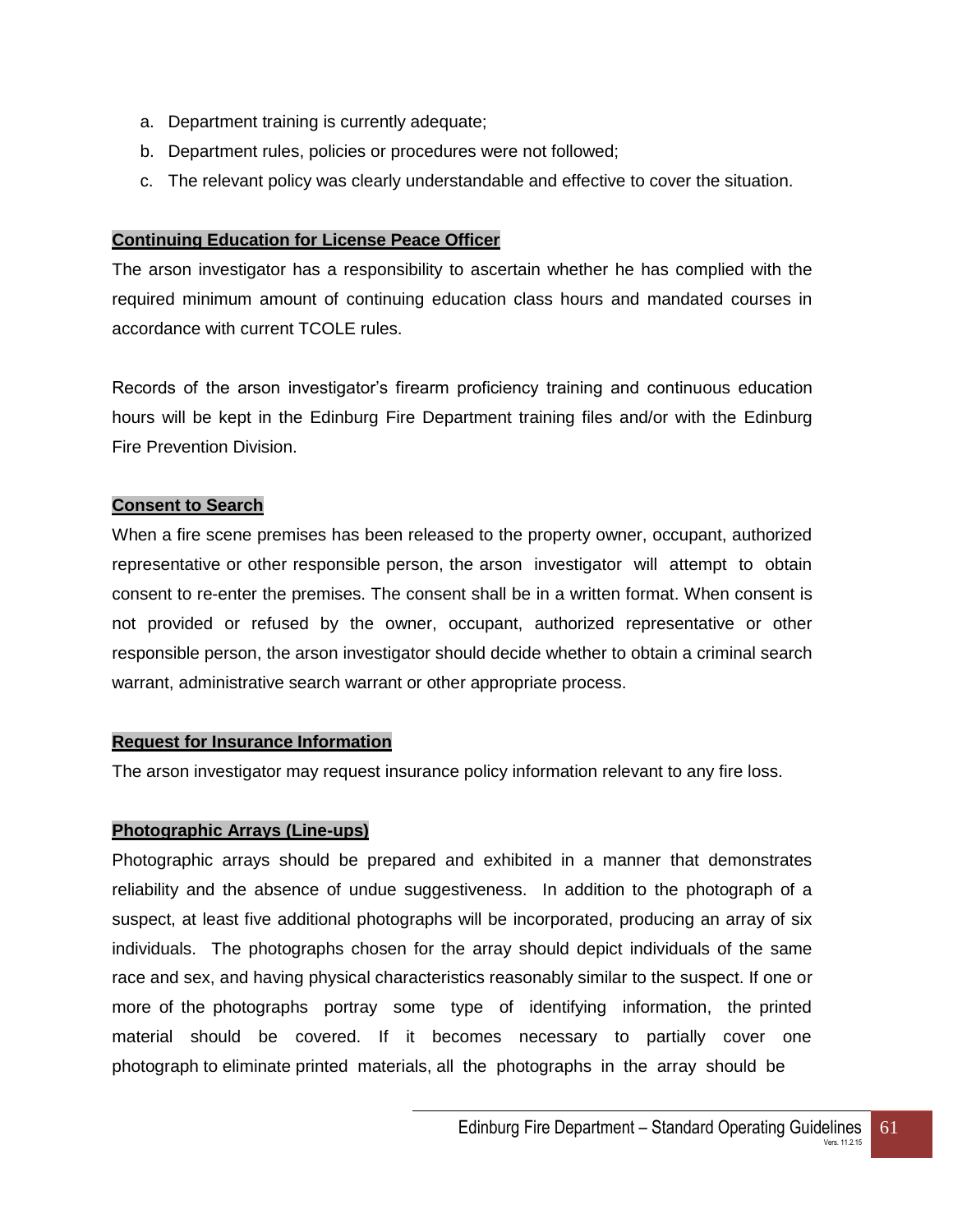treated the same, regardless of whether they do or do not have identifying material on them. It is inappropriate for an arson investigator to suggest to a witness that the suspect's photograph may be in the array, or that someone else has already identified one of the individuals portrayed in the array as the suspect. It is also inappropriate for an arson investigator to suggest to the witness what photograph to select. If a witness identifies an individual in the photo array, the investigator should avoid indicating to the witness that he/she has made the correct identification. The arson investigator can refer to the Texas Family code for additional information concerning photographs of juveniles.

### **Juvenile Cases**

Fire scenes can attract adult spectators as well as juvenile spectators. Juveniles may be interviewed at the scene by the arson investigator, fire investigator or fire official. The arson investigator, fire investigator or fire official may request an Edinburg Police officer to respond to the scene to assist with the investigation. When warranted, a juvenile may be detained at the fire scene and transported by the arson investigator or the Edinburg Police officer, to the designated juvenile processing office. Refer to the Texas Family Code for additional information.

### **Custody/Detainment of Juveniles**

When a juvenile is charged with a crime, the Edinburg Police Department Jail Division can assist the arson investigator in processing and booking the juvenile.

#### **Juvenile Witnesses**

The arson investigator, fire investigator, or fire official may interview juvenile witnesses with the assistance of a juvenile police officer. Parental/guardian consent should be obtained if a juvenile witness voluntarily agrees to provide a written statement pertinent to the investigation.

#### **Juvenile Forms**

The arson investigator may determine which forms will be necessary, in a juvenile case investigation, by consulting with the Edinburg Police Department Juvenile Investigation Division. When a juvenile is detained and charged with an offense by the arson investigator, a probable cause statement will be submitted with the Edinburg Police Department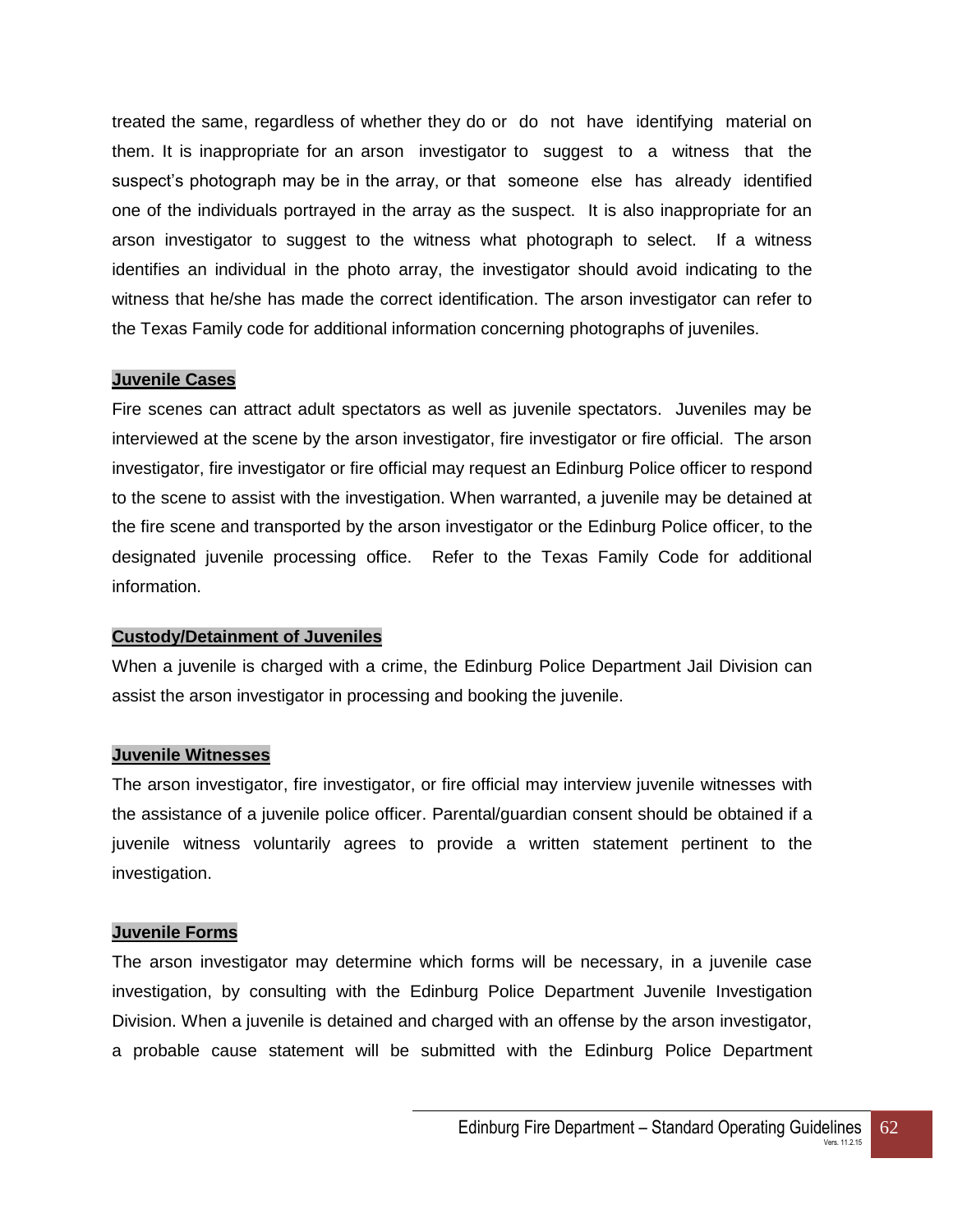supplemental/narrative offense report. The arson investigator can also refer to the Texas Family Code for additional information.

# **Victims**

The arson investigator will obtain an affidavit from a victim who wishes to file appropriate criminal charges. If a victim refuses to pursue criminal charges, the arson investigator may decide to close the case. The applicable clearance of the case will be indicated in the Edinburg Police Department supplemental/narrative report.

# **Polygraph Examination**

The arson investigator may request the assistance of a licensed polygraph examiner employed by either a public or private agency. The use of polygraph examinations, in any investigation, is left to the discretion of the arson investigator in charge of the case, with the approval of the Fire Chief.

# **H-05-00 FIRE PREVENTION INSPECTIONS**

# **PURPOSE**

To facilitate the professional and thorough fire prevention inspections which are conducted by Edinburg Fire Department personnel.

# **POLICY**

- A. All Fire Department members that are TCFP certified fire inspectors, when conducting fire prevention inspections shall expend their best effort to accomplish a professional, courteous and thorough inspection of each occupancy they may visit.
- B. Fire department members that are TCFP certified fire inspectors conducting fire inspections shall dress in the appropriate uniform for that inspection.
- C. All inspection forms will be checked for completion prior to being turned in.
- D. If using standard form the yellow colored copy of the completed inspection form shall be left at the inspection sight. The white copy of the completed form shall be submitted to the Fire Prevention Office for review.
- E. If inspection is conducted on the IPad a digital copy should be emailed or printed for the owner and/or occupant.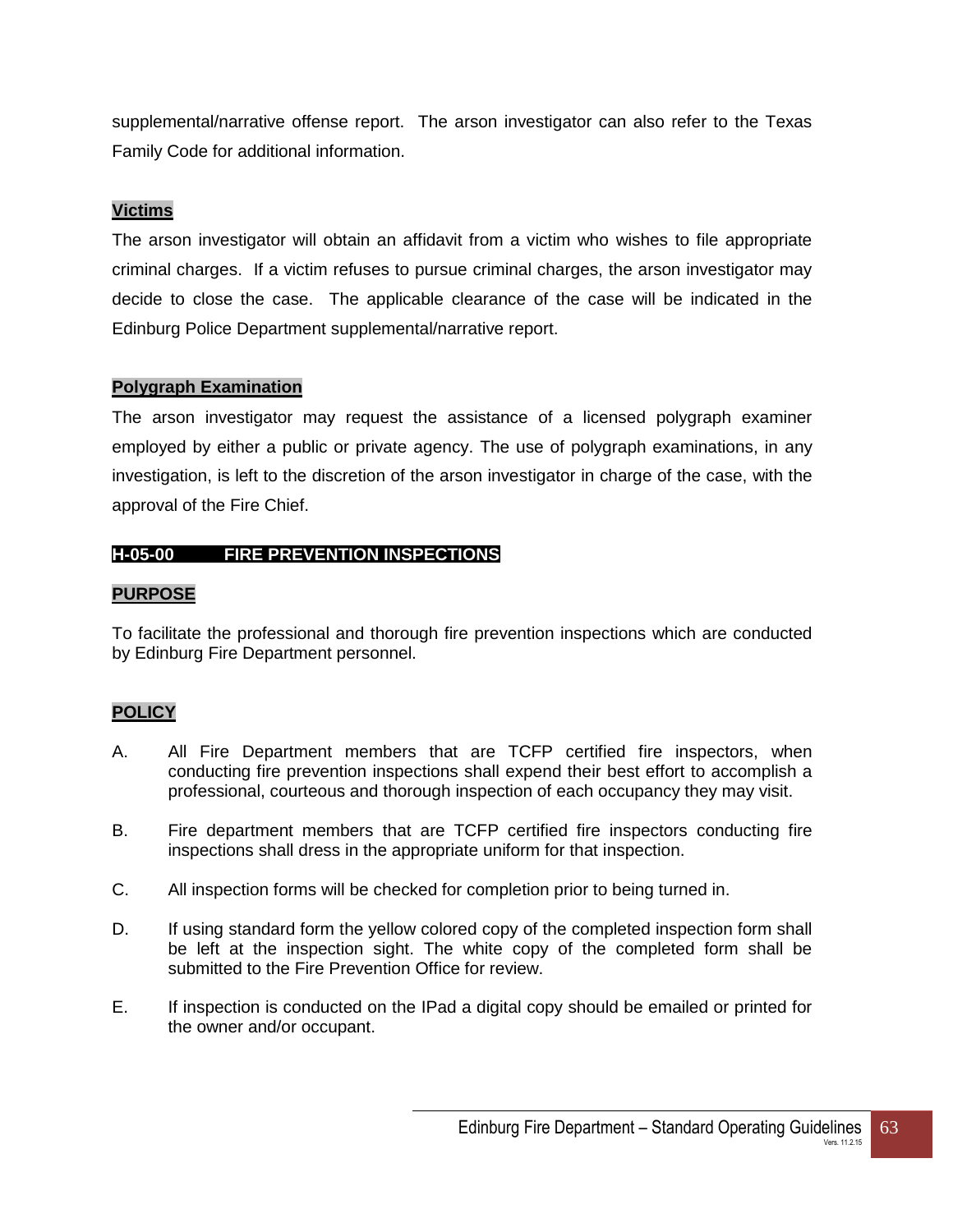# **RESPONSIBILITY**

All Fire Department members that are TCFP certified fire inspectors are responsible for expanding best efforts towards accomplishing a professional and thorough inspections.

### **SPECIFIC CODES AND STANDARDS (NFPA)**

Fire Department members shall enforce the International Fire Code current edition and references.

For specific code reference the following.

- International Fire Code 2012 (I.B.C. and I.M.C.)
- National Fire Protection association (NFPA)

### **H-06-00 WEAPONS, AMMUNITION AND EQUIPMENT**

#### **PURPOSE**

This chapter is designed to provide guidelines for the proper use, care and carrying of any firearms by authorized fire department personnel. These guidelines will be integrated with policy on the lawful use of varying levels of force, the use of deadly force and the discharging of firearms. This chapter will also provide guidelines covering firearms in both on duty and off duty settings.

### **AUTHORITY**

The Code of Criminal Procedures (ART.2.12) clearly establishes the authority of commissioned members of the Edinburg Fire Department Arson Investigating Unit as peace officers. The Code of Criminal Procedures (ART.2.13) also outlines the duties of peace officers and the Edinburg Fire Department requires all of its commissioned officers to perform these duties with due caution and safety.

#### **GENERAL**

- 1. No member of the Arson Investigating Unit shall carry a weapon without the authorization of the Fire Chief; they must also be a commissioned Peace Officer of the State of Texas and be commissioned as an Arson Investigator.
- 2. Arson investigators are authorized to carry and have their weapons visible to the public in the course of their fire investigation duties, however they are to conceal their weapons in the course of their regular fire prevention duties. At all times they are to carry the weapon with consideration for safety, of both themselves and those around them.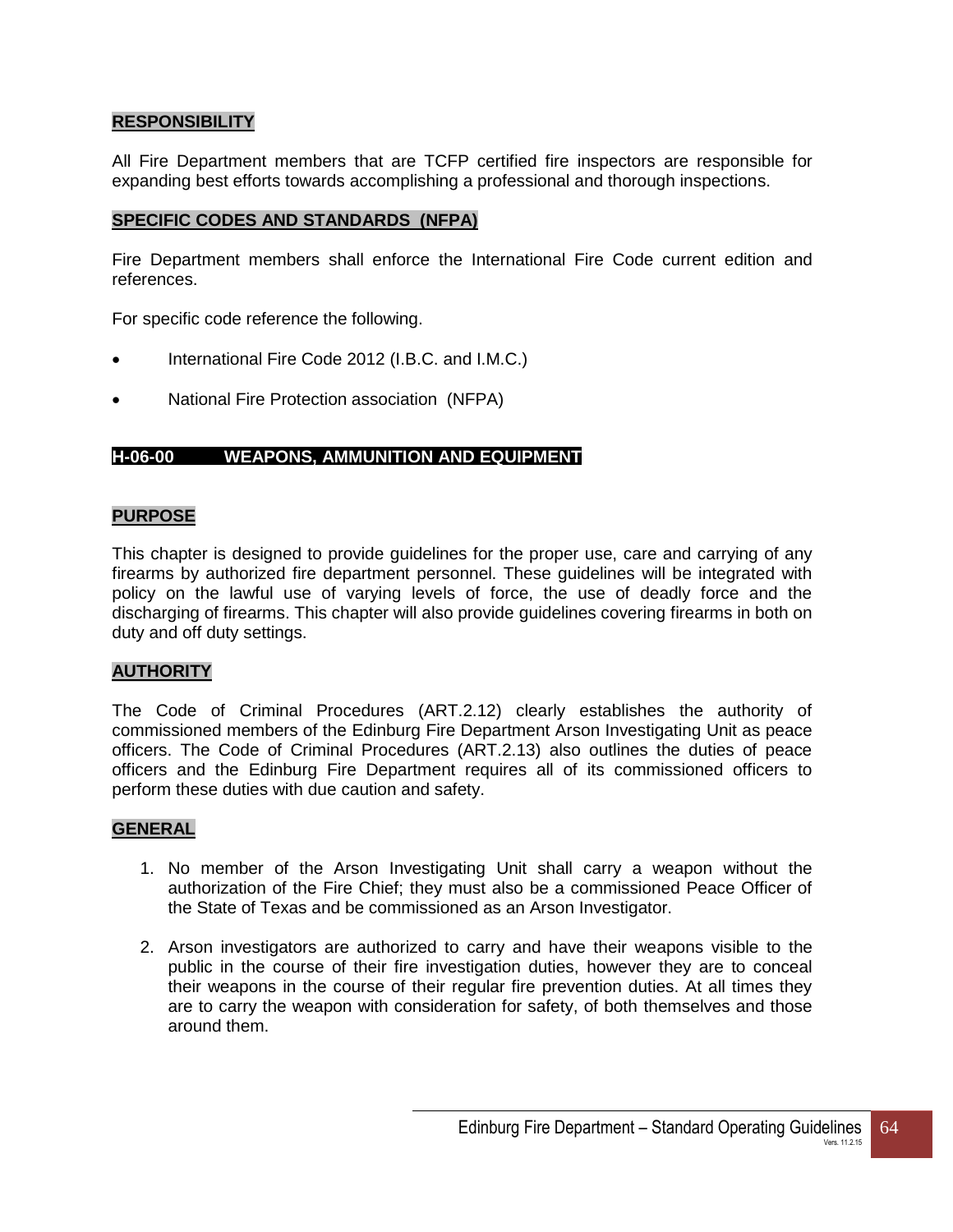- 3. When off duty and the fire department issued weapon is at the residence of the arson investigator, it must be stored in the fire department provided secured lock box or secured in the fire department assigned vehicle lock box.
- 4. Any authorized personnel carrying a weapon shall also have on his/ her person proper identification as a Texas Peace Officer. They will also be required to carry a Fire Marshal, Assistant Fire Marshal or Arson Investigator identification. Proper Identification will consist of Edinburg Fire Department issued I.D. card, issued badge and TCOLE Peace Officer license.
- 5. If the weapon is visible to the public, the arson investigator's badge must be clearly visible in one of the following three areas; either the breast pockets, on a neck lanyard or attached to the belt/waist area.

## **H-07-00 FIREARMS PROCEDURES**

## **Weapon Proficiency Qualification:**

The Edinburg Fire Department shall schedule regular training and qualification sessions for issued duty weapons and/or issued personal weapons at least once a year, which will be graded on a pass/fail basis. Fire Chiefs approval is required for the use of any personal weapons. A minimum passing score of 80% is required to achieve a passing grade. Arson investigators who fail to receive a passing score with their duty firearm will be required to requality with their weapon. An arson investigator shall not be permitted to carry a firearm with which he has not been able to quality during the most recent qualification period. A supervisor may required an arson investigator who has taken an extended leave of absence or suffered an illness or injury that could affect his use of firearms abilities, to re-qualify before being allowed to carry a duty firearm.

(Note: The Edinburg Fire Department firearm's instructor will be utilized to serve as the firearms proficiency control officer for the Edinburg Fire Department. The firearms proficiency control officer may establish the weapons proficiency qualification course and supervise all proficiency qualification activities.

# **A. On-Duty Weapons**

1. Arson Investigators of this department may carry only firearms, ammunition and related equipment that meet department standards. Each arson investigator is responsible for attaining and maintaining a proficiency in the use of authorized firearms and must obey all Fire Department rules, regulations and procedures related to firearms, ammunition, qualifications and equipment usage.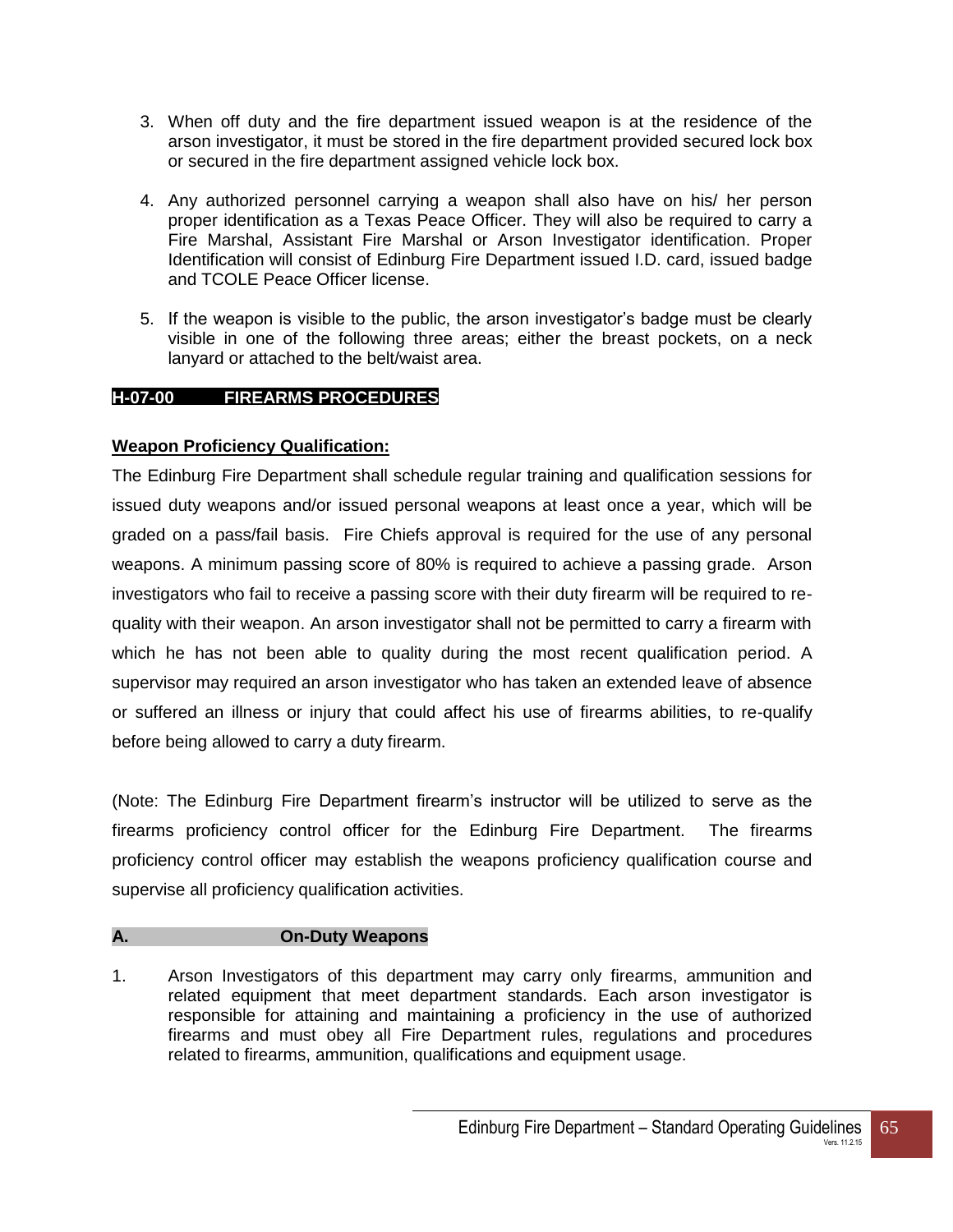2. The Department reserves the right to check all Arson Investigators firearms, ammunition and related equipment while on duty to determine if the firearm, ammunition and equipment are operational, clean and meet department standards. Firearms used on duty will not be modified from factory specifications, except for replacement of grips.

## **B. Off-Duty Weapons**

- 1. Arson Investigators of this department may carry personal off duty firearms, ammunition and related equipment that meet department standards. Each Arson Investigator is responsible for attaining and maintaining a proficiency in the use of personal off duty carried firearms and must obey all Fire Department rules, regulations and procedures related to off duty firearms, ammunition, qualifications and equipment usage. All personnel who are authorized to carry an off duty weapon must qualify with that weapon and the information on the make , model and serial number of that weapon will be kept on file with the Fire Marshal's office.
- 2. The Department reserves the right to check all Arson Investigators off duty carried firearms, ammunition and related equipment while off duty to determine if the firearm, ammunition and equipment are operational, clean and meet department standards.

## **C. Handguns**

The Fire Department issues a semi-automatic pistol in 40-caliber for use by on duty Arson Investigators. Qualification with an issued handgun used on duty is required.

# **D. Shotguns**

The Fire Department does not issue shotguns to arson investigators, however if possible they may qualify for the use of shotguns if they wish to do so.

### **E. Ammunition**

Ammunition carried by on duty arson investigators in the department issued firearms and pouches will be only that ammunition that is approved by the department. The department issues ammunition for on duty use and for qualification in 40-caliber. The only approved ammunition for the department issued handgun will be utilized. Substitutions of this load are strictly prohibited.

### **F. Back Up Guns**

The use of back up gun by any Arson Investigator while on duty is strictly prohibited.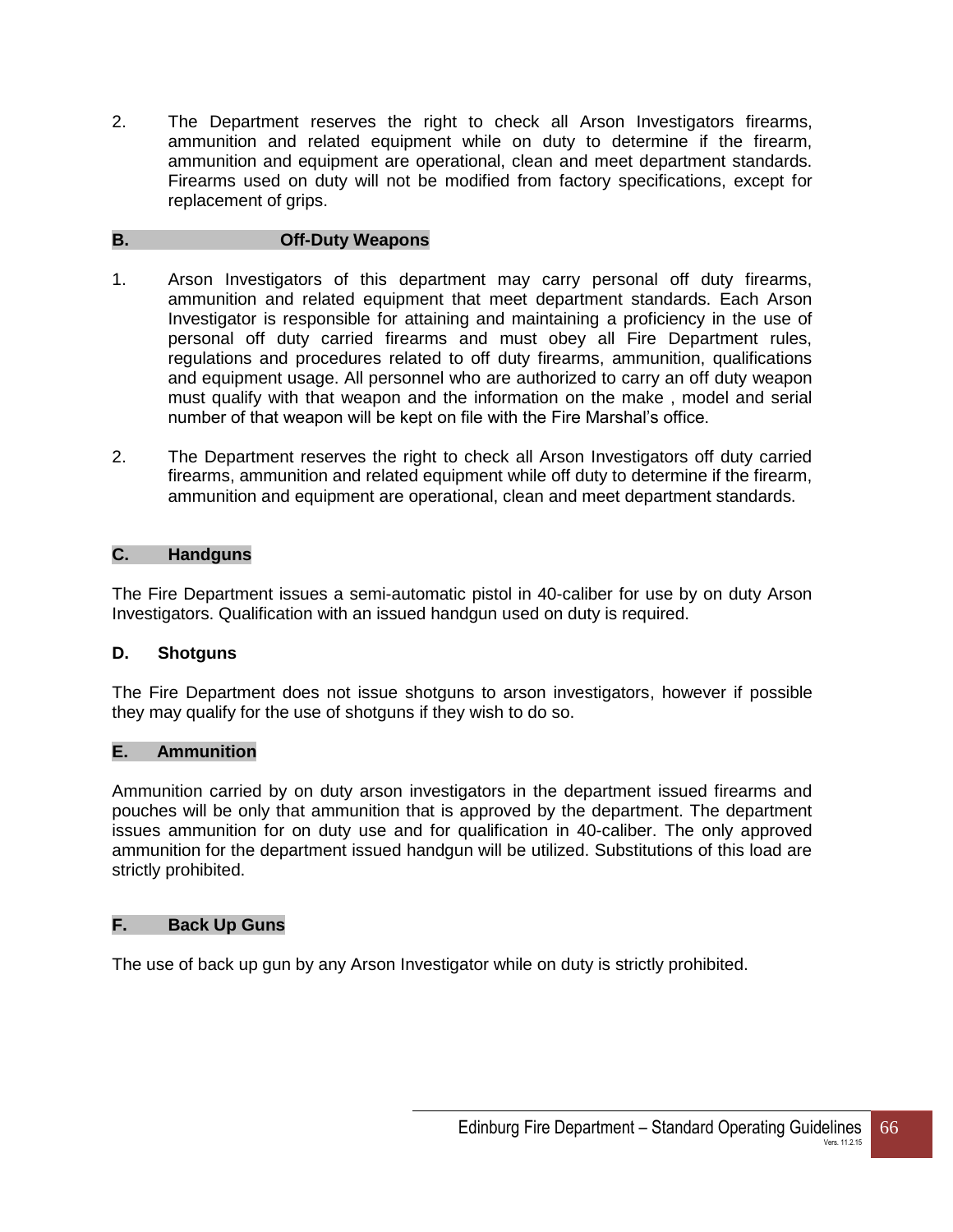#### **H-08-00 USE OF FORCE**

#### **PURPOSE**

The purpose of this policy is to provide the Arson Investigator with guidelines in the use of deadly force and non-deadly force.

#### **POLICY**

This department recognizes and respects the value and special integrity of each human life. In vesting Arson Investigators with the authority to use force to protect the public welfare a careful balance of all human interests is required. Therefore, it is the policy of this Department that the Arson Investigator shall use only that force reasonably necessary to effectively bring an incident under control while protecting the life of that officer and others.

#### **DEFINITIONS**

- 1. **Deadly Force:** Any use of force that is likely to cause death or serious bodily harm.
- 2. **Non-Deadly Force:** Any use of force other than that which is considered deadly force.

#### **PROCEDURES**

#### **Parameters for the use of force**.

Arson Investigators are authorized to fire their weapons in order to:

- 1. Protect the Investigator or others from what is reasonably believed to be an immediate threat of death or serious bodily harm; or,
- 2. Prevent the escape of a fleeing felon whom the investigator has probable cause to believe will pose a significant threat to human life should escape occur.
- 3. Before using a firearm the investigators shall identify themselves and state their intent to shoot, where feasible.

#### **An Arson Investigator may also discharge a weapon under the following circumstances:**

- 1. During range practices or competitive sporting events.
- 2. To destroy an animal that represents an immediate threat to public safety.

Vers. 11.2.15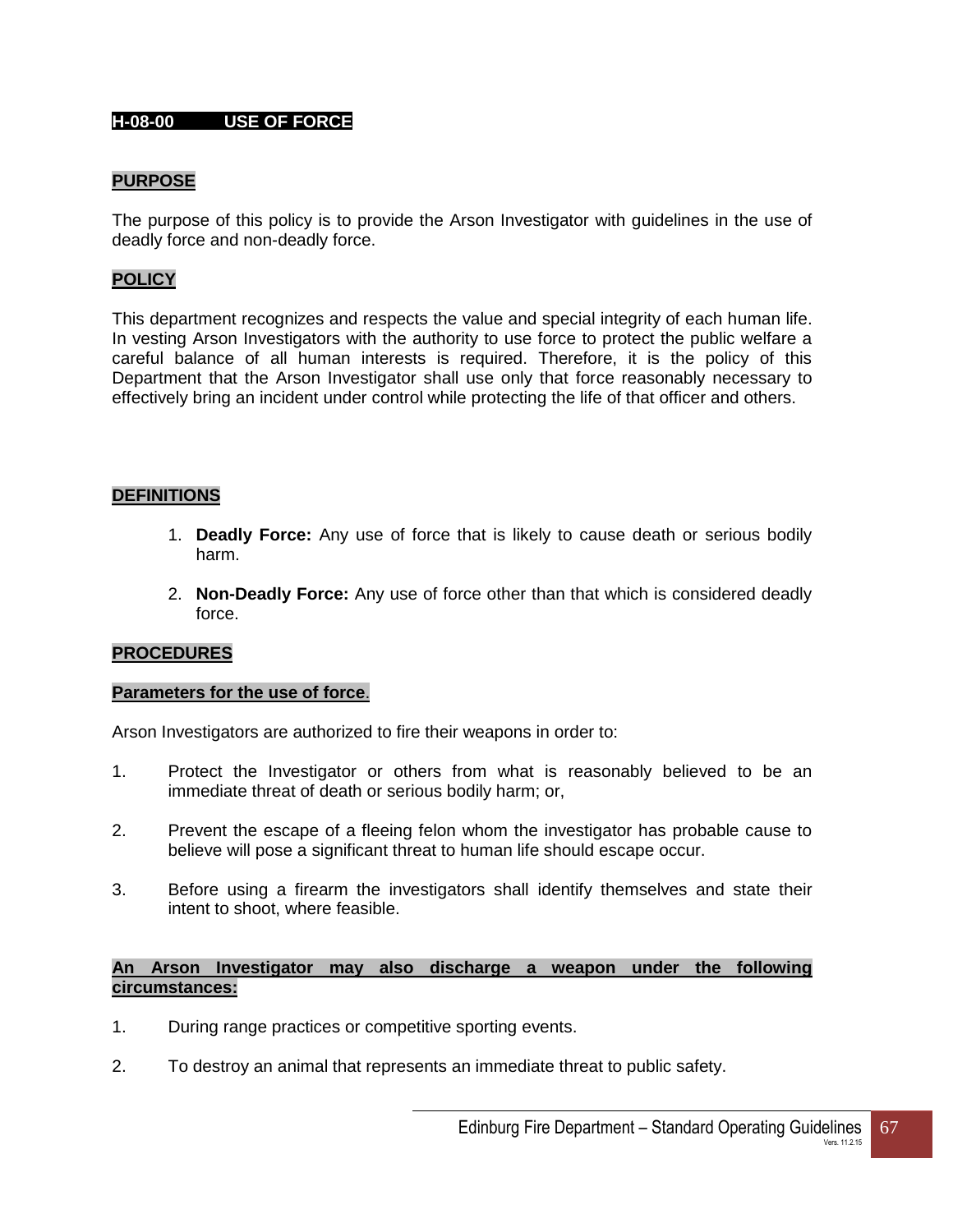### **Arson Investigators shall adhere to the following restrictions when their weapon is exhibited:**

- 1. Except for maintenance or during training, investigators may not draw or exhibit their firearm unless circumstances create a reasonable cause to believe that it may be necessary to use the weapon in the conformance with this policy.
- 2. Warning shots are prohibited
- 3. Investigators shall not fire their weapons at or from moving vehicles unless circumstances create reasonable cause to believe that it may be necessary to use the weapon in conformance with Section 1 and Section 2 of this policy.
- 4. Firearms shall not be discharged when it appears that an innocent person may be iniured.

## **Parameters for use of non-deadly force.**

- 1. Where deadly force is not authorized investigators should access the incident in order to determine which non-deadly technique or weapon will best de-escalate the incident and bring it under control in a safe manner.
- 2. Arson Investigators are authorized to use department approved non- deadly force techniques and /or issued equipment for resolution of incidents, as follow:
	- a. To protect themselves or others from physical harm; or
	- b. To restrain or subdue a resistant individual: or
	- c. To bring an unlawful situation safely and effectively under control.

# **Training Qualifications**

- 1. Deadly Weapons
	- a. While on duty, Arson Investigators shall carry only weapons and ammunition authorized and registered with the department.
	- b. Authorized weapons are those with which the Arson Investigator has qualified with and received training on its proper and safe usage, and that are registered and comply with department specifications.
	- c. In accordance with current rules of the Texas Commission on Law Enforcement Standards and Education, Section 211.004, the department shall schedule regular training and qualification sessions that will be graded on a pass/fail basis.
	- d. Arson Investigators who fail to receive a passing score with their on duty weapon(s) in accordance with department procedures shall not be allowed to carry a department issued weapon and will be scheduled for remedial firearms training.
	- e. Arson Investigators who fail to receive a passing score with their personal off duty weapon(s) in accordance with department procedures will not be allowed to carry their personal off duty weapon(s) while off duty and will have to qualify before being allowed to do so.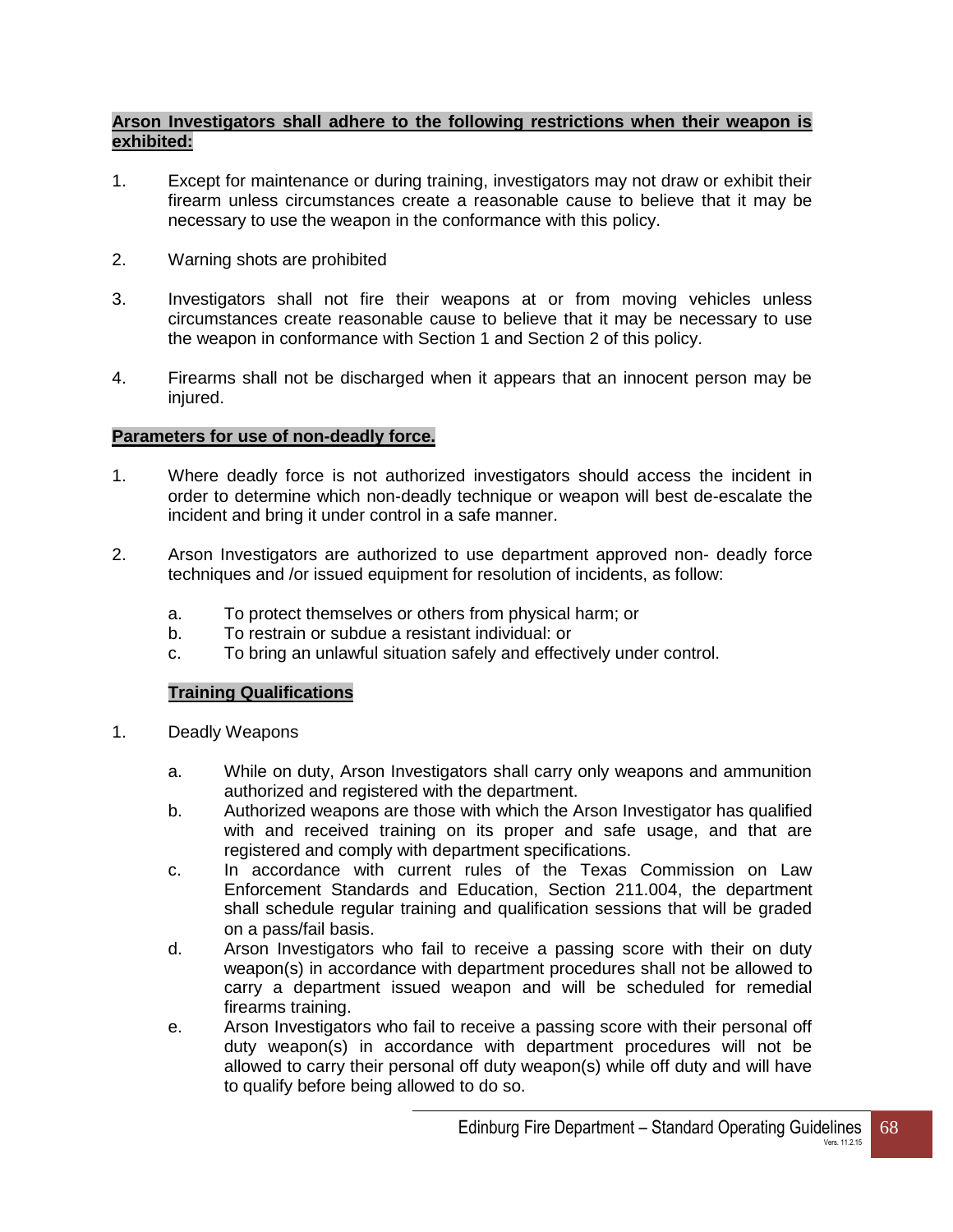- f. An Arson Investigator that has taken an extended leave or suffered an illness or injury that could affect his ability to use an on duty weapon will be required to re-qualify before being allowed to carry an on duty weapon.
- 2. Non-Deadly Force Weapons and Methods
	- a. An Arson Investigator is not permitted to use a Non-deadly weapon unless qualified with its use.

The following non-deadly weapons are authorized, if officer has been certified to use and approved by the Fire Chief:

- 1. Side handled Baton
- 2. Pressure Point Control Techniques (PPCT)
- 3. Riot Baton
- 4. Tear & irritant chemical aerosols sprays

## **Reporting uses of Force**

- 1. A written report prepared according to department procedures shall be required in the following situations:
- a. When a firearm is discharged outside a firing range.
- b. When use of force results in death or injury.
- c. When a non- deadly weapon is used on a person.
- 2. A supervisor will be immediately summoned to the scene and will comply with investigative procedures as required by the department in the following situations:
- a. When a firearm is discharged outside a firing range.
- b. When use of force results in death or injury.
- c. When a non- deadly weapon is used on a person.
- d. When a person complains that an injury has been inflicted.

### **Departmental Response**

- 1. Deadly Force Incident
- a. When an Arson Investigator's use of force causes death, the department's Post Shooting Critical Incident as outlined will be applied.
- b. The department shall conduct both an administrative and criminal investigation of the incident with the assistance of the Edinburg Police Department if needed.
- 2. Administrative Review of Critical Incidents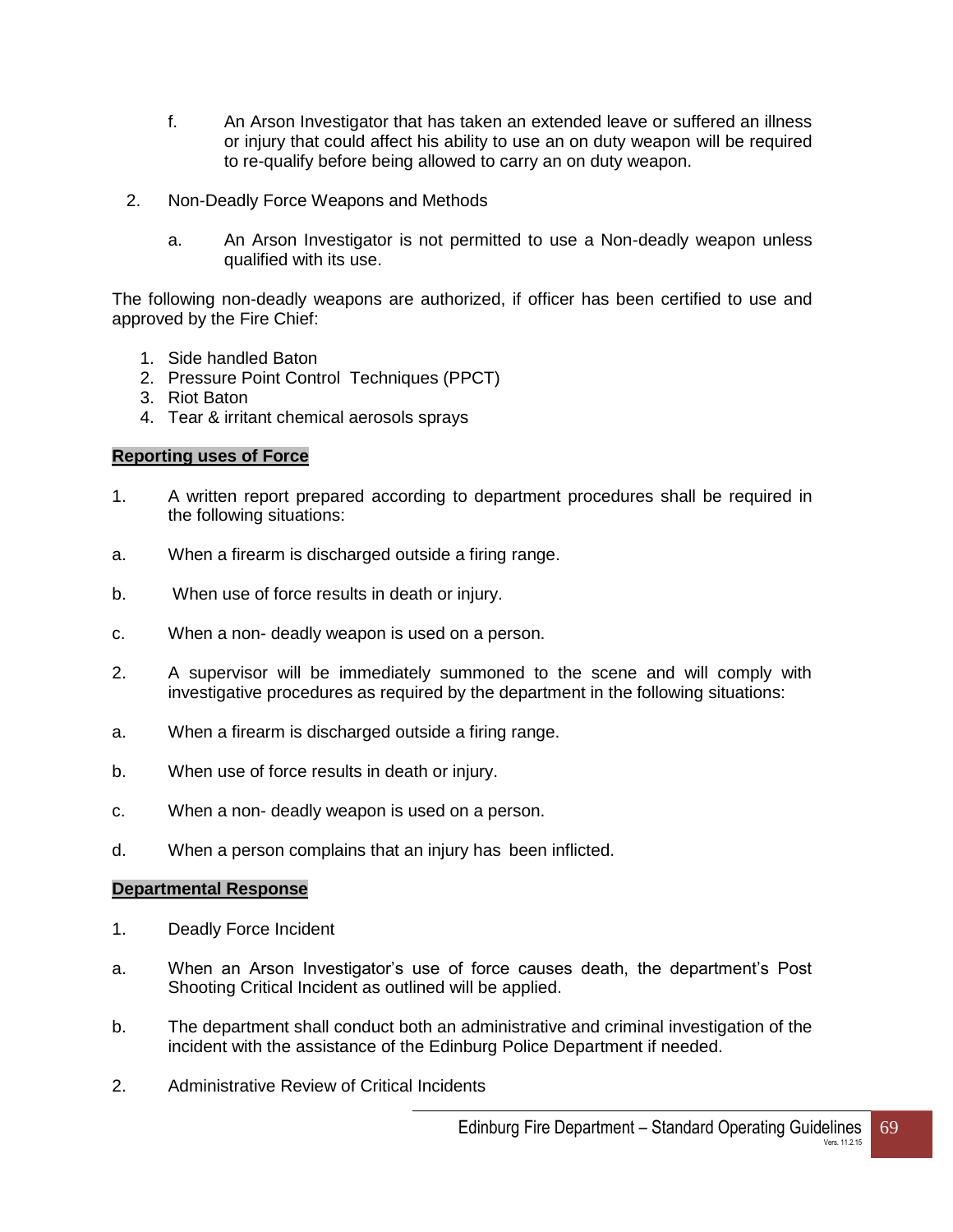- a. All reported uses of force will be reviewed by the department to determine whether:
- 1. Departmental rules, policy or procedures were violated.
- 2. The relevant policy was clearly understandable and effective to cover the situation.
- 3. Department training requires revision.
- b. All findings of policy violations or training inadequacies shall be reported to the Fire Chief for resolution and/or discipline.

# **H-09-00 POST SHOOTING / CRITICAL INCIDENT**

# **PURPOSE**

The purpose of this policy is to provide guidelines that shall be uniformly applied following any Arson Investigator- involved shooting or other critical incident that has resulted in death or serious bodily injury, in order to minimize the chances that involved personnel will develop or suffer from post-traumatic stress.

# **POLICY**

Law enforcement duties can often expose personnel to mentally painful and highly stressful situations that cannot be resolved through normal stress coping mechanisms. Unless adequately treated, these situations can cause disabling emotional and physical problems. It has been found that personnel involved shootings resulting in death or serious bodily injury may precipitate such stress disorders. It is the responsibility of this department to provide personnel with information on stress disorders and to guide and assist in their deterrence. Therefore, it shall be the policy of this department to take immediate action after such incidents to safeguard the continued well being of all involved personnel.

# **DEFINITIONS**

- 1. **Post-traumatic Stress Disorder:** An anxiety disorder that can result from exposure to short-term severe stress, or the long-term buildup of repetitive and prolonged mild stress.
- 2. **Arson Investigator-involved shooting:** A line-of duty incident where shooting causes death or serious injury to an Arson Investigator or other person.

# **PROCEDURES**

### **Handling of Arson Investigators at Scene of Shooting**

1. Involved Arson Investigator's immediate supervisor shall be dispatched to the scene of the incident, and shall assume primary responsibility in caring for involved personnel.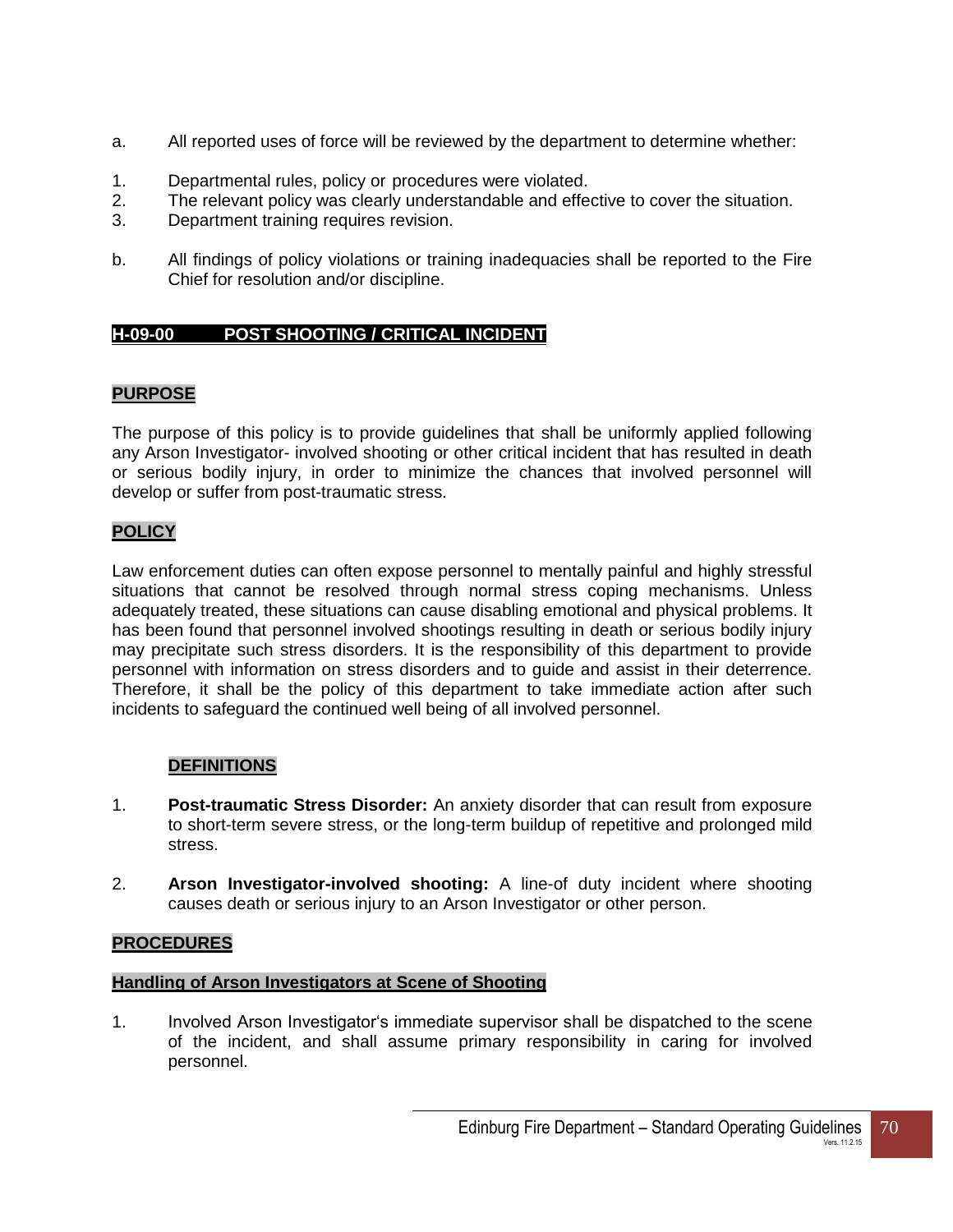- 2. The supervisor shall make appropriate arrangements for all necessary medical treatment.
- 3. During any period where the involved Arson Investigator is required to remain on the scene, but has no immediate duties to fulfill, the Arson Investigator should be taken to a quiet area away from the scene of the incident. A peer, supportive friend or fire officer should remain with the Arson Investigator, but should be advised not to discuss details of the incident.
- 4. The supervisor should arrange for others directly involved in the incident to leave the scene as soon as possible, and be taken to a quiet, secure setting.
- 5. Where possible, the supervisor shall briefly meet with those involved.
- a. No caffeine or other stimulants or depressants should be given to those involved unless administered by medical personnel.
- b. Only minimal, preliminary questions should be asked about the incident. Those involved should be advised that a more detailed debriefing would be conducted at a later time.
- c. Any standard investigation that will occur concerning the incident should be discussed with those involved.
- d. Those involved should be advised that they may seek legal counsel.
- e. Those involved should be advised not to discuss the incident with anyone except a personal or agency attorney, union representative or those investigating incident until the conclusion of the preliminary investigation.
- 6. The supervisor shall require that the Arson Investigator's weapon be taken. When the duty weapon is taken, the supervisor shall:
- a. Take custody of the Arson investigator's weapon in a discrete manner; and
- b. Advise the Arson investigator that it will be returned or replaced at a later time, as appropriate.
- 7. Those involved should notify their families about the incident as soon as possible. Where those involved are unable to do so an agency official shall personally notify the family of those involved and arrange for the transportation of family if needed.
- 8. At all times, when at the scene of the incident, the supervisor should handle all involved personnel in a manner that acknowledges the stress caused by the incident.

### **Post-Incident Procedures**

- 1. Involved personnel may be removed from investigative duties pending evaluation but shall remain available for any necessary administrative investigations.
- 2. All personnel directly involved in the shooting incident shall be required to contact a department appointed specialist for counseling and evaluation as soon a possible after the incident. Involved support personnel should also be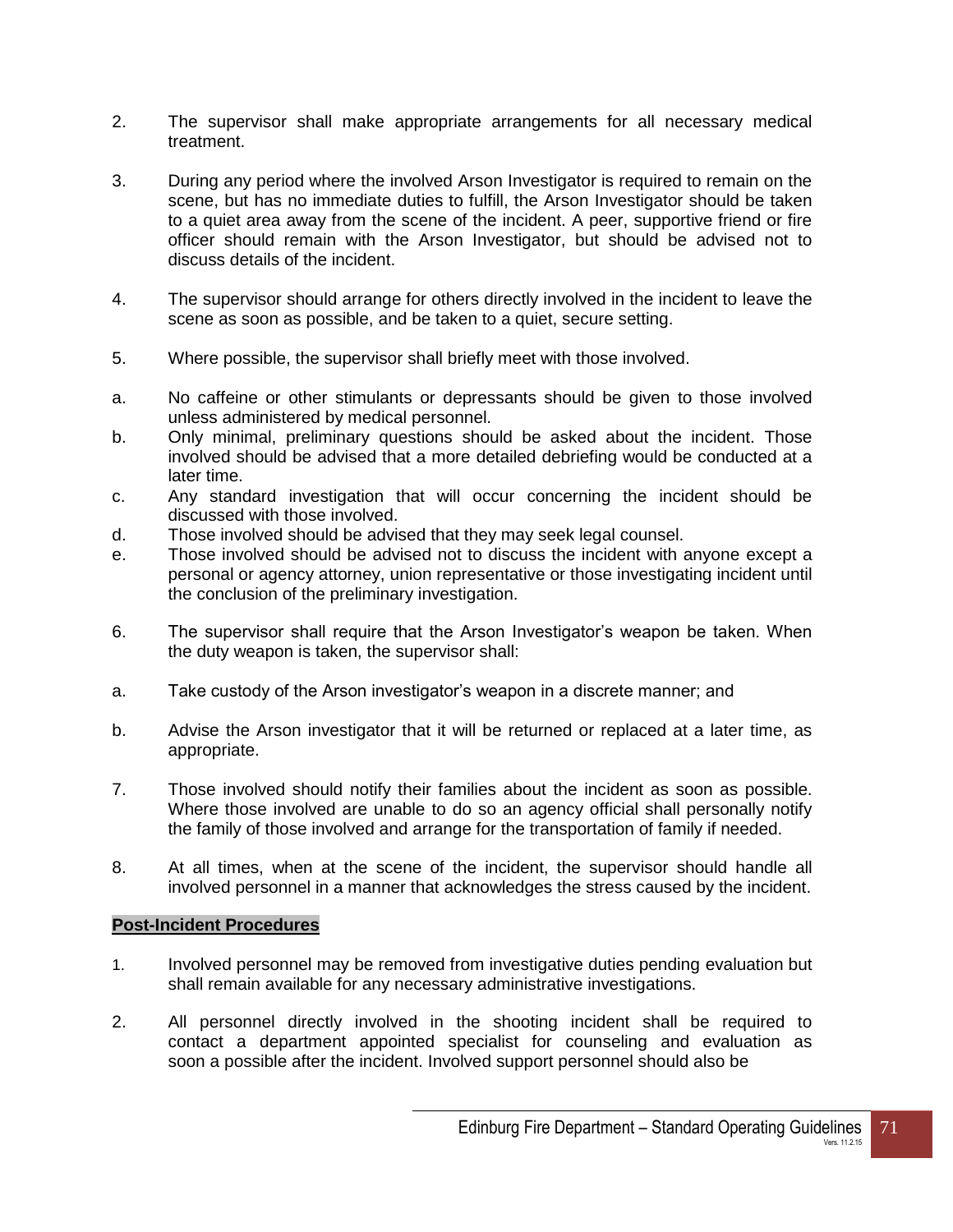encouraged to contact such specialists after a shooting incident. After the counseling sessions, the specialist shall advise the department;

- a. Whether it would be in the best interest of those involved to be placed on administrative leave or light duty, and for how long;
- b. Where personnel were relieved of their duty weapon after an incident, at what point it should it be returned;
- c. What will be the best continued course of counseling.
- 3. The department strongly encourages involved personnel to take advantage of available counseling services.
- 4. All department investigations of the incident shall be conducted as soon and as quickly as practical.
- 5. The department should designate someone to brief department personnel concerning the incident so that rumors are kept to a minimum. Department members are encouraged to show involved personnel their concern.
- 6. All personnel involved in a shooting should be advised that they are not permitted to speak with the media about the incident. They shall refer inquiries from the media to a designated department spokesperson, unless otherwise authorized to release a statement pertaining to the incident.
- 7. In order to protect against crank or abusive calls, personnel should be advised to have phone calls answered by another person for several days if their names are released to the public.
- 8. Arson Investigators directly involved in the shooting incident shall be required to requalify as soon as practical.
- 9. As post-traumatic stress disorders may not arise immediately, or personnel may attempt to hide the problem, each supervisor is responsible for monitoring the behavior of the members of the Arson Investigative Unit for symptoms of the disorder.

### **Training**

- 1. The department shall provide employees with training pertaining to the uniform procedures contained in this policy on a regular basis.
- 2. Supervisors are responsible for making available to their division members information about the department uniform procedures contained in this policy.